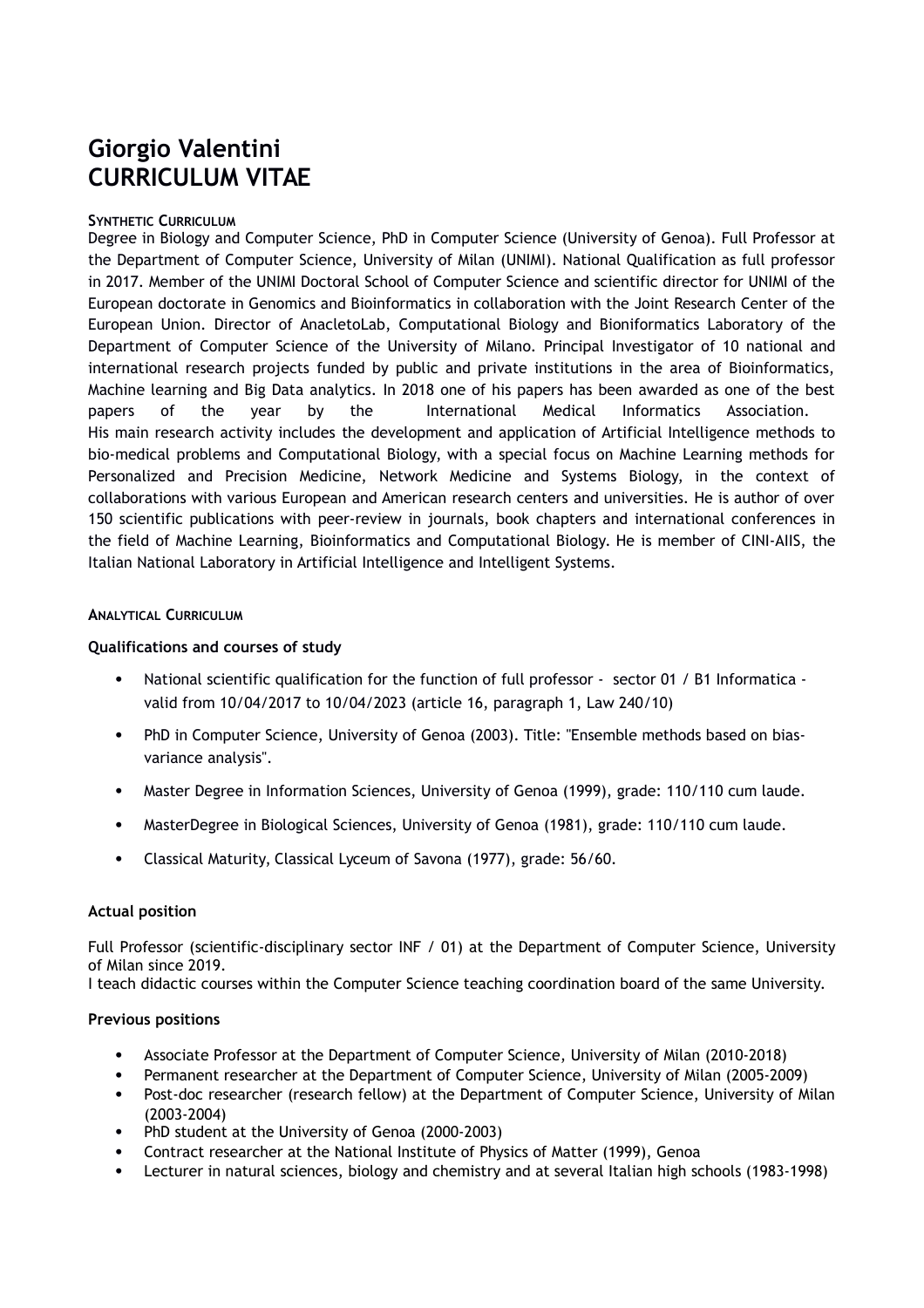# **Research activity**

My research activity is between Machine Learning and Bioinformatics, and is motivated by complex problems in Molecular Biology and Medicine. By modeling these problems in a Machine Learning context, I design and develop new machine learning algorithms or adopt suitable existing algorithms to address relevant problems in the field of Bioinformatics, with a particular interest, especially in recent years, in the development of Machine Learning methods for Medicine Genomics, and Precision and Personalized Medicine.

Although in my research activity the development of new Machine Learning methods is closely linked to real problems in the bio-medical field, I have also developed "pure" Machine Learning research lines, especially for the design and analysis of ensemble methods.

For this reason the general outline of my main research lines can be schematically articulated as follows:

### I. *Bioinformatics*

A. *Analysis, development and application of supervised Machine Learning methods to Bioinformatics*

- A1. Machine Learning Methods for Personalized Medicine
- A2. Hierarchical ensemble methods for structured prediction in biological ontologies
- A3. Supervised ensemble methods for supporting bio-molecular diagnosis

B. *Analysis development and application of semi-supervised Machine Learning methods to Bioinformatics*

B1. Methods based on kernelised score functions for the analysis of complex biomolecular networks.

B2. Methods based on parameterized and cost-sensitive Hopfield networks for the prediction of gene function.

B3. Scalable methods for the analysis of big biomolecular networks.

C. *Analysis development and application of unsupervised Machine Learning methods to Bioinformatics*

C1. Stability analysis based methods for evaluating the reliability of clusters identified in complex bio-molecular data

- C2. Ensemble clustering methods for pattern research in bio-molecular data
- D. *Methods for the integration of big biological and medical data.*
	- D1. Algorithms for the massive combination of biomolecular networks
	- D2. Supervised ensemble methods for the integration of omics data
- II. *Machine Learning*
	- A. *Analysis and design of ensemble methods*
		- A1. Hyper-ensemble methods for unbalanced classification problems with big data
		- A2. Multiclass, multi-label and multi-path hierarchical ensemble methods
		- A3. Ensemble methods based on the decomposition of the error into bias and variance
		- A4. Supervised ensemble methods based on randomized projections
		- A5. Methods of ensemble with error correction codes for multiclass classification.
		- A6. Ensemble clustering methods

B. *Design and implementation of machine learning software libraries*

#### **Description of the research lines**

The research lines are summarized below with reference to the publications listed at the bottom of ththis document.

I. *Bioinformatics*

#### A. *Analysis, development and application of supervised Machine Learning methods to Bioinformatics*

A1. Machine Learning Methods for Personalized Medicine

The identification of genetic variants associated with human pathologies represents one of the fundamental challenges of "Personalized and Precision Medicine", and requires the development of a new generation of Machine Learning methods to select the rare potentially "deleterious" variants (i.e. causative or associated with the risk of disease) in the sea of "neutral" variants that represent the "physiological" genetic variability of each individual. To this end I developed hyperSMURF (hyper-ensemble of SMOTE under-sampled random forests), a new method that adopts learning strategies based on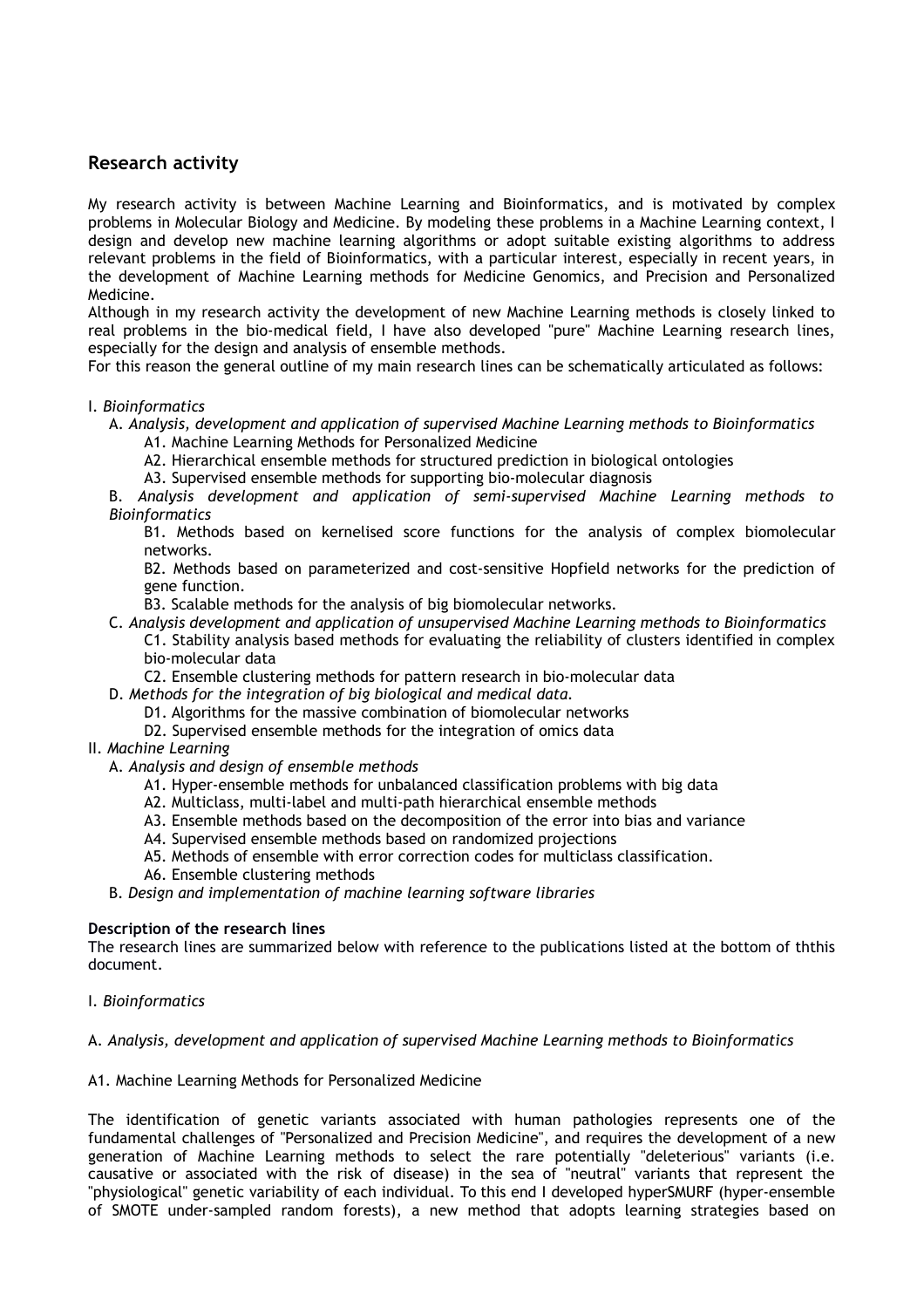resampling techniques and hyper-ensembling techniques to tackle the problem of the "imbalance" that characterize several types of genomic [R49, C77]. This Machine Learning method constitutes the "core" of Genomiser, a methodology and a software tool recently proposed in the context of an international collaboration, which uses both genotypic and phenotypic data to identify pathological variants causing Mendelian genetic diseases [R48].

HyperSMURF is a general method for the analysis of genetic variants and can be applied to the study of different pathologies, but its performance depends significantly on the tuning of learning parameters [C78]. For this reason we developed a highly parallel version of the algorithm for High Performance Computing architectures in the context of the HyperGeV project - Detection of Deleterious Genetic Variation through Hyper-ensemble Methods in order to fine-tune the parameters and analyze big data in the the context of relevant Genomic Medicine problems [paper submitted to GigaScience].

I am also developing imbalance-aware learning techniques based on mini-batch sizing and mini-batch imbalance-aware sampling techniques for predicting pathogenic genetic variants with deep neural networks [C84].

### *A2. Hierarchical ensemble methods for structured prediction in biological ontologies*

Relevant concepts in the field of molecular biology (for example: the functions of genes and proteins) and medicine (abnormal phenotypes associated with human pathologies) are organized according to hierarchical ontologies structured as trees (eg: FunCat for the functional classification of genes ) or as acyclic direct graphs (DAG) (eg: the Gene Ontology (GO) for the classification of genes and proteins and the HPO (Human Phenotype Ontology) for the classification of pathological human phenotypes.

In this context I developed hierarchical ensemble methods [R39] based on the true path rule (TPR) [R29, C44, C48, C51] and cost-sensitive Bayesian methods for probabilistic reconciliation of the output of the base learners [R25, C50, C53] and for the structured prediction of the function of genes and proteins in tree-structured ontologies. I have therefore shown that the combination of hierarchical ensemble methods, cost-sensitive learning strategies and the integration of different types of data significantly improve the performance in the prediction of gene functions at the level of the entire genome [R25, R32]. In the context of the prediction of abnormal human phenotypes according to the HPO, I have recently proposed new hierarchical ensemble methods for structured prediction based on DAG that have achieved state of the art results [R50, C76, C79, C70, C71]. Recently, new methods based on isotonic regression algorithms combined with the TPR algorithm led to state-of-the-art results in the prediction of protein function [paper in preparation].

#### *A3. Supervised ensemble methods for supporting bio-molecular diagnosis*

The bio-molecular classification of pathological phenotypes requires the development of methods wellsuited to the characteristics of the "omics" data used, often characterized by high dimensionality. In this context, various methods of supervised ensembles were explored, such as methods based on error correcting codes [R3, C11, C14], on the reduction of the dimensionality of data through randomized projections [R8, C22, C23], or methods of bagging and its variants [R5, C18, C19] and ither based on the analysis of data complexity [C37, C43].

Finally, I applied univariate feature selection and cost-sensitive SVM methods to the analysis of radiographic images (classification of pulmonary nodules) with results comparable with the best ones in the literature [R9, C25].

### B. *Analysis development and application of semi-supervised Machine Learning methods to Bioinformatics*

In the field of Systems Biology and Network Medicine, I developed semi-supervised graph-based learning methods for the study of biological systems as complex entities, in which the biological functions derive fundamentally from the relationshipds between the parts that make up the system.

#### B1. *Methods based on kernelised score functions for the analysis of complex biomolecular networks.*

The problem of the association of genes or proteins or more generally of biomolecules with a specific biological property (eg: a biomolecular function, a diseases or a drug indication) can be modeled as a problem of node label ranking on a graph. Most of the methods proposed for graph analysis use local or global learning strategies to rank the nodes or predict the arcs of the graph itself. To integrate local and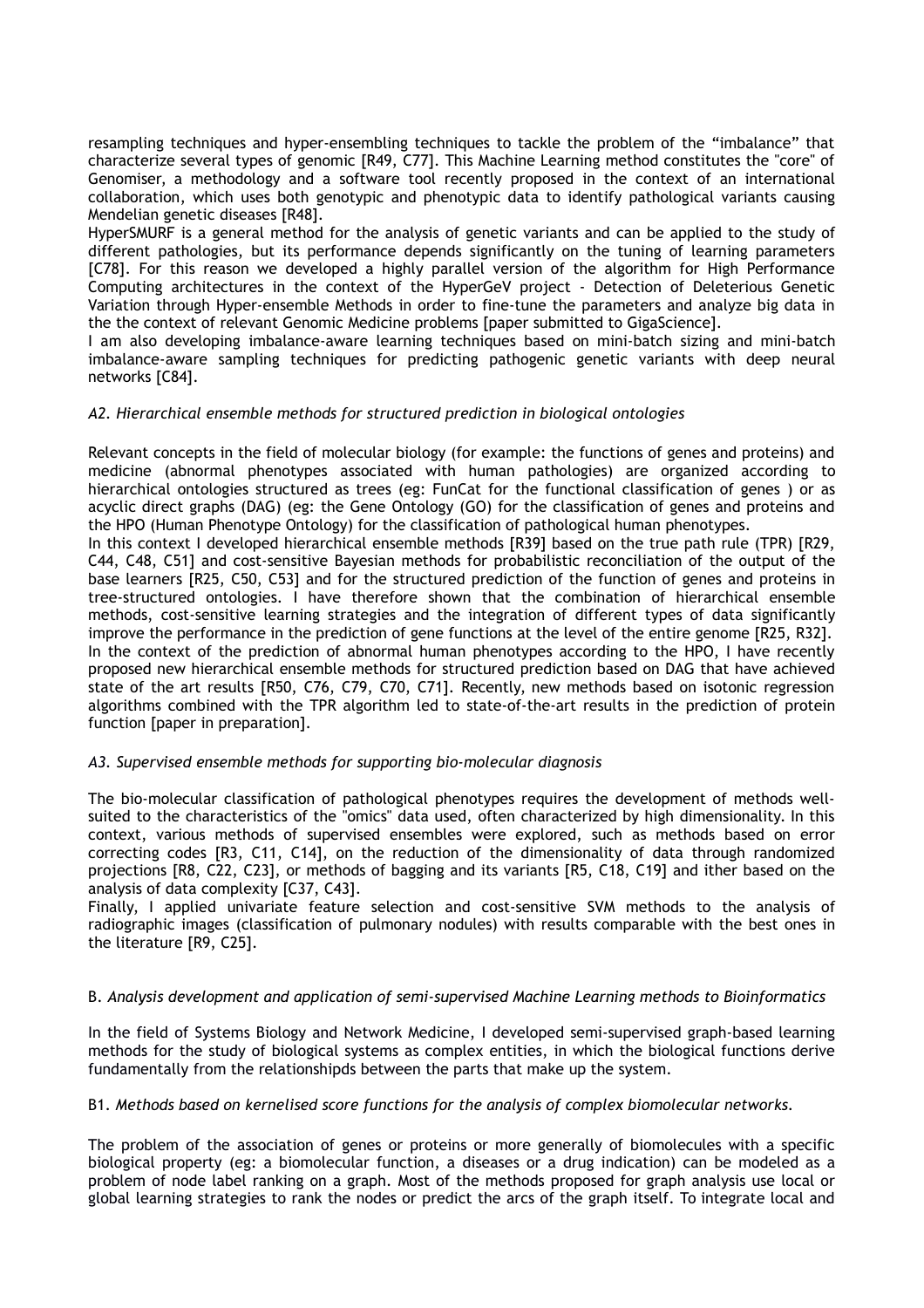global learning strategies, I proposed semi-supervised transduction methods that are able to learn both the global topology and the local characteristics of each node of the graph [R46] through the graph kernelization.

These methods have been successfully applied to the analysis of complex biomolecular networks for protein function prediction, to gene ranking problems (disease gene prioritization), and drug repositioning problems (search for new therapeutic indications of drugs originally designed for different therapeutic purposes) [R31, R33, R35, R38, R41, C61].

Finally, I recently proposed new semi-supervised network-based methods based on graph kernels which instead of analyzing the "biomarker space", as usually is the case in the context of Network Medicine, analyze the "patient space", through the construction of patient networks based on the similarity of their biomolecular profiles (eg: considering their expression or genetic profiles). The "patient networks" can be used both for diagnostic or prognostic purposes, to stratify the patients themselves into pathological subtypes, to identify biomarkers associated with specific pathologies or to predict the response to drugs [N21, paper submitted].

#### B2. *Methods based on parameterized and cost-sensitive Hopfield networks for the prediction of gene function.*

In the context of the prediction of the function of proteins and genes according to the GO, a significant problem is represented by the imbalance in the annotations. In fact for the majority of GO classes only a relatively small number of annotated genes (positive examples) is available. In this context, classical learning methods (including the Hopfield Networks) tend to always predict the majority class. For this reason we designed a new class of parameterized Hopfield Networks (COSNet) able to learn their own learning parameters from the data, explicitly taking into account the imbalance between positive and negative examples [R36, R44, C58].

A COSNet variant, designed to explicitly consider "categories" of neurons known a priori in the network has been successfully applied to the prediction of the function of proteins in a multi-species context [R45]. Finally, an "imbalance-aware" method of data integration coupled with the parametric Hopfield Networks has obtained state-of-the-art results for the prediction of protein functions [R43, C67]

### B3. *Scalable methods for the analysis of big biomolecular networks.*

Big data analysis in large biomolecular networks represents a significant problem in computational biology. In this context, I developed vertex-centric algorithms and used technologies such as GraphChi based on the efficient use of secondary memory to process large graphs that cannot be directly loaded into primary memory. The goal is to analyze big data built with "omics" data, with relevant applications in Molecular Biology and Medicine, using simple stand-alone workstations. Promising experimental results have been obtained in the context of multi-species prediction of protein function [R42, C65, C74].

Another line of research concerns the use of GPU technology for the massively parallel implementation of node label prediction algorithms such as COSNet for efficient processing of large graphs [R52], with applications to the prediction of GO classes, using the integrated multi-species network of the STRING database [N20] which includes millions of proteins of different species. The construction of a network consisting of tens of millions of human SNPs (single nucleotide polimorphisms) for the search for potentially deleterious or pathological SNPs through the parallel version [R52] of COSNet is being developed.

### C. *Analysis development and application of unsupervised Machine Learning methods to Bioinformatics*

### C1. *Stability analysis based methods for evaluating the reliability of clusters identified in complex biomolecular data*

The validation of the clusters identified by clustering algorithms is a problem of great relevance in bioinformatics: genomics and proteomics present several problems in which it is fundamental to evaluate the reliability of the structures and patterns identified in complex biomolecular data.

The research activity was articulated in the development of algorithms for the analysis of the reliability and selection of the order of the model for unsupervised problems [R14, R15, R18, C29, C34, N10], and algorithms for the analysis of the reliability of the single clusters [R11, R12, C24], using a new approach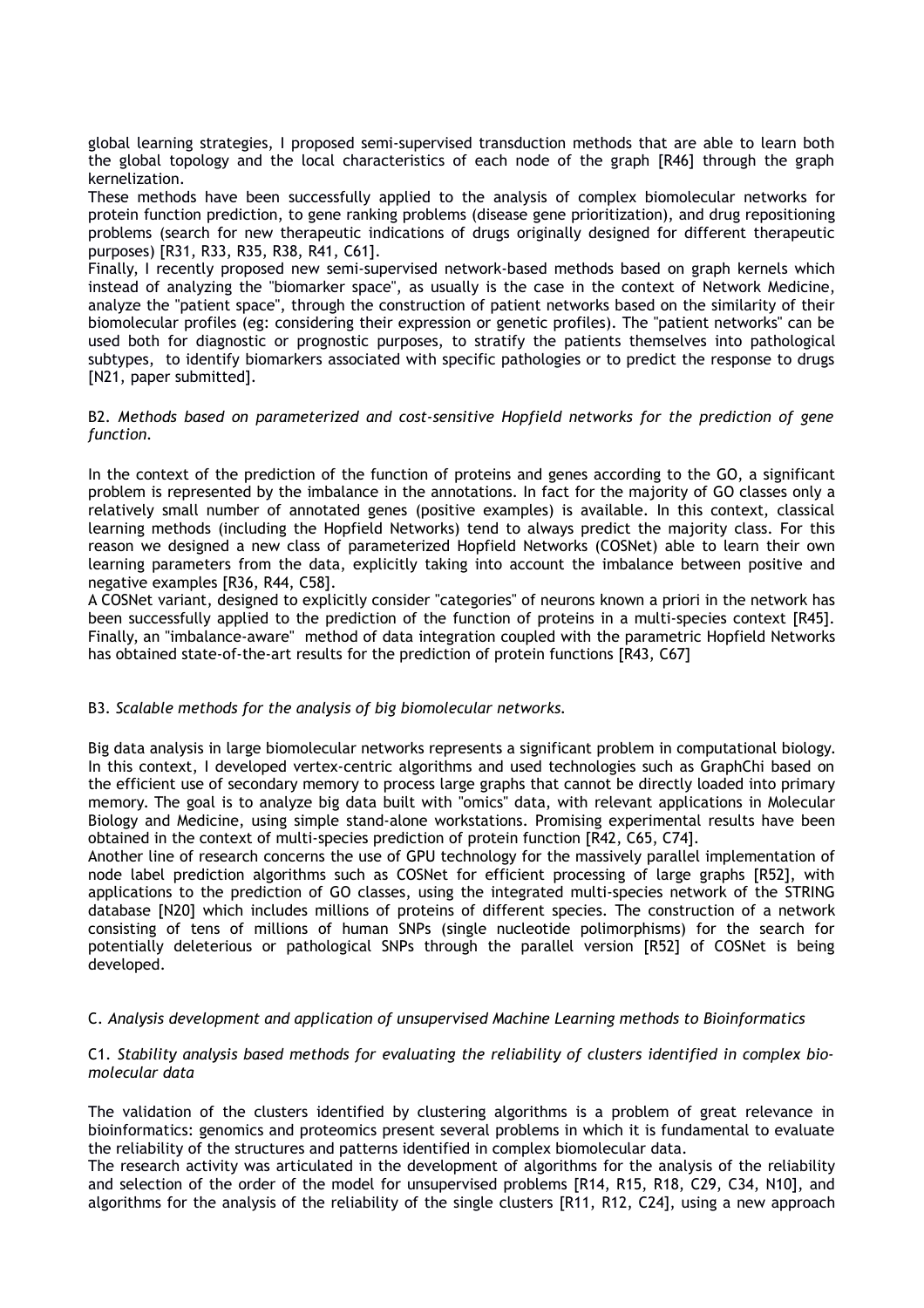based on the analysis of the stability of the clusters obtained. We developed statistical tests based on the chi square distribution [R15, C29] and on the classical Bernstein inequality [R18, C34] for the search for multiple structures in complex data.

These methods were applied to the validation of pathological subclasses characterized at the biomolecular level and to the search for multiple structures in biomolecular data, using data generated by high-throughput bio-technologies [R12, R13, R15, R18, R22, C39, N9, N10].

#### C2. Ensemble clustering methods for pattern research in bio-molecular data

The search for bio-molecular patterns in data characterized by high dimensionality and low cardinality (for example: DNA microarray or spectrometric data related to proteins), led to the design and development of clustering ensemble methods specific for this type of data. In particular, unsupervised methods based on randomized projections have been developed to analyze data characterized by high dimensionality [C28]. These methods were subsequently applied to the analysis of gene expression data [C31]. We also developed clustering ensemble methods based on randomized projections that use a fuzzy approach both for the basic clustering constituting the ensemble, and for combining the clustering obtained on multiple instances of the data. From the initial algorithm [C33] a more general algorithmic scheme has been developed from which different fuzzy ensemble clustering algorithms can be derived [C36] and this approach has been applied to the analysis of gene expression data for the search of pathological subclasses characterized at bio-molecular level [R20].

### D. *Methods for the integration of big biological and medical data.*

### D1. *Algorithms for the massive combination of biomolecular networks*

The integration of biomolecular networks constructed with different types of "omics" data is a significant problem in the field of Systems Biology and Network Medicine.

My research activity has contributed to show that the integration with non-weighted and weighted methods of different biomolecular networks plays an essential role in identifying the genes associated with over 700 pathologies [R41]. I have also proposed several methodologies for the construction and integration of biomolecular networks, with applications to the prediction of protein function, and to the problems of disease gene prioritization and drug-target association [R33, R38, R43, C63, C66, C67, C75].

#### D2. *Supervised ensemble methods for the integration of omics data*

My research activity has shown that even relatively simple ensemble methods such as majority voting or decision templates can achieve results comparable with state of the art in "omics" data integration [R24, R26]. My other works have confirmed the effectiveness of ensemble methods for the integration of complex biomolecular data [C41, C45, C46, C47], also showing that the ensemble methods are also able to tolerate relatively high levels of noise in the data, without a significant deterioration in performance [R27]. I have also carried out studies on the application of ensemble methods for the integration of heterogeneous data and for the prediction of the subcellular localization of proteins [C54, C57], and on the use of XML for the integration of heterogeneous biomolecular data [R23, C28 , C40].

#### II. *Machine Learning*

Although my research on new machine learning methods has been mostly motivated by complex problems in Molecular Biology and Medicine, I have also developed "pure" Machine Learning research lines, especially for the design and analysis of ensembles of learning machines.

#### A. *Analysis and design of ensemble methods*

#### A1. *Hyper-ensemble methods for unbalanced classification problems with big data*

Many relevant classification problems, not only in the field of Computational Biology and Genomic Medicine, are characterized by a strong imbalance of the examples between the classes. In this context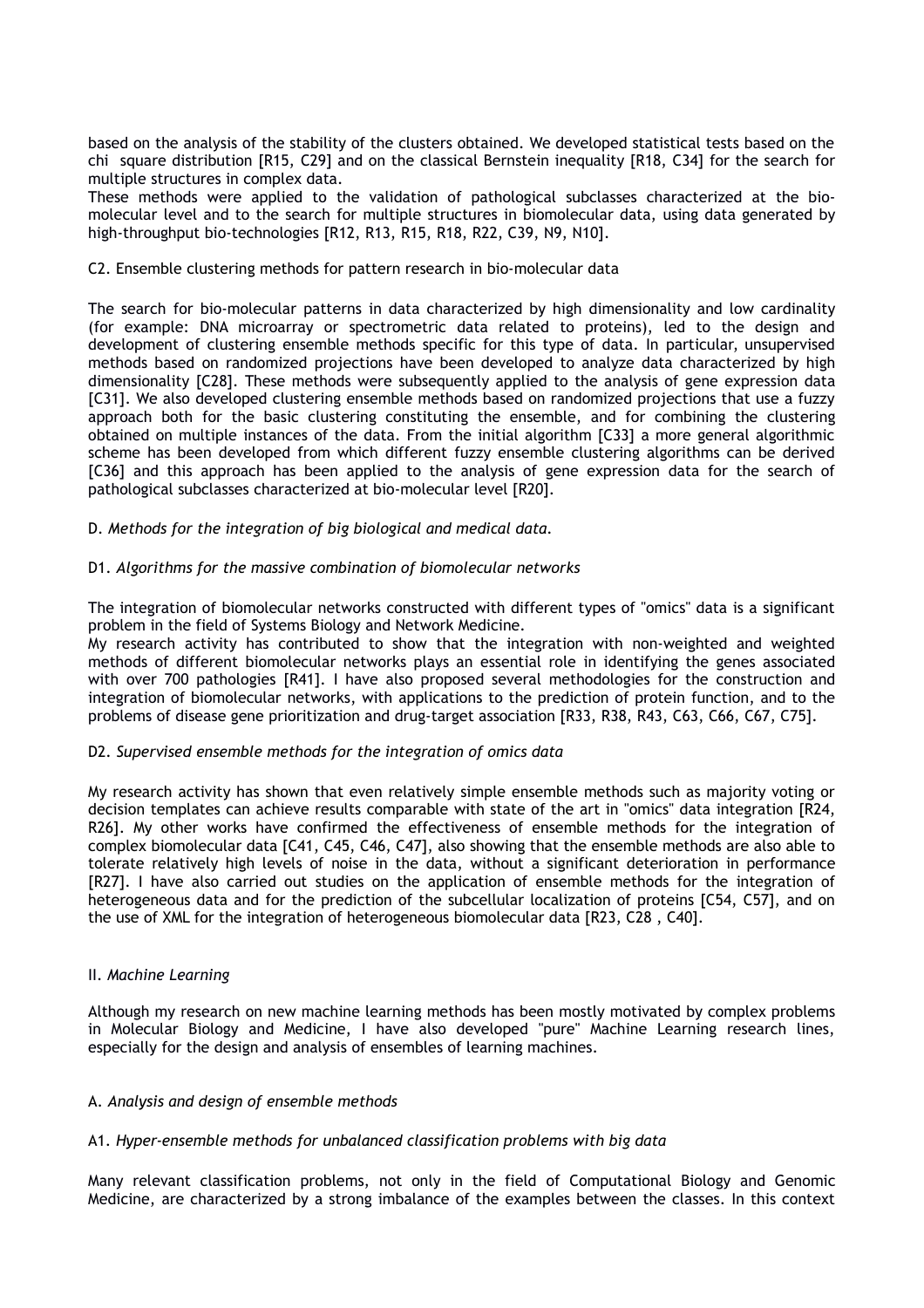classical Machine Learning methods tend to be biased towards the majority class (negative class) and fail to learn the examples of the minority class (positive class). The hyperSMURF method, originally designed for strongly unbalanced genomic problems [R49] is general enough to be applied in other contexts characterized by a strong data imbalance. The algorithm, based on hyper-ensembling and data resampling techniques, has achieved state-of-the-art results in the field of Genomic Medicine [R48].

The parallelized version, parSMURF, is able to process big data, and further improves the performance of hyperSMURF, thanks to the automatic tuning of its learning parameters. The methods scales nicely with big data, and has been deployed in two flavours: a version for stand-alone multi-core architectures and another one for High performance computing clusters, depending on the level of complexity of the problem addressed [article submitted to GigaScience].

### A2. *Multiclass, multi-label and multi-path hierarchical ensemble methods*

The problem of gene clssification has stimulated the research and development of multiclass classification algorithms (the functional classes of genes are of the order of hundreds or thousands), multi-label (a gene can belong to several classes) and multi-path (classes are structured according to trees or DAGs). The hierarchical ensemble algorithms that we developed for this type of problem [R25, R29, R32, R50] have a broader value and can be applied in other contexts characterized by hierarchical tree or DAG-structured taxonomies. These algorithms adopt a two-step learning strategy: at first the individual classes are learned in a "flat" manner by the base learners, and then the predictions of the trained models are combined according to the class hierarchy. Recently we developed an algorithm for DAG-structured taxonomies based on the integration of isotonic regression and bottom-up combination techniques (from the most specific classes to the most general classes) which guarantees the consistency of the predictions and systematically improves the predictions of the "flat" learning algorithms [article in preparation].

### A3. *Ensemble methods based on the decomposition of the error into bias and variance*

In this line of research the decomposition of the error into bias and variance is used as a tool to analyze the property and characteristics of the learning algorithms.

Based on the Domingos theory, which generalizes to the 0/1 loss function the classical analysis based on the quadratic loss function, I analyzed the relationships between learning and decomposition of the error in bias and variance in the case of Support Vector Machines [R7].

The characterization of the learning processes of SVMs in terms of the decomposition of the error into bias and variance also offers a rationale for the development of new ensemble methods [R7, C16].

Taking advantage of the SVM bias-variance analysis, I proposed a new ensemble algorithm, called Lobag (Low Bias Bagging), which estimates SVM bias, selects SVMs with minor bias and then combines them through bootstrap-based aggregation mechanisms. This approach jointly reduces the bias and variance of the error, and can be interpreted as a "low-bias" variant of bagging [C20]. The method has been successfully applied to the classification of bio-molecular tumor diseases [C19]. The bias-variance error analysis was subsequently extended to resampling-based ensemble methods, showing the relationships and differences in the learning mechanisms of bagging methods, random aggregation and Lobag [R10, C21].

#### A4. *Supervised ensemble methods based on randomized projections*

In relation to the bio-molecular diagnosis of cancer, ensemble methods based on random subspaces have been developed, using SVM as a learner base [R8, C22]. An extension of the model, which includes a feature selection stage to eliminate the less relevant features for classification, followed by the application of the random subspace method on the remaining features, showed competitive results with state-of-the-art ensemble methods published in the literature [C23].

#### A5. *Methods of ensemble with error correction codes for multiclass classification.*

ECOC (Error Correcting Output Coding) ensemble methods allow to improve the reliability of the prediction for multiclass classification problems through the redundant coding of the class labels, realized with the decomposition of a multiclass problem into a series of dichotomous problems solved by a classifier ensemble.

In this context I analyzed the effectiveness of ECOC methods for multi-class problems in both ensembles of learning machines and single "monolithic" learning machines [R4, C2] and subsequently I experimentally analyzed the dependency between errors at the level of the single bits of the ECOC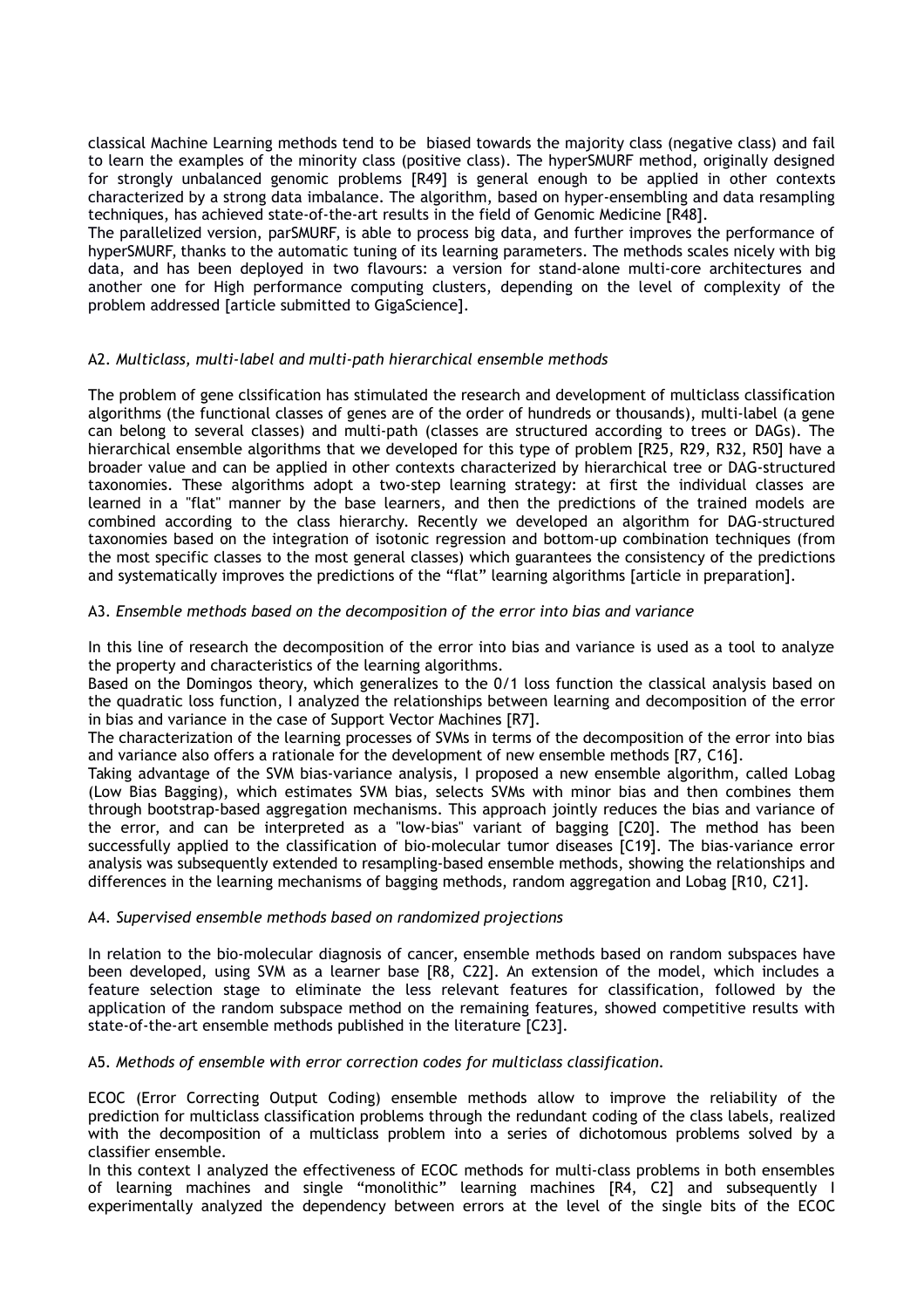codewords through measurements based on mutual information [R6], in order to compare different types of ECOC codings and different architectures of machine learning systems based on ECOC [C5, C7, C8]. In addition to applications in the bioinformatics field [R3, C11, C12], the ECOC ensembles (together with boosting methods) have been successfully applied also to multi-class problems with electronic noses [R1, C3, C6, C15].

### A6. *Ensemble clustering methods*

Unsupervised ensemble methods based on randomized projections, motivated by clustering problems in spaces of high dimensionality and reduced cardinality that characterize different problems in the bioinformatics field, represent an unsupervised extension of the methods of supervised random subspace [C28].

In [C24] I showed how the random projections induced by the random subspace method can produce significant distortions in the gene expression data, while using randomized projections that obey the Johnson and Lindenstrauss lemma we can generate data of reduced dimensionality whose metric features are similar to those of the original space [R13]. In accordance with this analysis, we proposed clustering ensemble methods based on randomized projections [C31] that have been successfully applied to the analysis of DNA microarray data [C28].

A fuzzy extension of the ensemble method proposed in [C31] has been developed in [C36]: from the combination of different "crispization" mechanisms of basic fuzzy clustering and different types of fuzzy aggregation of basic clustering, we can derive an algorithmic scheme from which several fuzzy ensemble clustering methods can be obtained [C36]. These methods have been applied to the analysis of gene expression data [R20, C32, C33].

### *B. Design and implementation of machine learning software libraries*

My research activity both in Machine Learning and in Bioinformatics has always been accompanied by the design and implementation of software libraries.

Several ensemble methods that I developed were made available and implemented in the C++ library, NEURObjects, initially conceived for implementing neural networks [R2, C1].

Later, in parallel with the increase in research activities in the bioinformatics field, I designed and implemented open source R libraries for the analysis of complex bio-molecular data. In particular the clusterv library [R11] allows to analyze the reliability of single clusters in high-dimensional bio-molecular data, the mosclust library [R14] allows to determine the "optimal" number of clusters and to identify multiple structures present in complex bio-molecular data, while the hcgene library [R17] allows to analyze the acyclic direct graphs of the Gene Ontology and the FunCat trees to support the functional classification of proteins. The RANKS library [R46] provides graph-based algorithms for node label ranking and classification problems. The COSNet library implements new models of parametric Hopfield networks [R44], while HEMDAG [R50] hierarchical ensemble methods and hyperSMURF [R49] "imbalance-aware" hyper-ensembling methods for the analysis of strongly unbalanced data, and its parallel extension (parSMURF) in C ++ is being released for the analysis of genomic big data [paper submitted to an international journal].

### **Indices of scientific productivity**

The productivity indexes extracted on 7/4/2019 from the Scopus and Google Scholar database are presented below:

| <b>Index</b>        | <b>Scopus</b> | <b>Google Scholar</b> |
|---------------------|---------------|-----------------------|
| Number of citations | 1642          | 3261                  |
| $H - index$         |               |                       |
| $\vert$ i10 - index |               |                       |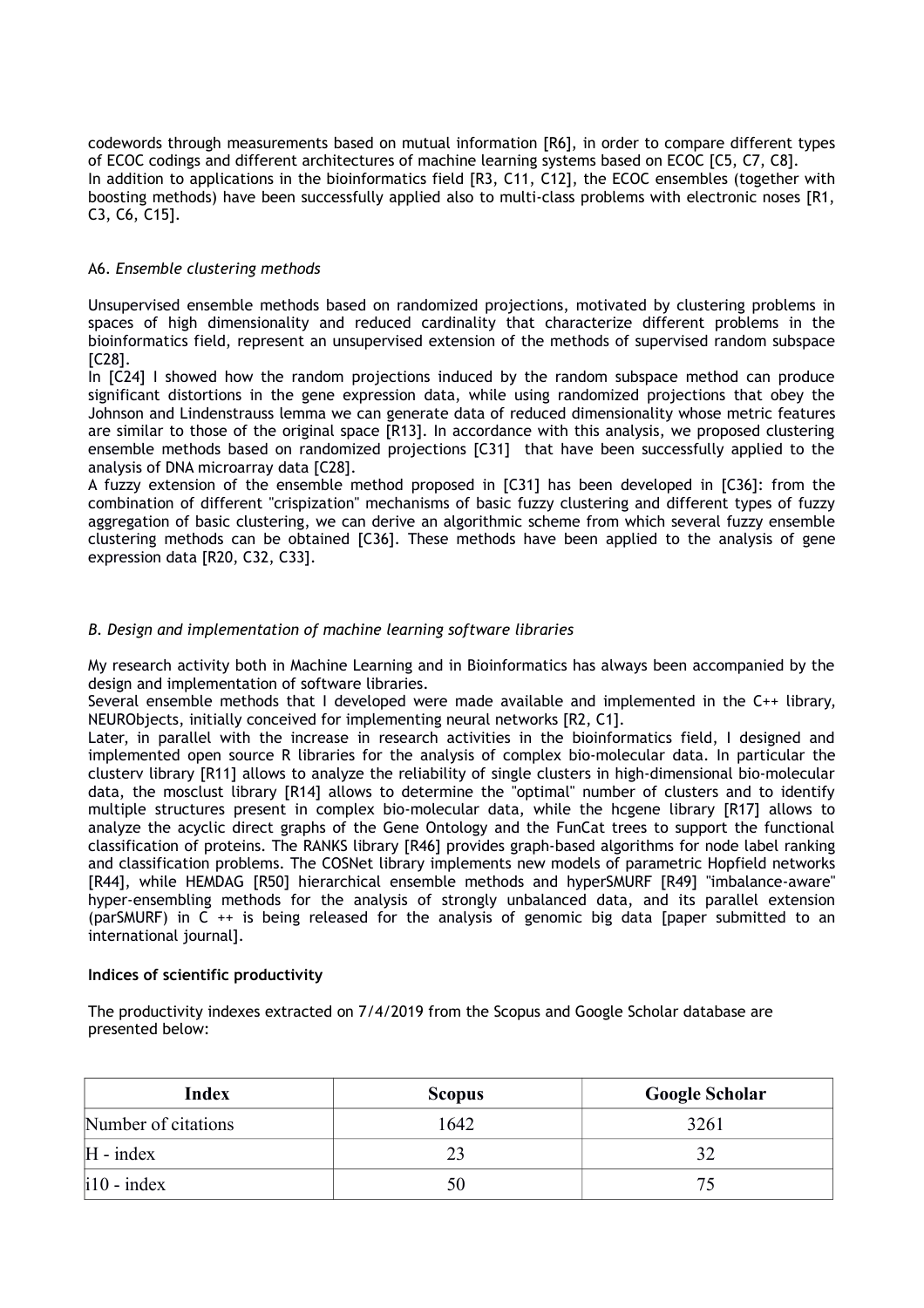### **Management or participation in the activities of a research group characterized by national or international collaborations**

A) Direction of AnacletoLab, Laboratory of Computational Biology and Bioinformatics of the Department of Computer Science, University of Milan http://anacletolab.di.unimi.it/.

The laboratory brings together a group of professors / researchers, grant holders and PhD students and collaborates with different national and international research groups in the field of Computational Biology, Molecular Biology and Medicine, including:

a) Computational Biology Group of the Charite - University of Humboldt Universitat Berlin,

b) the Computational Biology group of the Berlin Institute of Health,

c) the Computer Science dept. of the Royal Holloway, University of London,

d) the Jackson Laboratory for Genomic Medicine, CT, USA,

e) The Artificial Intelligence department of the University of Granada, Spain

f) The Computer Science Dept of Aalto University, Helsiniki, Finland,

g) the Wellcome Trust Sanger Institute and the European Bioinformatics Institute (EBI) of Hinxton, UK, h) The Division of Environmental Genomics and Systems Biology, Lawrence Berkeley National Laboratory, Berkeley, CA, USA,

i) the European Center for Living Technologies of Venice,

l) Other national research groups both in the medical field (National Cancer Institute, and S. Raffaele Hospital of Milan, National Institute of Molecular Genetics) and computer science (University of Salerno and University of Cagliari).

(Period: from 2010 to today)

B) Participation as director of the AnacletoLab laboratory of UNIMI to the international challenge CAFA2 (Critical Assessment of Functional Annotation) within the Special Interest Group "Protein Function Prediction" of the ISCB (International Society of Computational Biology). The Special Interest Group brings together the main international research groups for the prediction of the function of proteins with computational methods (http://biofunctionprediction.org/).

In my position as head of the AnacletoLab research group, I participated in the research activity of the Special Interest Group "Protein Function Prediction" which led to the publication in Genome Biology (one of the main journal of computational biology) of a collective work involving the research activity of over 50 research groups from all over the world. In this context the laboratory was placed in the first 3 in the challenge CAFA2 for the prediction of human genes associated with pathological phenotypes. AnacletoLab participated in the new challenge CAFA3 for the function prediction of human proteins and of the main model organisms and in the prediction of genes associated with abnormal human phenotypes. The preliminary results of this challenge (the evaluation is still in progress) place AnacletoLab again among the "top ranked" groups at the international level for the prediction of the function of proteins. (Period: from 2013 to today).

C) Participation in the activity of an international research group for the search of mutations associated with genetic diseases in non-coding regions of the genome.

My contribution consists in the development of machine learning methods specific to this problem. The international group includes several research groups from Europe, North America and Australia, including Queen Mary University of London; Genomics England, UK; the Wellcome Trust Sanger Institute, Hinxton, UK; the Max Planck Institute for Molecular Genetics, Berlin; the Department of Biomedical Informatics and Intelligent Systems Program, University of Pittsburgh; the Division of Environmental Genomics and Systems Biology, Lawrence Berkeley National Laboratory, Berkeley, CA; the Department of Medical Informatics and Clinical Epidemiology, Oregon Health & Science University, Portland, USA; the Kinghorn Center for Clinical Genomics, Garvan Institute of Medical Research, Darlinghurst, Australia; the Charité-Universitätsmedizin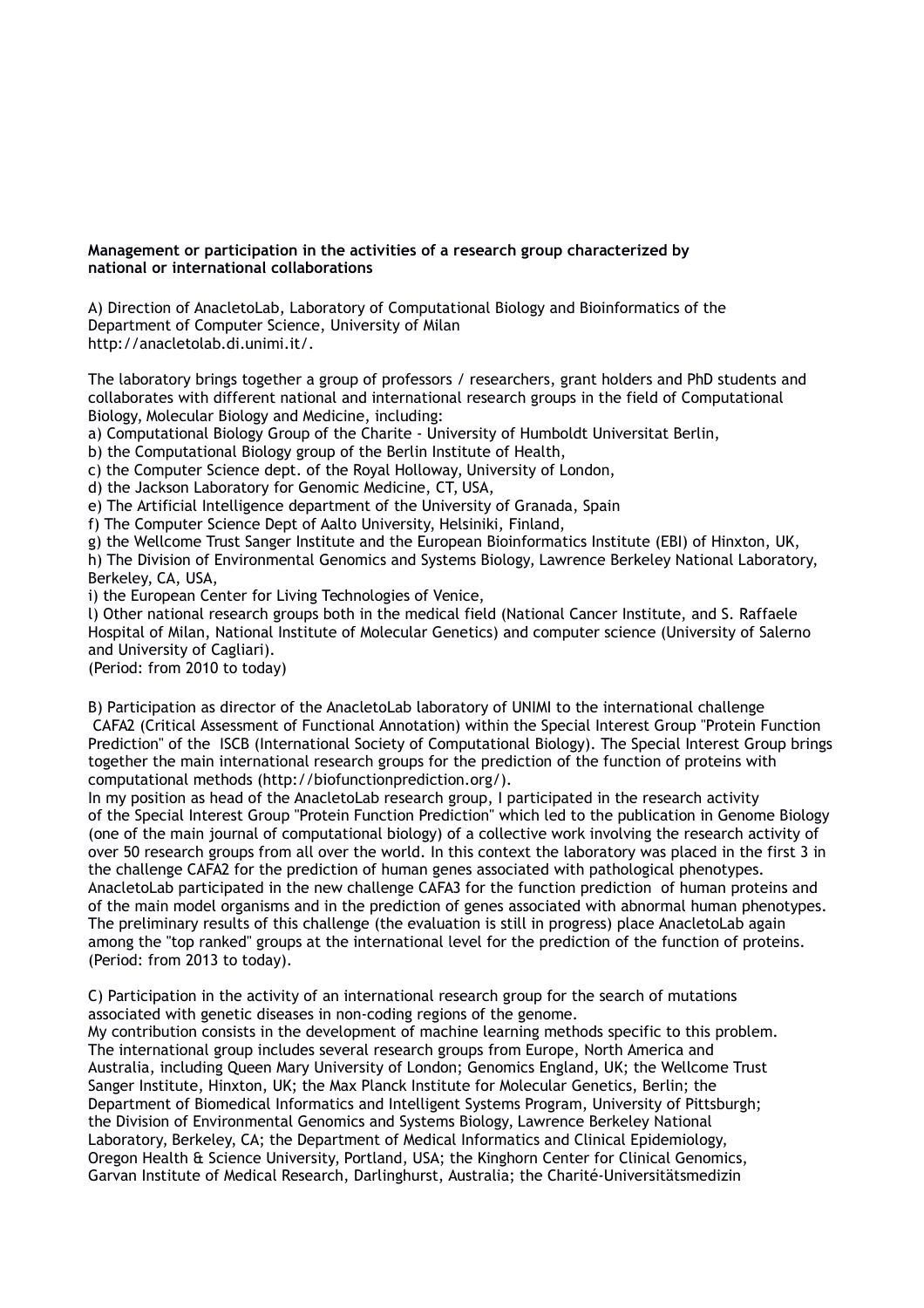#### Berlin.

The computational methodology developed for the search of mutations associated with Mendelian genetic diseases in non-coding regions of the genome has been published in the American Journal of Human Genetics, a leading journal in this field. This method, called Genomiser, represents the state of the art at international level for the search for causative mutations of Mendelian genetic diseases. The Machine Learning method, developed specifically by me in collaboration with the Computational Biology group of the Charitè UniversitatzMedizin in Berlin, and which constitutes the core of Genomiser, was recently published in a journal of the Nature Publishing group. This method is general enough to be used in other contexts to search for genetic variants associated with genetic and tumor diseases, and in fact a collaboration is underway with the School of Medicine of the University of Utah to study the hereditary factors of various tumors. (Period: 2014 to present)

D) Collaboration in a joint project with the Berlin Institute of Health (BIH, which brings together research groups from the von Humboldt and the Freie Universität in Berlin and from the Max Delbrück Center for Molecular Medicine) for the systematic study of genetic variations in regulatory regions of the human genome and of their impact on genetic diseases and cancer. This project requires the development of innovative Artificial Intelligence methodologies for the analysis of data generated by new biotechnologies, such as Massive Parallel Reporter Assay (MPRA) for the study of the functional in vivo effect of genetic variants, and for the analysis and massive integration of epigenomic data recently made available by the International Human Epigenome Consortium (IHEC). The goal is to decode the "genetic code" at the base of gene regulation in the non-coding regions of the genome, and to study its alterations to predict the pathological effect of genetic mutations underlying cancer and genetic diseases.

The project is currently funded by the German DAAD and the MIUR, but the complexity of the problem requires collaboration with other European and American scientific partners and relevant funding for the generation and bioinformatic processing of biotechnological data. For this reason we are working together with the BIH and other European and American partners for the preparation of a European research or a NIH funded project.

(Period: 2017 to present)

E) Collaboration with the Jackson Lab for Genomic Medicine (CT, USA) and with the Wellcome Sanger Institute - Hinxton (Cambridge, UK) for the search of splicing mutations in Exonic Sequence Enhancers (ESE, that promote exon splicing) in the human genome. These mutations, which are extremely difficult to detect because they are apparently "silent", are the basis of various tumors. The idea we are working on is to build predictors based on artificial intelligence techniques capable of identifying these mutations on the basis of a set of appropriate genomic and epigenomic features and based on ESE manually labeled through the analysis of the medical literature. After the publication of the first results (which appear very promising) we will prepare an application for a grant from the NIH (National Institute of Health of the United States) to finance this line of research. (Period: 2018 to present)

F) Research collaboration with the Urology Department (URI) of the S. Raffaele Hospital (OSR) in Milan, regulated by a Confidentiality Agreement signed between UNIMI and OSR, for the project "Male infertility as a proxy of the progerois syndrome", of which I am the scientific director for UNIMI (Andrea Salonia, head of the URI unit is the scientific director for OSR). The purpose of this agreement is to start-up joint research activities for prparing a grant to the NIH. (Period: 2019 to present)

G) In the a.y. 2015/16 I enjoyed a sabbatical year during which I carried out research at the European Center for Living Technologies of Venice (Prof. Pelillo's research group), at the Charitè, Faculty of Medicine of the von Humboldt University of Berlin (research group of Computational Biology of prof. Robinson), and the Artificial Intelligence Department of University of Granada (prof. Blanco).

**Scientific responsibility (Principal Investigator - PI) of international and national research projects, eligible for funding on the basis of competitive calls for proposals involving peer review**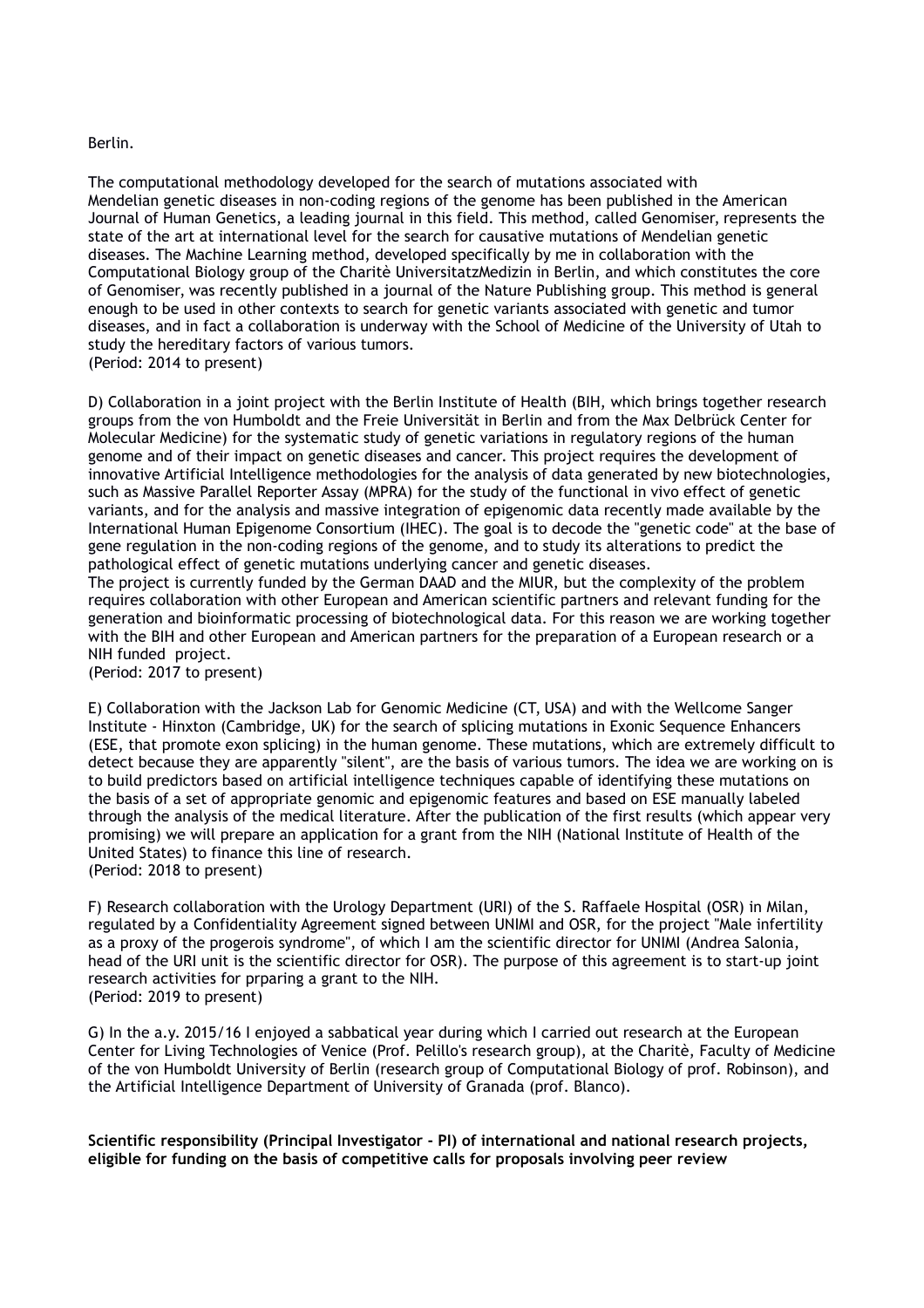- Scientific coordinator for UNIMI of the EU Collaborative Doctoral Partnership in Genomics and Bioinformatics, funded by the European Commission in collaboration with the EU Joint Research Center (2018-2022). Our University has been selected among the top 5 European Universities for the area of Genomics and Bioinformatics. The five-year collaboration contract is renewable at the end of the five-year period, subject to agreement between the parties, and is aimed at training researchers in the field of Genomics and Bioinformatics, able both to carry out innovative research in these scientific disciplines and to scientifically support the European Commission in making decesions about European policies for Medical Genomics and Data Analytics in Health-care.
- PI of the project "Developing machine learning methods for the prioritization of regulatory variants in human disease" in collaboration with the Berlin Institute of Health, funded by MIUR and DAAD (Germany) (2018-2019)
- PI of "HyperGeV: Detection of Deleterious Genetic Variation through Hyper-ensemble Methods" (2016-2018), funded by CINECA and the Lombardy Region
- PI of "HPC-SoMuC: Development of Innovative HPC Methods for the Detection of Somatic Mutations in Cancer" (2017-2018), funded by CINECA and the Lombardy Region.
- Head of the UNIMI unit of the project "A composite predictive model of response to Fingolimod: integration of clinics, neuroimaging and genomics", funded by the Italian Multiple Sclerosis Foundation. The project is leaded by the Genetics Laboratory of the Complex Neurological Diseases of the S. Raffaele Hospital in Milan. The genetic biomarkers associated with the response to the Fingolimod drug, identified by the data of S. Raffaele and the predictive model developed by the UNIMI unit are currently being patented (2016-2018).
- Head of the UNIMI unit (via subcontracting) of the Finding-MS project within the European project ERA-PerMed Joint Transnational Call (JTC) 2018 on "Research projects on Personalized Medicine smart combinations for pre-clinical and clinical research with data and ICT solutions ". The project is in collaboration with the S.Raffaele Hospital of Milan, the CNR - Institute for Bio-medical Technologies, the Center Hospitalier Universitaire de Toulouse and geneXplain, a German bioinformatics company (2019-2022)

### **Participation in international and national research projects, admitted to the financing on the basis of competitive calls for peer review**

- PRIN Project "Multicriteria Data Structures and Algorithms: from compressed to learned indexes, and beyond", coordinated by the University of Pisa (2019-2021)
- "Discovering Patterns in Multi-Dimensional Data" project (2016-2017) funded by the University of Milan.
- Participation in the Milan unit of the Network of Excellence "Pattern Analysis, Statistical Modeling and Computational Learning 2 (PASCAL2)", 7th European Framework Program financed by the European Union (2007-2013)
- Participation in the Milan unit of the Network of excellence PASCAL, 6th European Framework Program (2004-2006)
- Project "Computational methods for bio-medical pattern analysis" funded by UNIMI (2011-2013)
- MIUR project COFIN-PRIN Automata and formal languages: mathematical and applicative aspects (2010-11);
- PUR 2009 Project: "Automatic methods for pattern analysis in the biomedical field" funded by the University of Milan;
- PUR 2008 Project: "Innovative computational models" funded by the University of Milan; IEIIT-CNR 2007 Project: Machine Learning Techniques for Modeling and Growing Up " (2007-2008);
- PUR 2006 Project: "Stochastic and quantum models for computational and di problems bioinformatics " funded by the University of Milan;
- PUR 2006 Project: "Identification of transcriptional profiles in Acute Myeloid Leukemia by microarray on hematopoietic stem fractions " funded by the University of Milan;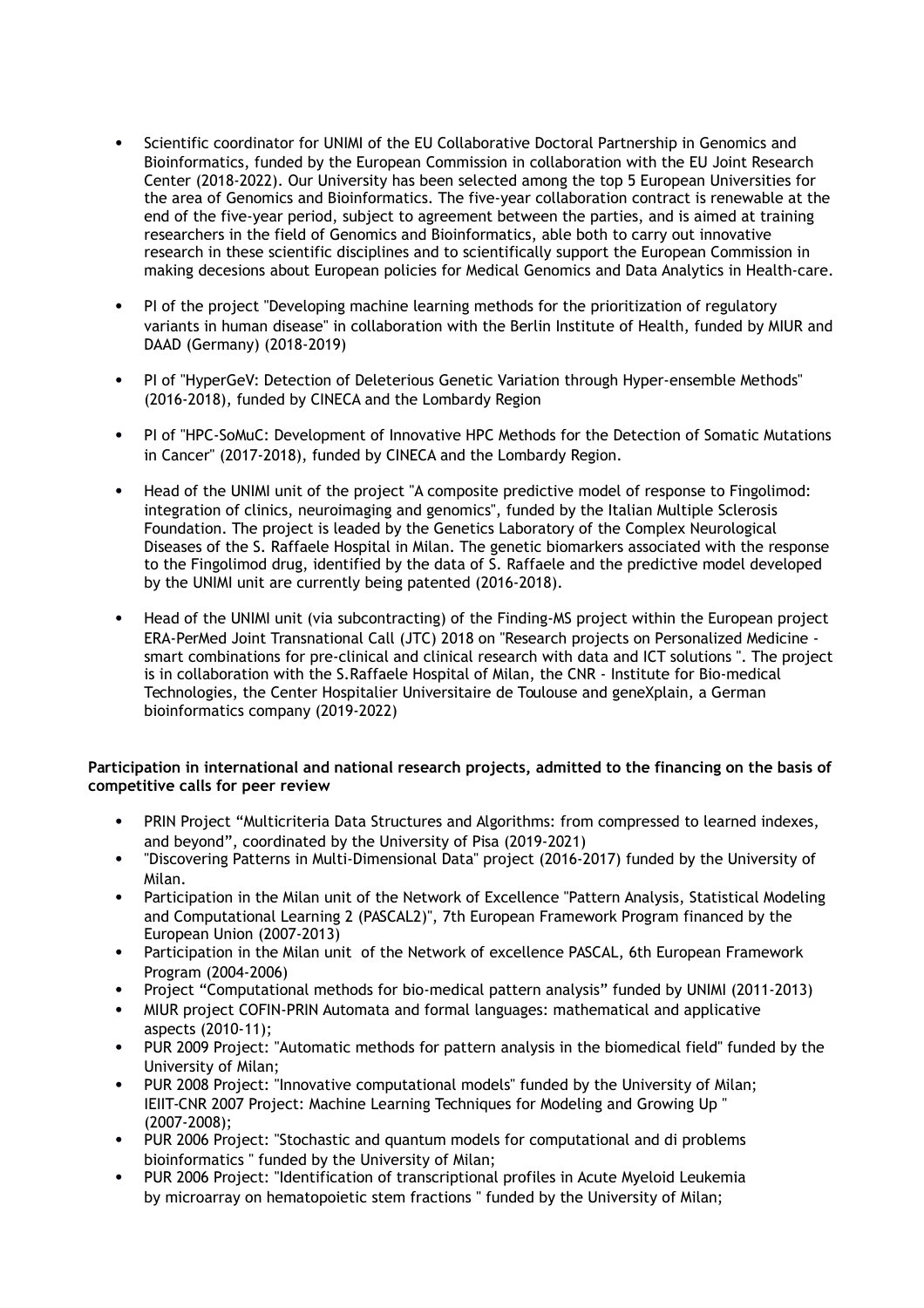- MIUR Project COFIN-PRIN Formal Languages and automata: methods, models and applications (2003-2005)
- MIUR Project COFIN-PRIN Machine Learning Techniques for Bioinformatics: Analysis and Modeling of Functional and Structural Data of Gene Expression (2001-2002)
- From Bits to Information: Statistical Learning Technologies for Digital Information Management Search - USA, Project funded by the National Scientific Foundation (NSF) (2002).

### **Participation in editorial committees of international journals**

- Member of the Editorial board of Scientific Reports, Nature (IF 2017: 4.122), indexed in Scopus and ISI Web of Science (from 1 June 2018).
- Member of the editorial board of Advances in Bioinformatics, Hindawi (IF 2017: 1.8), indexed in Scopus (from 2014)
- Guest Editor of Artificial Intelligence in Medicine, Elsevier (IF: 2.879) indexed in Scopus and ISI Web of Science for the Special issue "Computational Intelligence and Machine Learning in Bioinformatics" (2008-2009).
- I was also a member of the Editorial board of other minor journals in the Bioinformatics and Machine Learning area from 2008 to 2017.

### **Reviewer activity for international journals**

I have worked as reviewer for the main international journals in Bioinformatics and Machine Learning, including:

- Journal of Machine Learning Research
- Machine Learning
- IEEE Transactions on Pattern Analysis and Machine Intelligence
- Pattern Recognition
- IEEE Transactions on Neural Networks and Learning Systems
- IEEE Transactions on Knowledge and Data Engineering
- Artificial Intelligence
- Computational Intelligence.
- Neurocomputing
- Neural Networks
- IEEE Transactions on Cybernetics,
- **GigaScience**
- Bioinformatics
- PLoS Computational Biology
- BMC Bioinformatics
- Briefings in Bioinformatics
- IEEE ACM Transactions on Computational Biology and Bioinformatics
- Artificial Intelligence in Medicine
- Journal of Bioinformatics and Computational Biology
- PLoS One

### **Conference and Workshop Organization**

- Co-organizer of the workshop Soft computing methods for characterizing diseases from omics data – CIBB 2019, Bergamo 3-4 settembre 2019
- Chair of CIBB 2018 Computational Intelligence methods for Bioinformatics and Biostatistics, Lisboa (Portogallo) (Caparica 6-8 Settembre 2018)
- Chair of the Workshop BigTargets, European Conference on Machine Learning (ECML), Porto (Portogallo), 2015;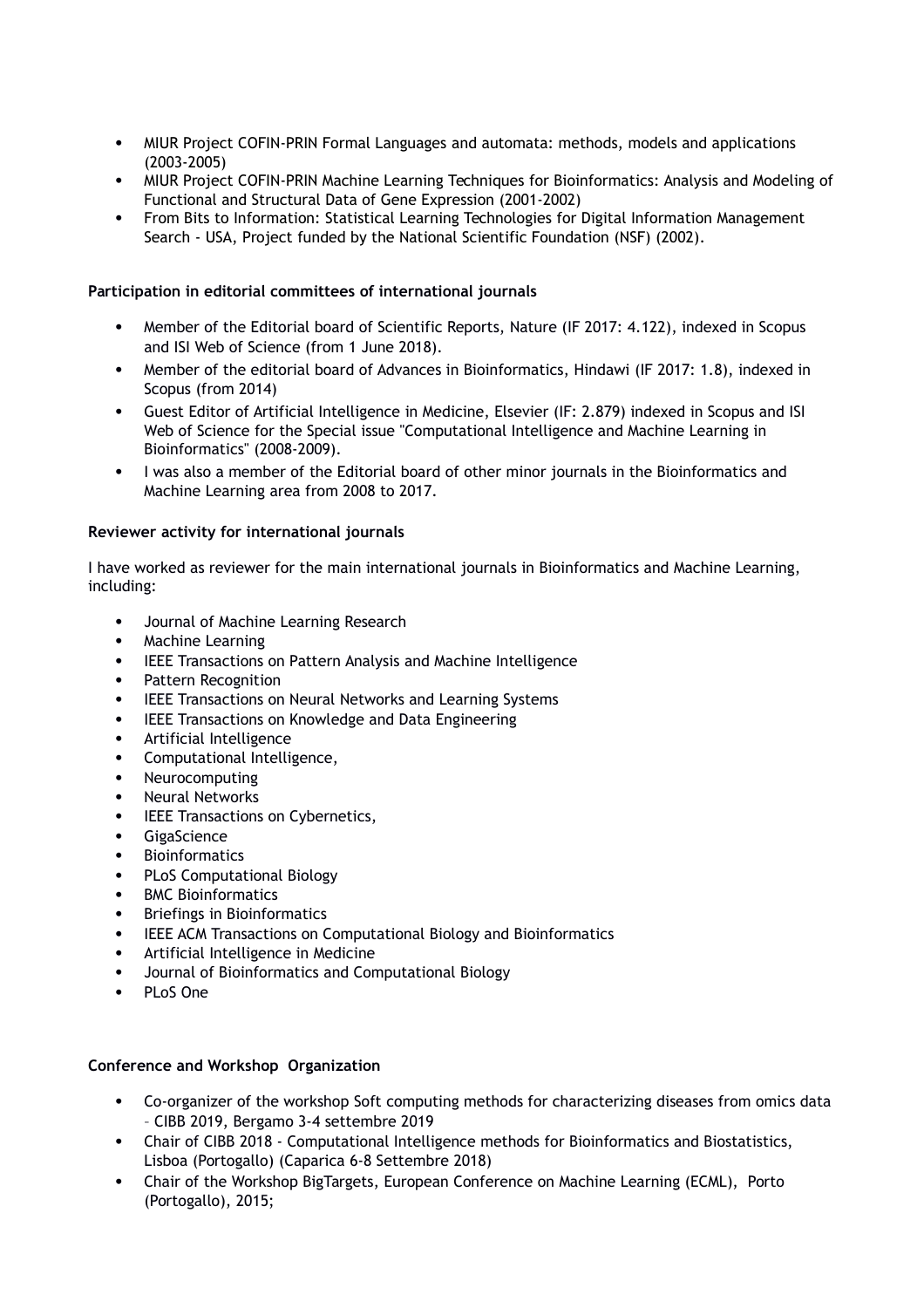- Chair of the Fourth Italian Workshop on Machine Learning and Data Mining (MLDM 2015) XIV Conference of AIIA – Pisa, 2015;
- Chair of SUEMA 2010, Third International Workshop on Supervised and Unsupervised Ensemble Methods and Their Applications at ECML – European Conference on Machine Learning 2010, Barcelona, Spagna;
- Wokshop Learning from Multiple Sources with Applications to Robotics at NIPS 2009, Whistler, Canada, 2009;
- Chair of SUEMA 2008, European Conference on Artifical intelligence (ECAI) 2008 Patras, Grecia;
- Chair of CIBB 2007, Fourth International Conference on Computational Intelligence Methods for Bioinformatics and Biostatistics, Portofino, Italia
- Chair of SUEMA 2007, International Workshop on Supervised and Unsupervised Ensemble Methods and Their Application (nell'ambito di IbPRIA2007) a Girona (Spagna).

### **Participation in the scientific committee of international conferences.**

Member of the Scientific Committee Program of over 50 international conferences within the scope of the machine learning and computational biology from 2007 to present, including:

- European Conference in Computational Biology
- European Conference on Machine Learning and Principles and Practice of Knowledge Discovery in **Databases**
- International Joint Conference on Artificial Intelligence (IJCAI) Machine Learning Track
- International Symposium on Foundations and Applications of Big Data Analytics
- Automatic Function Prediction Critical Assessment of Functional Annotation experiment (nell'ambito di ISMB – Intelligent Systems for Molecular Biology)
- ICANN International Conference on Artificial Neural Networks
- SIAM International Conference on Data Mining
- ACM SIGKDD International Conference on Knowledge Discovery and Data Mining
- S+SSPR IAPR Joint International Workshops on Statistical + Structural and Syntactic Pattern Recognition
- International Conference on Pattern Recognition (ICPR)
- International Conference on Multiple Classifier Systems (MCS)

### **Invited speaker at international and national congresses and conferences**

- Invited talk at the Statistical Workshop "Statistical approaches and validation in clustering: mixture models and nonparametric methods ", organized by the Department of Statistics of the University of Caen (France), entitled "Stability-based methods for cluster validation". (29-06-2007)
- Invited talk at CIBB 2008, FIFTH INTERNATIONAL MEETING ON COMPUTATIONAL INTELLIGENCE METHODS FOR BIOINFORMATICS AND BIOSTATISTICS IIASS - Vietri sul Mare, Salerno (Italy) entitled: "Unsupervised stability-based ensembles to discover reliable structures in complex bio-molecular data ". (04-10-2008)
- Invited talk at the Third Italian Workshop on Machine Learning and Data Mining XIII AI \* IA Symposium on Artificial Intelligence, Pisa December 2014, "Analysis of bio-molecular networks through semi-supervised graph-based learning methods". (10-12-2014)
- Invited talk at Fifth Italian Workshop on Machine Learning and Data Mining XV AI \* IA Symposium on Artificial Intelligence, Genoa, November 2016, "A hyper-ensemble approach for the genomewide prediction of disease and trait-associated genetic variants". (28-11-2016)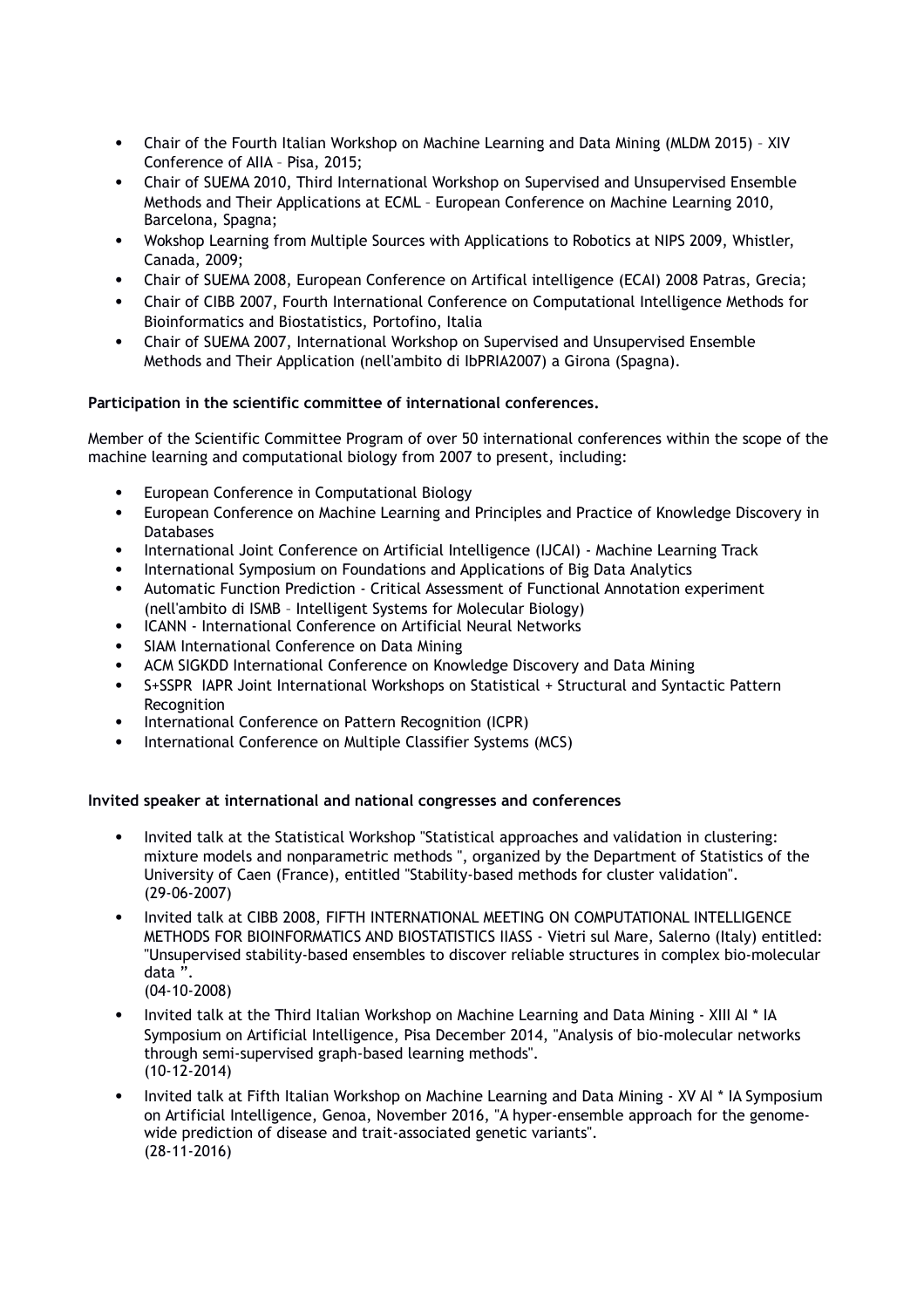- Invited speaker at the Interdisciplinary Aspects of Biomolecular Modeling Workshop "Machine Learning approaches for Modeling Complex Biomolecular Systems" (26-6-2019)
- Invited talk at the Annual Workshop in Bioinformatics and Genomics of the Catalan Society of Biology and the Bioinformatics Barcelona association, Barcelona, Spain "Machine Learning for Computational Biology and Precision Medicine" (17-12-2019)

### **Invited speaker at Italian and European universities and research centers.**

I held several seminars on Machine Learning and Bioinformatics topics in various Italian and foreign Univeristies and research centers since 2005, including:

- Department of Computer Science della Royal Holloway, University of London;
- Department of Computer Science, Aalto University, Helsinki;
- Department of Computer Science, Aristotle University of Thessaloniki;
- Charitè Universitatzmedizin Berlin
- European Center for Living Technologies, Venezia;
- Departamento de Sistemas Informáticos y Computación Universitat Politècnica de València;
- Computational Genomics Department del Centro de Investigacion Prencipe Felipe, Valencia;
- School in Bioinformatics, University of Brno (Czech Republic);
- Computer Science and Artificial Intelligence Department, University of Granada;
- Dipartimento di Informatica, Università di Pisa;
- Dipartimento di Matematica e Informatica dell' Università di Palermo;
- Dipartimento di Ingegneria ed Elettronica (DIEE) Universita' di Cagliari;
- IIASS Istituto Internazionale Alti Studi Scientifici "E. R. Caianiello di Vietri (Salerno);
- Dipartimento di Informatica dell' Università degli Studi di Salerno;
- IST Istituto Nazionale per la Ricerca sul Cancro, Genova.
- INT Istituto Nazionale Tumori, Milano
- Dipartimento di Biologia e Genetica per le Scienze Mediche, Università degli Studi di Milano

### **International awards.**

- The paper M. Notaro, M. Schubach, P.N. Robinson, G. Valentini. Prediction of Human Phenotype BMT Bioinformatics, vol. 18 (1), 2017 has been awarded as one of the 5 best articles of the year by the International Medical Informatics Association (IMIA) for the "Knowledge Representation and Management" section.

#### **Patents**

A signature of 21 SNPs (Singe Nucleotide Polymorphism) for the prediction of the response of patients suffering from multiple sclerosis to the Fingolimod drug is being patented (UIBM -Ufficio Italiano Brevetti Marchi, number 102019000023154).

This signature has been carried out using an algorithm and a software I developed and applied to the analysis of genomic data provided by the Department of Neurology of the San Raffaele Hospital in Milan.

### **Evaluation activities in the context of national and international competitive selection procedures.**

- Research expert for the European Commission (number: EX2014D182522) for the evaluation of proposals, projects and programs submitted for evaluation for European funding (from 2014)
- Auditor registered with REPRISE (register of scientific experts established at the MIUR) for the "basic research" section: Scientific-disciplinary sectors: Informatics (INF / 01) Sectors ERC: Computer Science and Informatics: Informatics and Information Systems, computer science, scientific computing and intelligent systems (PE6), Bioinformatics, biocomputing, and DNA and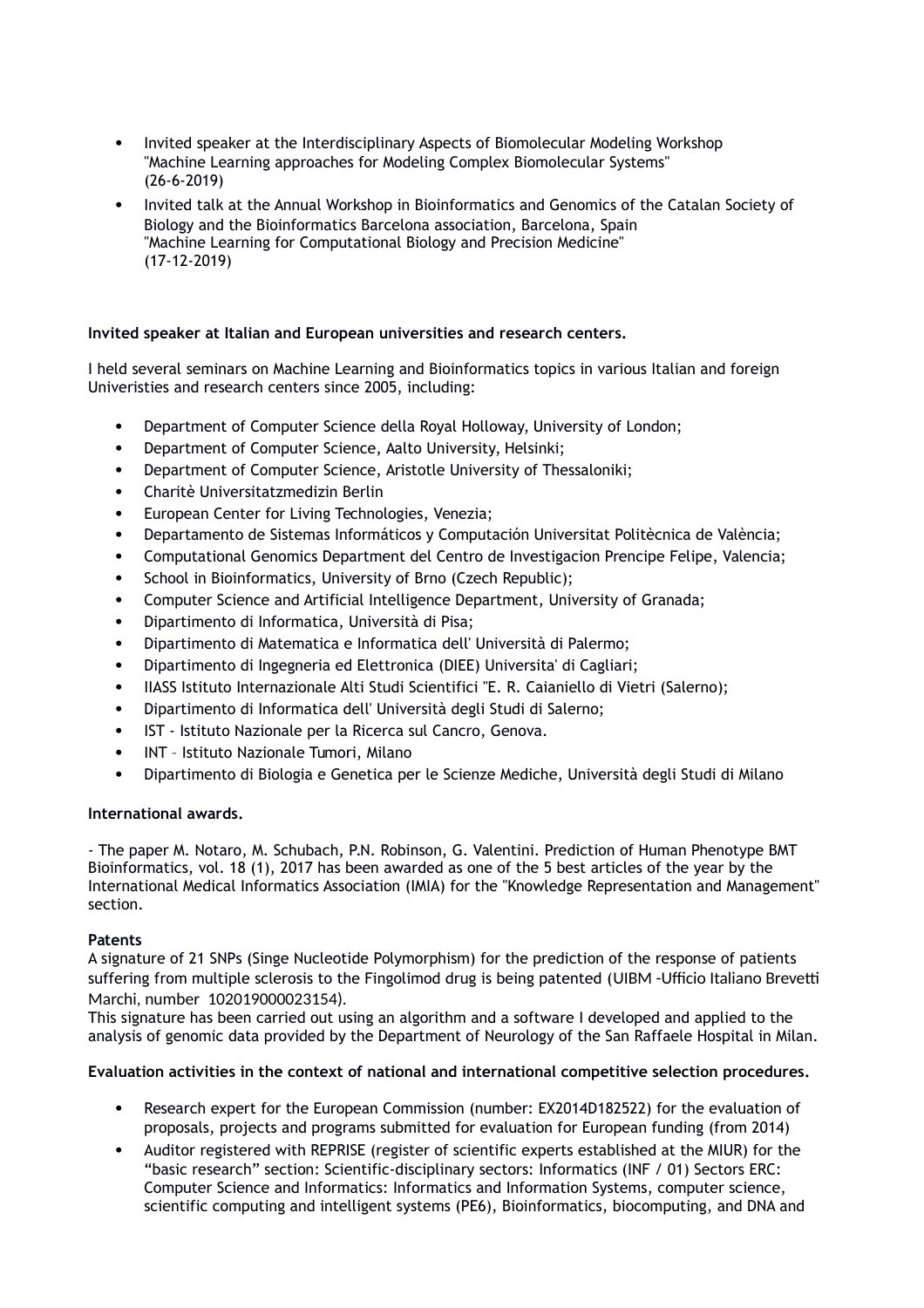molecular computation (PE6\_13), Diagnostic tools (eg genetic, imaging) (LS7\_2), Computational biology (LS2\_11) (from 2018).

- Reviewer for proposals submitted to the Netherlands Organization for Scientific Research (NWO): - Reviewer of the project "Collaborative experimentation for data mining" (2011-2012)
	- Reviewer of the project "Context-aware protein function prediction" (2012/13)
- Reviewer for proposals submitted to the Research Foundation Flanders (Fonds Wetenschappelijk Onderzoek - Vlaanderen, FWO):

- Reviewer of the project "COCO-MULT: Constrained Constructive Machine Learning for Multiple Targets" (2018)

- Reviewer for SIR (Scientific Independence of young Researchers) projects funded by MIUR (2014/15)
- Reviewer for projects of the "Bloodwise" program for the study of hematological tumors, funded by 14M Genomics, a company for the diagnostic spin-out of the Wellcome Trust Sanger Institute of Hinxton, UK. (from 2012 to 2016)

### **Formal assignment of teaching or research fellowships from qualified foreign or supranational universities and research institutes**

- Research fellowship Computer Science Dept. Oregon State University USA: development of ensemble methods based on bias-variance analysis. (from 01-03-2001 to 04-04-2001)
- Visiting researcher Principe Felipe Research Center, Valencia, Spain (2009) (from 09/14/2009 to 10/15/2009)
- Visiting professor at the Computer Science Department of the Aristotle University of Thessaloniki for common research activities in the area of machine learning methods for multi-target prediction problems characterized by high dimensionality both in the input space and in the output space.

(from 29-09-2014 to 10-28-2014)

- Visiting professor at the Computer Science Department of Royal Holloway, University of London for common research activities (development of methods for the integration and analysis of complex biomolecular networks) and for holding seminars to support the teaching of the master and PhD in Computer Science at Royal Holloway. (March 2015)
- Fellowship for visiting professors at the Computer Science Department of Aalto Univeristy (Helsinki) as part of the "Machine Learning for Metagenomics" project, funded by the Aalto Science Foundation of Helsinki (AScI Visiting Fellow Program 2014-15). (from 25-05-2015 to 25-06-2015)
- Visiting professor at the European Center for Living Technologies (ECLT). During the visit we strengthened joint research activities in the field of game theory and semi-supervised networkbased methods for the analysis of bio-molecular networks. (from 01-02-2016 to 02/28/2016)
- Fellowship for visiting professors at the Computational Biology group of the Charité Universitätsmedizin Berlin within the Funding program "Research Stays for University Academics and Scientists" funded by the DAAD (German Academic Exchange Service) for the project "Hierarchical ensemble methods for structured predictions in Biological Ontologies ". (from 01-03-2016 to 06/01/2016)
- Visiting professor at the Departamento de Ciencias de la Computación and Inteligencia Artificial de la Universidad de Granada. During the visit, common research activities were developed for the development of graph-based algorithms and their application to ranking problems of genes associated with specific pathologies, and to "repositioning" problems (alternative therapeutic use of drugs).

(from 07-06-2016 to 06-28-2016)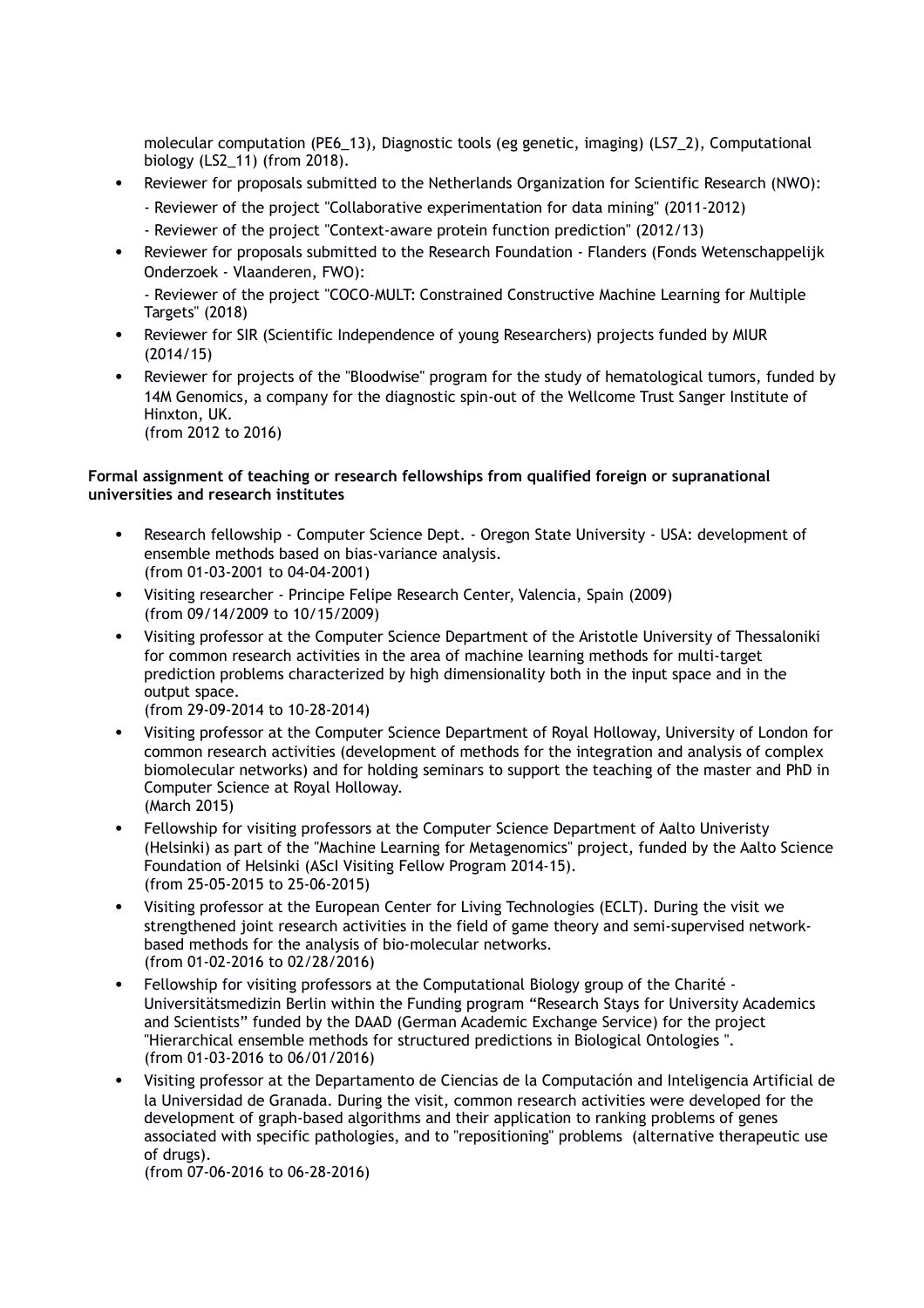### **Responsibility for studies and scientific research entrusted by public or private institutions**

- Research assignment for the development and modeling of machine learning methods with applications in computational biology, as a member of the CNR affiliated project "Machine Learning Techniques for Modeling and Growing Up ", entrusted by IEIIT-CNR (2007-2008)
- Consultancy contract with the company SIGEDA of Milan for the development of ensemble methods based on error correction codes for the multi-class classification of data coming from an artificial olfactory system (electronic nose) (2007)
- Responsibility of a research project for the prediction with machine learning methods of quantitative tumor phenotypes in model organisms and for the study of susceptibility to pulmonary and hepatic carcinogenesis, entrusted by the research unit of Genetic Epidemiology and Pharmacogenomics of the National Cancer Institute (INT) of Milan. (from 01-04-2015 to 1-10-2017)
- Commission of the Centro S.Raffaele Foundation of Milan for the development of a predictive model of response to treatment with II level drugs for patients with Multiple Sclerosis. (from June 2016 to June 2018)

### **Design and development of software libraries publicly available to the scientific community.**

- HEMDAG: Hierarchical Ensemble Methods for Directed Acyclic Graphs https://cran.rproject.org/web/packages/HEMDAG
- HyperSMURF: Hyper-Ensemble Smote Undersampled Random Forests (software library for supervised prediction with highly imbalanced big data). https://cran.r-project.org/web/packages/hyperSMURF
- RANKS: Ranking of Nodes with Kernelized Score Functions (software library for node label learning in graphs). https://cran.r-project.org/web/packages/RANKS
- COSNET: Cost Sensitive Network for node label prediction on graphs with highly unbalanced labels.

http://www.bioconductor.org/packages/devel/bioc/html/COSNet.html;

- HCGene: an R package to support the hierarchical classification of genes. https://homes.di.unimi.it/valentini/SW/hcgene;
- Clusterv: an R package for cluster validation. https://homes.di.unimi.it/valentini/SW/clusterv;
- Mosclust: an R package for the discovery of significant structures in bio-molecular data. https://homes.di.unimi.it/valentini/SW/mosclust;
- NEURObjects a set of C++ library classes for neural networks development. http://homes.di.unimi.it/valentini/SW/NEURObjects;
- PerfMeas: an R package implementing different performance measure for classification and ranking tasks.
	- http://cran.r-project.org/web/packages/PerfMeas;
- NetPreProc an R package that implements preprocessing and normalization methods for network-structured data. http://cran.r-project.org/web/packages/NetPreProc;
- Bionetdata an R data package that includes several examples of chemical and biological data networks. http://cran.r-project.org/web/packages/bionetdata.

### **Participation in national and international scientific societies and associations**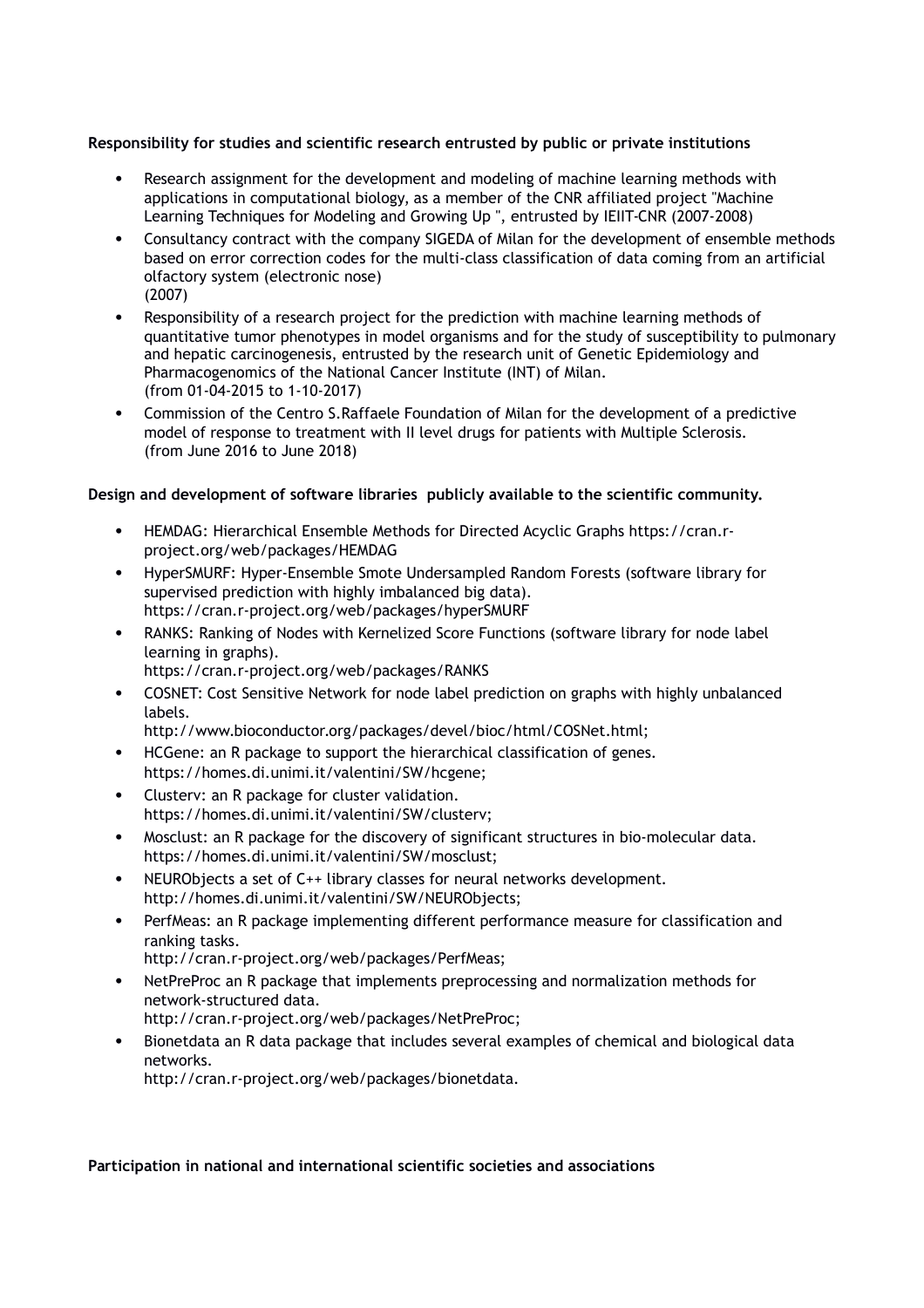I am a member of ISCB - International Society of Computational Biology, BITS - Italian Society of Bioinformatics, INNS (International Neural Network Society), Data Mining and Big Data Analytics Technique Committee (DMTC) - IEEE Computational Intelligence Society (IEEE-CIS), of the CINI AIIS laboratory, and of the scientific committee of the working group on Machine Learning and Data Mining, within AI \* IA, Italian Association for Artificial Intelligence.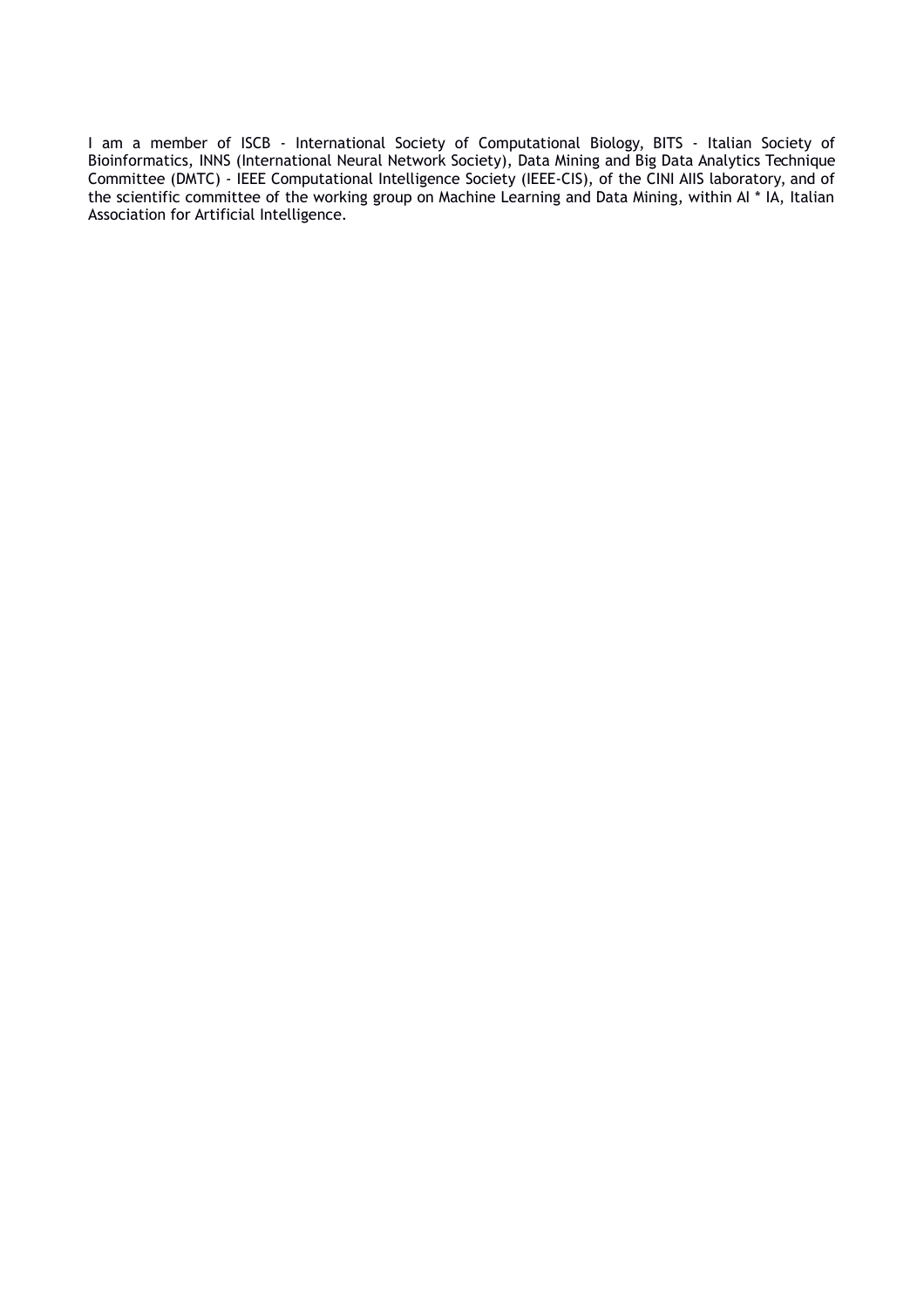# **Academic teaching**

- My academic teaching activity is articulated both through the institutional courses, held at the University of Milan and through the doctorate courses, masters and courses held at the University of Milan and in other universities especially in the field of Bioinformatics and Machine Learning. In particular, I held courses for the three-year and master's degree in Computer Science, for the degree in Digital Communication, for the Master Degree in Molecular Biotechnology and Bioinformatics and for the degree in Industrial and Environmental Biotechnology, as well as basic Computer science courses for various three-year degrees in Medicine. I have also held and still maintain courses in English.
- I am currently also responsible for the General Computer Science course for the degree in Science and Technology for the study and conservation of cultural heritage and information media (the Computer Science Department is a department associated with this degree course).
- I am member of the teaching board of the PhD in Computer Science of the University of Milan since 2008. In this context I am responsible for the Machine Learning for Genomic Medicine course.
- From the academic year 2018/19 I am a member of the coordinating committee for the Department of Computer Science of the Master in Bioinformatics and Functional Genomics of the University of Milan, carried out in collaboration with the National Institute of Molecular Genetics (INGM) and the Policlinico - 'University of Milan. In the academic year. 2017/18 I already held some lectures (Machine Learning for Personalized and Precision Medicine) within the same master.
- I am the scientific director for UNIMI of the EU Collaborative Doctoral Partnership in Genomics and Bioinformatics, funded by the European Commission in collaboration with the Joint Research Center (JRC) of the EU. The five-year plan of the collaborative doctorate between UNIMI and JRC is aimed at training researchers in the field of Genomics and Bioinformatics able both to carry out innovative research in this field and to scientifically support the political decisions of the Commission for Medical Genomics and Data Analytics in Health-care.

| Academic<br>year | course                                                                 | degree                                                                                                       | Liv. |
|------------------|------------------------------------------------------------------------|--------------------------------------------------------------------------------------------------------------|------|
| 18/19            | Machine Learning for Genomic Medicine Ph.D. course in Computer Science |                                                                                                              | D    |
| 18/19            | Bioinformatica                                                         | Informatica                                                                                                  | M    |
| 18/19            | Informatica Generale                                                   | Scienze e tecnologie per lo studio e la conservazione<br>dei beni culturali e dei supporti dell'informazione | T    |
| 18/19            | Precision Medicine                                                     | Machine Learning for Personalized and master in Bioinformatics and Functional Genomics Master<br>UNIMI       |      |
| 17/18            | Bioinformatica                                                         | Informatica                                                                                                  | М    |
| 17/18            | Informazione Multimediale                                              | Comunicazione Digitale                                                                                       | T    |
| 17/18            | Informatica Generale                                                   | Scienze e tecnologie per lo studio e la conservazione<br>dei beni culturali e dei supporti dell'informazione | T    |
| 16/17            | Bioinformatica                                                         | Informatica                                                                                                  | M    |
| 16/17            | Bioinformatics Methods (in inglese)                                    | Molecular Biotechnologies and Bioinformatics                                                                 | M    |
| 16/17            | Bioinformatica e Biostatistica                                         | Biotecnologie Industriali ed Ambientali                                                                      | T    |
| 14/15            | Bioinformatica                                                         | Informatica                                                                                                  | М    |
| 14/15            | Metodi Bioinformatici                                                  | Biotecnologie Biomolecolari e Bioinformatica                                                                 | M    |
| 14/15            | Informatica Avanzata                                                   | Biotecnologie Industriali ed Ambientali                                                                      | T    |
| 13/14            | Bioinformatica                                                         | Informatica                                                                                                  | M    |
| 13/14            | Metodi Bioinformatici                                                  | Biotecnologie Biomolecolari e Bioinformatica                                                                 | M    |

The following table summarizes the teaching assignments carried out in UNIMI starting from the a.a. 2004/05 to date: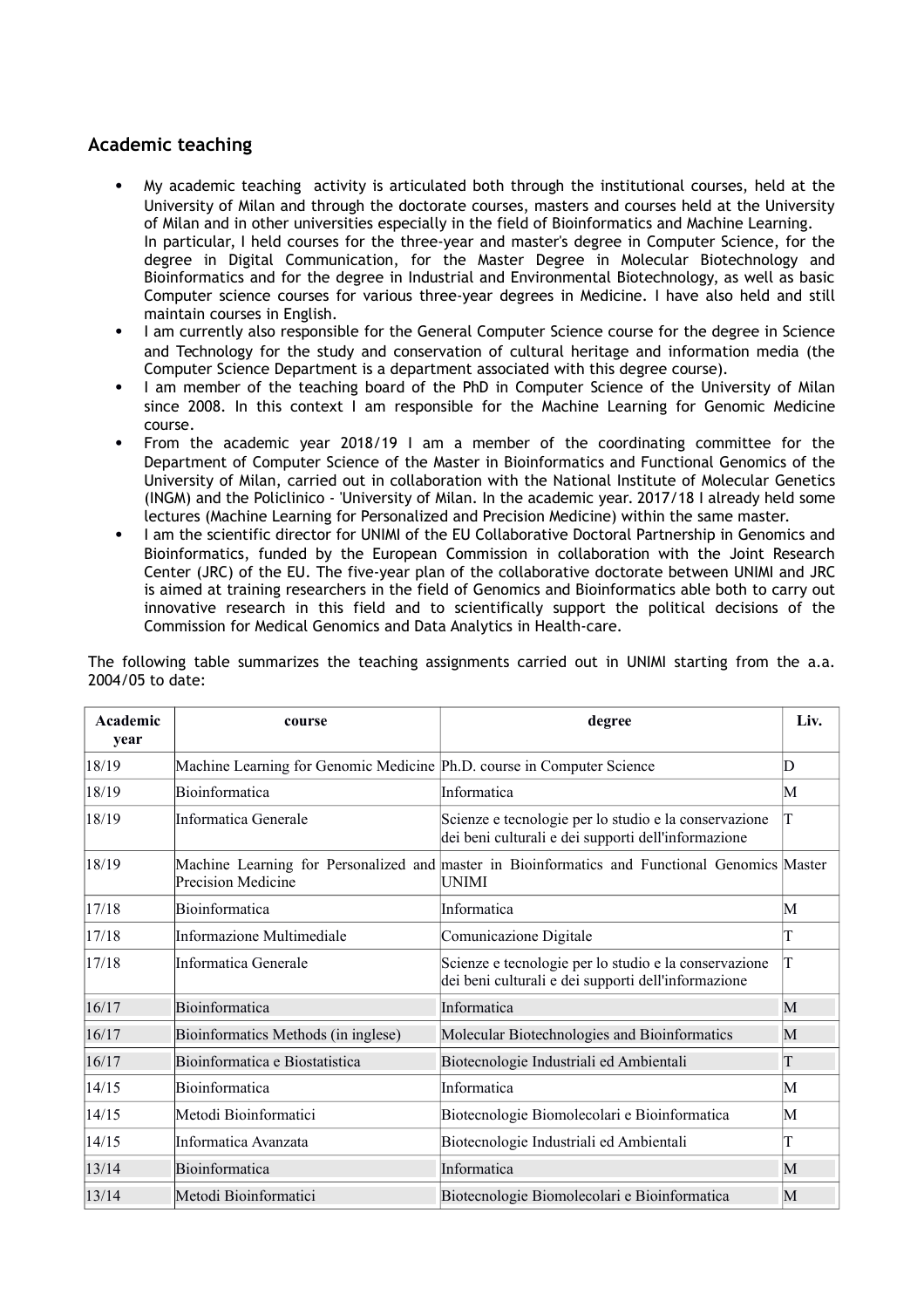| 13/14 | Informatica Avanzata                                                                      | Biotecnologie Industriali ed Ambientali         | $\overline{\Gamma}$ |
|-------|-------------------------------------------------------------------------------------------|-------------------------------------------------|---------------------|
| 12/13 | Bioinformatica                                                                            | Informatica                                     | М                   |
| 12/13 | Metodi Bioinformatici                                                                     | Biotecnologie Biomolecolari e Bioinformatica    | M                   |
| 12/13 | Informatica Avanzata                                                                      | Biotecnologie Industriali ed Ambientali         | T                   |
| 11/12 | Bioinformatica                                                                            | Informatica                                     | M                   |
| 11/12 | Metodi Bioinformatici                                                                     | Biotecnologie Biomolecolari e Bioinformatica    | M                   |
| 11/12 | Informatica Avanzata                                                                      | Biotecnologie Industriali ed Ambientali         | T                   |
| 10/11 | Bioinformatica                                                                            | Informatica                                     | M                   |
| 10/11 | Metodi Bioinformatici                                                                     | Biotecnologie Biomolecolari e Bioinformatica    | M                   |
| 10/11 | Informatica Avanzata                                                                      | Biotecnologie Industriali ed Ambientali         | T                   |
| 09/10 | Bioinformatica                                                                            | Informatica                                     | M                   |
| 09/10 | Metodi Bioinformatici                                                                     | Biotecnologie Biomolecolari e Bioinformatica    | M                   |
| 08/09 | Linguaggi di programmazione per la Genomica Funzionale e Bioinformatica<br>bioinformatica |                                                 | M                   |
| 08/09 | Bioinformatica                                                                            | Informatica                                     | M                   |
| 08/09 | Informatica<br>applicata<br>ai<br>biotecnologici                                          | processi Biotecnologie Industriale e Ambientali | T                   |
| 07/08 | Linguaggi di programmazione per la Genomica Funzionale e Bioinformatica<br>bioinformatica |                                                 | M                   |
| 07/08 | Bioinformatica                                                                            | Informatica                                     | M                   |
| 07/08 | Informatica                                                                               | Fisioterapia e Dietistica                       | T                   |
| 06/07 | Linguaggi di programmazione per la Genomica Funzionale e Bioinformatica<br>bioinformatica |                                                 | M                   |
| 06/07 | Bioinformatica                                                                            | Informatica                                     | M                   |
| 06/07 | Informatica                                                                               | Podologia ed Igiene Dentale                     | T                   |
| 05/06 | Linguaggi di programmazione per la Genomica Funzionale e Bioinformatica<br>bioinformatica |                                                 | M                   |
| 05/06 | Bioinformatica                                                                            | Informatica                                     | M                   |
| 05/06 | Informatica                                                                               | Podologia ed Igiene Dentale                     | $\overline{T}$      |
| 04/05 | Linguaggi di programmazione per<br>bioinformatica                                         | la Genomica Funzionale e Bioinformatica         | M                   |
| 04/05 | Algoritmi per la Bioinformatica                                                           | Genomica Funzionale e Bioinformatica            | M                   |
| 04/05 | Laboratorio di Bioinformatica                                                             | Biologia                                        | T                   |

M : "laurea magistrale" degree; T : "laurea" degree; D : Ph.D. course

 Previously I held the Functional Bioinformatics 1 course for the degree in Physics of the University of Genoa in the academic year 2002/03 and 2004/04 and the Neural Networks 1 exercises and the System Programming Laboratory (a.a 2001/02) for the degree course in Computer Science of the University of Genoa.

 I obtaiend teaching assignments for doctorate courses in various universities, including the University of Palermo (PhD in Computer Science and Mathematics), the University of Salerno (PhD in Computer Science), the University of Brno (Czech Republic) ( Summer Doctoral School in Bioinformatics), the Computer Science Department of Royal Holloway, University of London.

 I was a lecturer and coordinator of courses on the R language for the analysis of biomedical data for Ph.D. students, research fellows and researchers in various research centers, including: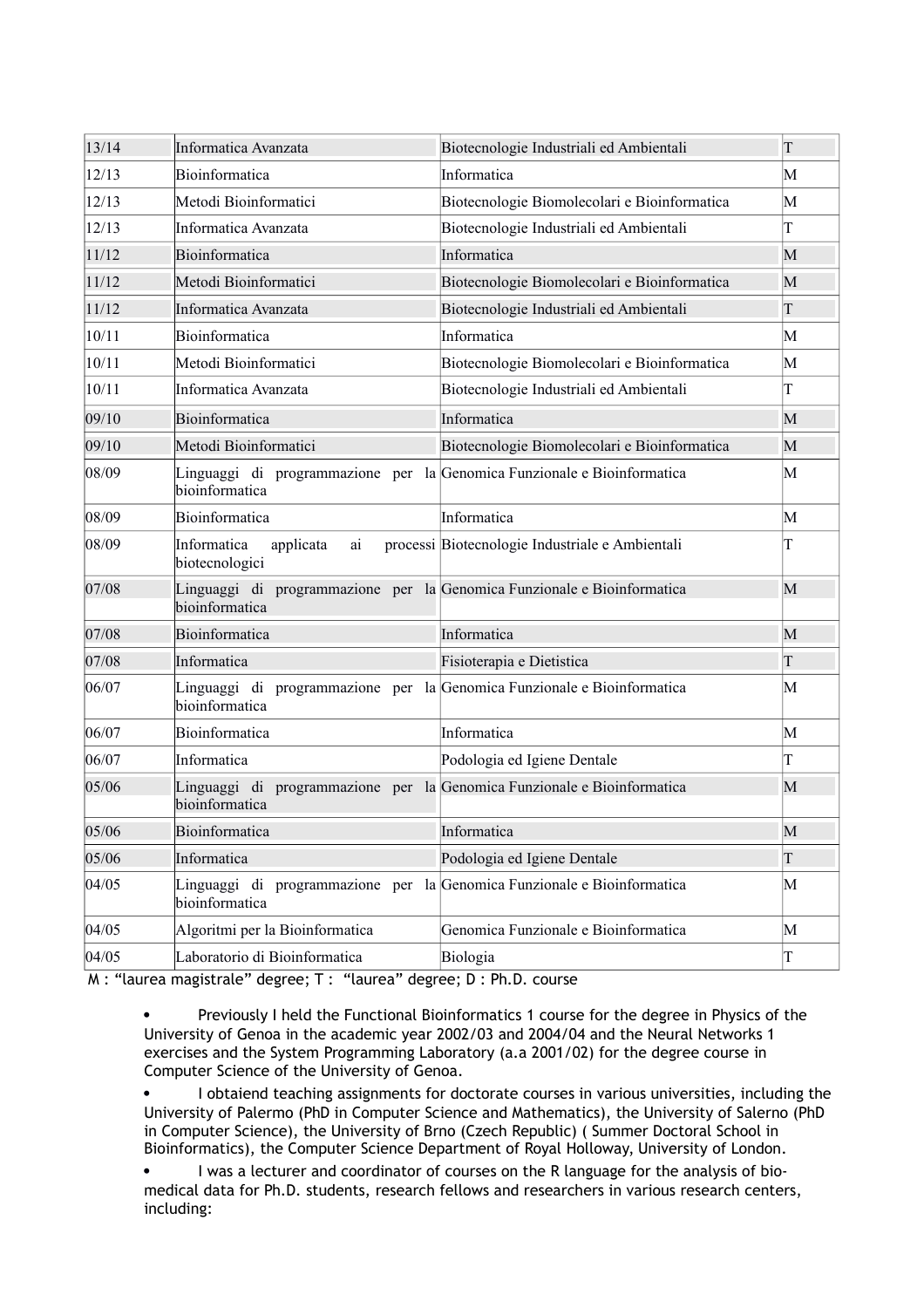- "An R course for Oncology Bioinformatics", CINECA - Casalecchio di Reno, June 2008 - "Course on the R language for the analysis of DNA microarray data with machine learning methods", IST Genova, November 2009

- "Analysis of biomolecular data with R", Parco Tecnologico di Lodi, 21-23 January 2009

I held several seminars and Ph.D. courses in various Italian and European universities, including

- "Discovering significant structures in bio-molecular data" Ph.D. course 3rd International Summer School on Computational Biology, Mikulov, Czech Republic, 13 -15 August 2007
- "Ensemble methods in bioinformatics" Ph.D. course il Dottorato in Matematica ed Informatica all'Università di Palermo (22-26 giugno 2008)
- "Supervised Gene Set Analysis for the molecular characterization of patients: a machine learning approach", seminar at Centro de Investigacion Principe Felipe di Valencia, 6-10-2009
- "True Path Rule hierarchical ensembles for genome-wide gene function prediction: a machine learning approach", seminar dor the Ph.D. course in Computer Science de l'Universitat Politecnica de Valencia, 13-10-2009
- "Hierachical ensemble methods for gene function prediction" seminar for the Ph.D. course in Information Engineering, Dipartimento di Ingegneria Elettrica ed Elettronica (DIEE) dell'Università di Cagliari (May 2010)
- "True Path Rule and H-Bayes hierarchical cost-sensitive ensembles for gene function prediction" held at 'Istituto Internazionale per gli Alti Studi Scientifici "E.R. Caianiello", Vietri sul mare (Salerno), 27 May 2010
- "True Path Rule hierarchical ensemble methods for gene function inference" seminar for the Ph.D. course in Copmuter Science, Dipartimento di Informatica, Università di Salerno, 6 june 2011
- "Stability-based methods for the assessment of clusters discovered in bio-molecular data" lecture for the Ph.D. course in Matematica ed Informatica all'Università di Palermo, june 2012
- "Ensemble methods for multi-target classification and regression", seminar at Informatics department Aristotle University of Thessaloniki, Grecia, 14 october 2014
- "Scalable methods for bio-molecular network analysis and for structured prediction in biological ontologies" seminar at the 'European Center for Living technologies - Univ. Ca' Foscari, Venezia, 27 febbraio 2015
- "Analysis of bio-molecular networks through semi-supervised graph-based learning methods" seminar for the Ph.D. course in Computer Science, Computer Science Dept. Royal Holloway, University of London, 9 March 2015
- "Multi-label hierarchical prediction methods and their application to the automatic function prediction of proteins" seminario per il dottorato in Computer Science, Computer Science Dept. Royal Holloway, University of London, 10 March 2015
- "Scalable methods for the analysis of complex biomolecular networks", seminar at Dipartimento di Informatica, Università di Salerno il 5 Maggio 2015
- "Semi-supervised graph-based learning methods for the analysis of bio-molecular networks" seminar for the Ph.D. course in Computer Science, Aalto University, Helsinki, Finland, 13 June 2015
- "Semi-supervised graph-kernel methods for disease gene prioritization", seminar at Departamento de Ciencias de la Computación e Inteligencia Artificial de la Universidad de Granada, Spagna, 15-6-2016
- "A Machine Learning and High Performance Computing tool to prioritize pathogenic variants in the human genome", seminar for the Ph.D. course in Computer Science, Computer Science Dept. Royal Holloway, University of London, 26 Febbraio 2019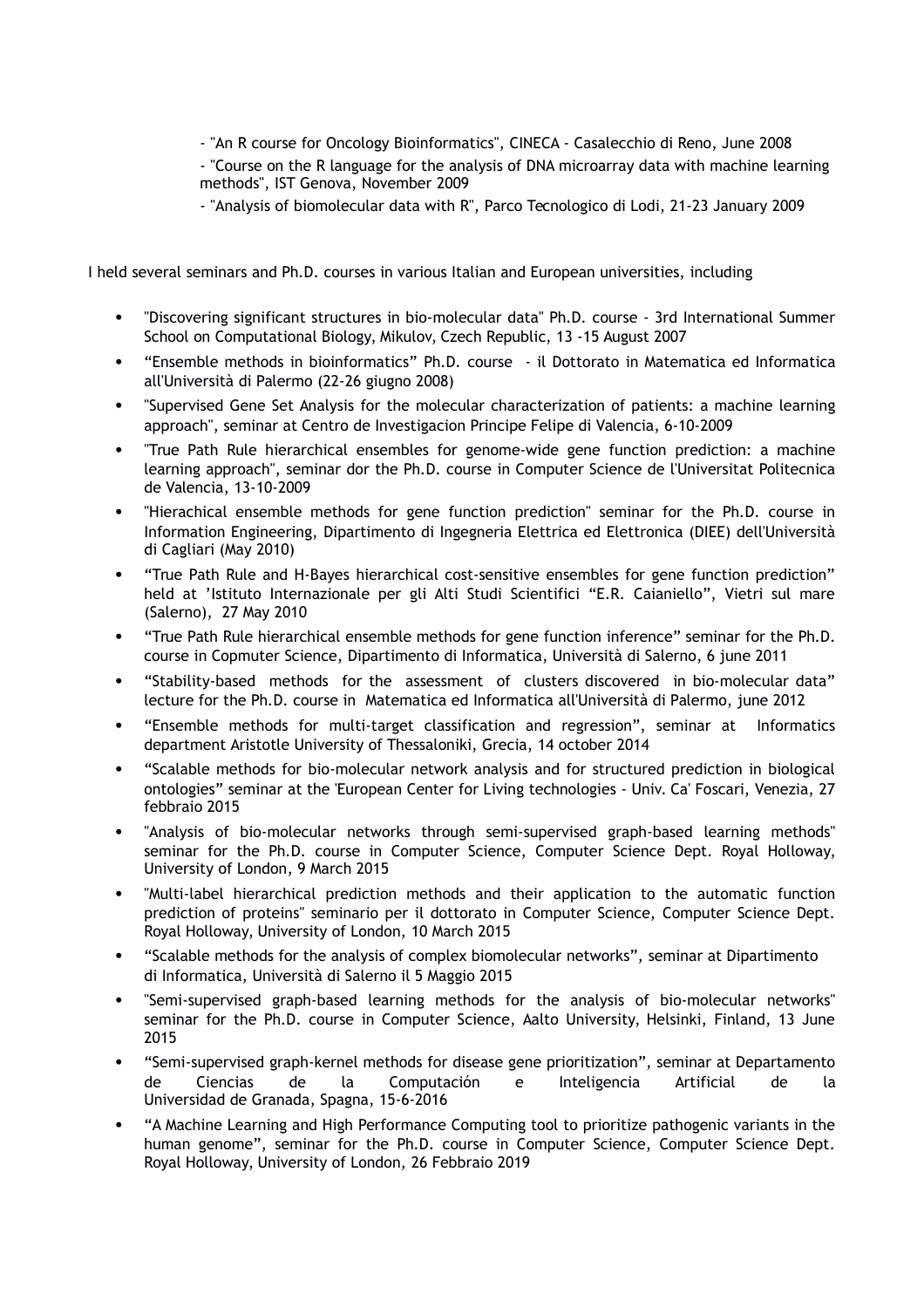I was a member of various commissions for the final doctoral exam, and doctoral thesis reviewer for various Italian and European universities:

- Member of the final examination committee for the Doctorate in Computer Science of the University of Salerno (April 2010)
- Member of the final examination committee for the PhD in Information Engineering of the Department of Electrical and Electronic Engineering (DIEE) of the University of Cagliari (May 2010).
- Member of the final examination committee for the Doctorate in Computer Science of the University of Salerno (February 2011)
- Member of the final examination committee for the doctorate in computer science of the DIBRIS University of Genoa (May 2018)
- Member of the final exam for the PhD in Computer Science of the Freie Universitat Berlin (September 2018)
- Member of the final exam for the PhD in Computer Science of Royal Holloway University of London (February 2019)
- Reviewer of the doctoral thesis of Isabel Segura Bedmar (Computer Science Department, University Carlos III of Madrid) "Application of Information Extraction techniques to pharmacological domain: Extracting drug-drug interactions" (2010)
- Reviewer of the doctoral thesis of Francesco Iorio (Doctorate in Computer Science University of Salerno) "Automatic Discovery of Drug Mode of Action and Drug Repositioning from Gene Expression Data" (2010)
- Reviewer of the doctoral thesis of Luca Pinello (Department of Mathematics and Computer Science - University of Palermo) "Multi Layer Analysis" (2012)
- Reviewer of the doctoral thesis of Carmen Navarro (Departamento de Ciencias de la Computación and Inteligencia Artificial, Universidad de Granada, Espana) "Approach to Personalized Medicine through the development of new Artificial Intelligence methodologies "(2017).
- Reviewer of the doctoral thesis of Guido Zampieri (Ph.D. Course in Biosciences Curriculum: Genetics, Genomics and Bioinformatics, University of Padua) "Prioritization of candidate disease genes via multi-omics data integration". (2017)
- Reviewer of the Master of Science thesis in Artificial Intelligence by Jeremy Borg (Faculty of ICT, University of Malta) "Improved Performance of Error Correcting Output Codes for Multiclass Classification" (2017)
- Reviewer of the doctoral thesis of Juan Caceres Silva (Department of Computer Science, Royal Holloway - University of London), "Charting disease gene propagation of disease phenotypic similarities". (2019)
- Reviewer of the doctoral thesis of Samuele Fiorini (Department of Computer Science, Bioengineering, Robotics and Systems Engineering University of Genoa) "Challenges in biomedical data science: data-driven solutions to clinical questions". (2018)
- Reviewer of Max Schubach's doctoral thesis (Department of Mathematics and Computer Science, Freie Universitat Berlin) "Learning the Non-Coding Genome" (2018)
- Reviewer of the doctoral thesis of Juan Caceres Silva (Department of Computer Science, Royal Holloway - University of London), "Network Medicine Characterisation of Genetic Disorders by Propagation of Disease Phenotypic Similarities". (2019)

## **Supplementary teaching and student support activities.**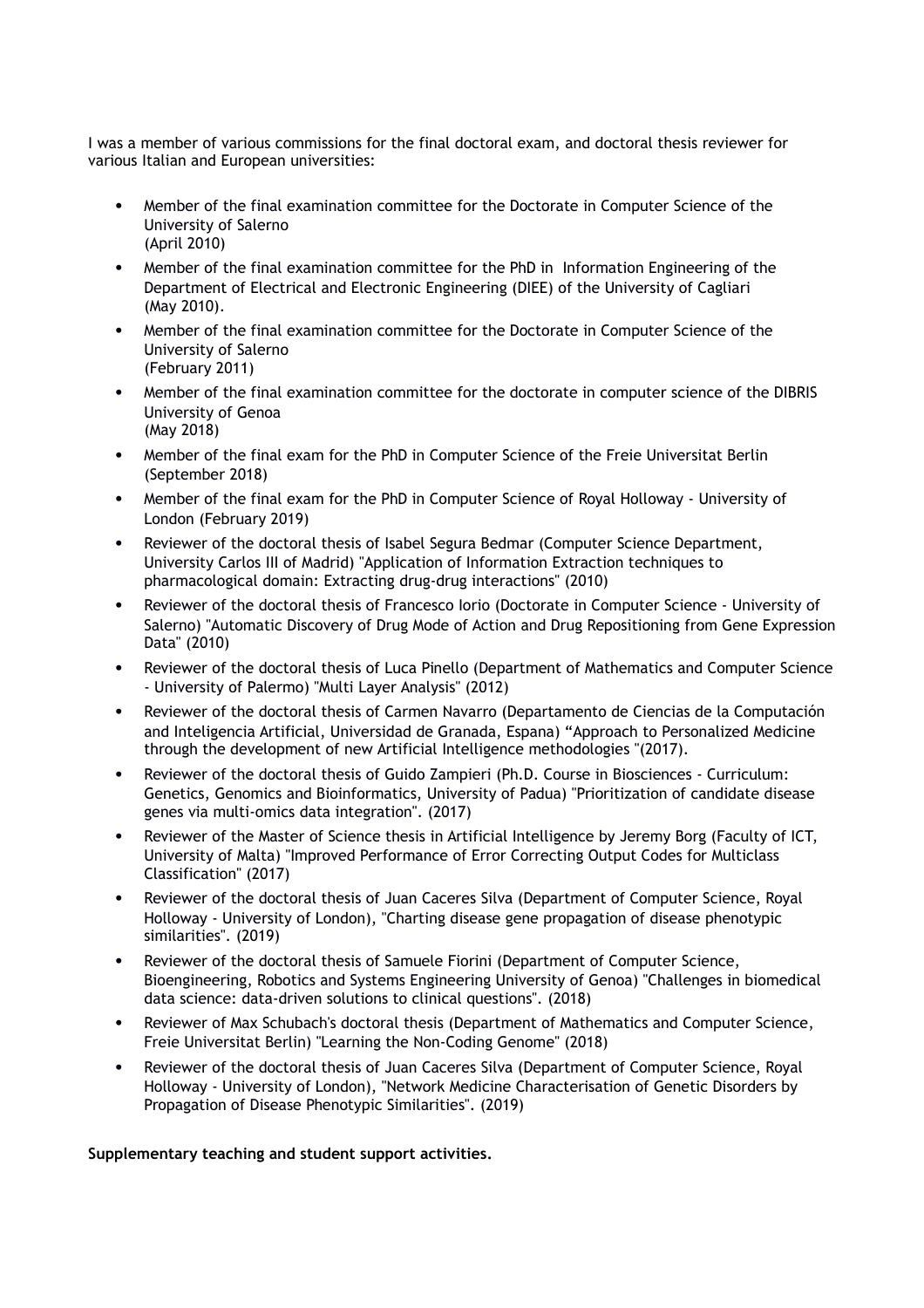Tutor, thesis supervisor or co-supervisor for the following PhD students for the Doctorate in Computer Science, University of Milan:

1) Francesca Ruffino: "Supervised Learning Methods for the Analysis of Gene Expression Data" 2) Raffaella Folgieri: "Ensembles based on Random Projection for gene expression data analysis" 3) Roberto Avogadri: "Unsupervised clustering methods for high-dimensional data anslysis" 4) Francesco Saccà (dottorato in Matematica e Statistica per le Scienza Computazionali): "Problemi di Clustering con vincoli: algoritmi e complessita'" 5) Marco Frasca: "Graph-based approaches for imbalanced data in functional genomics" 6) Rajab Ali Keshavarz Emami: "Machine learning methods for the prediction of epileptic seizures" 7) Marco Notaro: "Hierarchical Ensemble Methods for Ontology-based Predictions in Computational Biology"

8) Alessandro Petrini: "Machine learning methods for the the prediction of pathogenic variants in non coding regions of the human genome"

- Supervisor of the following research fellows: 1) Matteo Re; 2) Marco Frasca
- Supervisor of the graduate student Jessica Gliozzo, winner of a scholarship abroad at the Dept. of Computer Science of Royal Holloway - University of London, for the purposes of preparing the Master's thesis a.a. 2015/2016, funded by the University of Milan.
- Speaker or co-supervisor of more than 40 degree theses (triennial or "magistrale" or of the old system), in Machine Learning and Bioinformatics, for the degrees in Computer Science, Information and Communication Technologies, Molecular Biotechnologies and Bioinformatics, Mathematics, from 2005 to date.
- I have worked as a tutor for dozens of students in the undergraduate and graduate degrees in Computer Science.

# **Institutional activities**

- UNIMI contact person for Area 06 Computer Science for the organization and census, in collaboration with UniMITT, of the research activities in the IT area with implications in the biomedical and bio-technological fields. from 2005 to 2007).
- Associate Member of the CNR Institute of Electronics and Information and Telecommunications Engineering for the project "Machine Learning Techniques for Modeling and Growing Up" (2007- 2008)
- Member of the Doctoral College in Computer Science, University of Milan since 2008
- Member of the evaluation commission for the Faculty of Science of the University of Milan for the ERASMUS INTENSIVE PROGRAM (IP) a.a. 2009/2010 "Interdisciplinary approaches to microarray data analysis" organized by the University of Helsinki, Warwick, Naples (Federico II) and Milan.
- Member of the transfer commission and responsible for transfers to the degree course in Computer Science F1X of the University of Milan from other degree courses since the academic year 2010/11 to 2014/15.
- Member of the committee of the Computer Science department for educational and scientific exchange with the University of Beijing and for the technology transfer with the Chinese genomics company Rose Genomics (Beijing) as part of an agreement between the UNIMI Foundation, UNIMI and Rose Genomics (from 2018)
- Member of the Data Mining and Big Data Analytics Technique Committee (DMTC) IEEE Computational Intelligence Society (IEEE-CIS) (from 2015)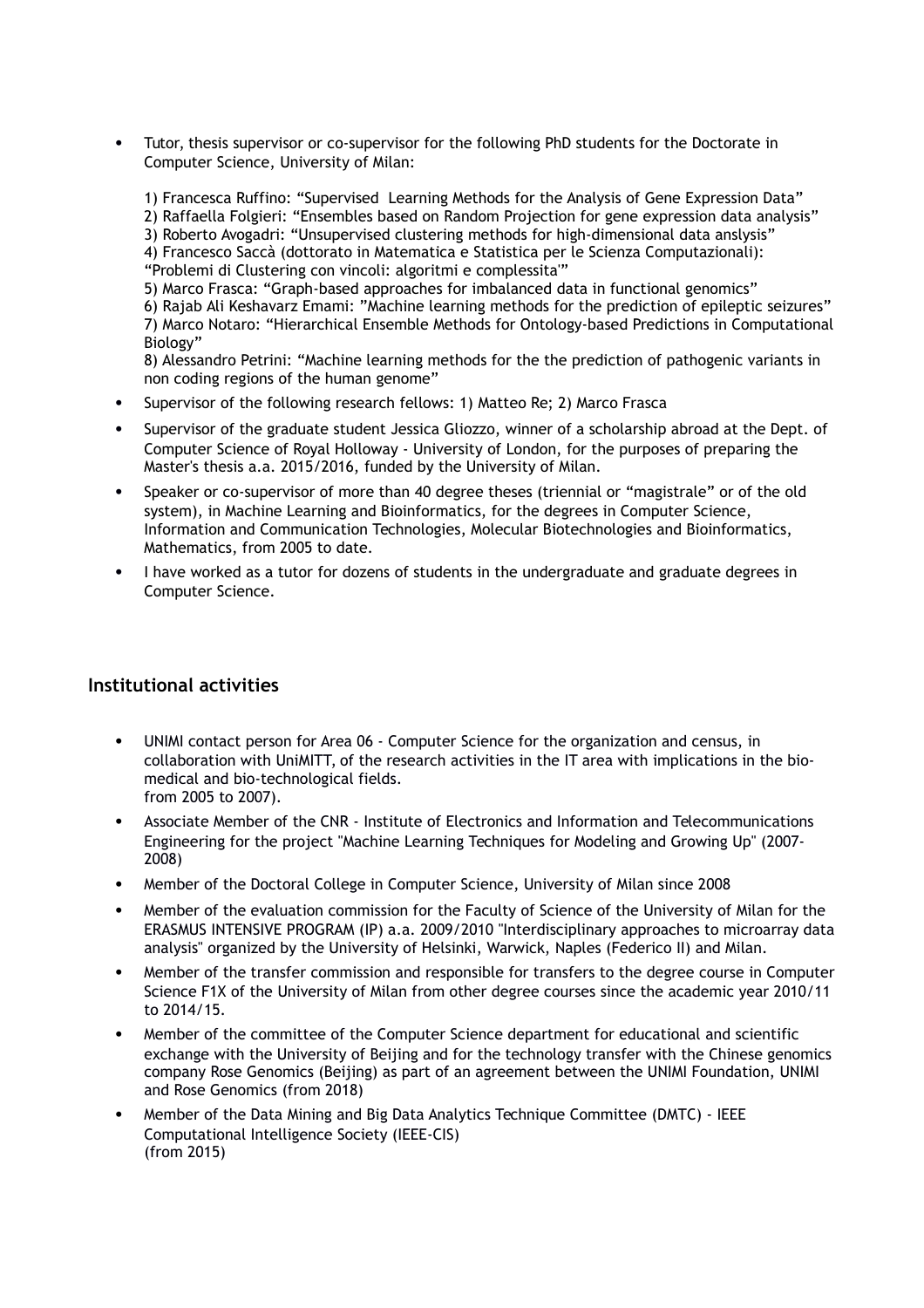- Member of the scientific committee of the working group on Machine Learning and Data Mining, within AI \* IA, Italian Association for Artificial Intelligence (from 2015)
- Member of the IEEE Computational Intelligence Society 2017 PhD Thesis Award committee (from 2018)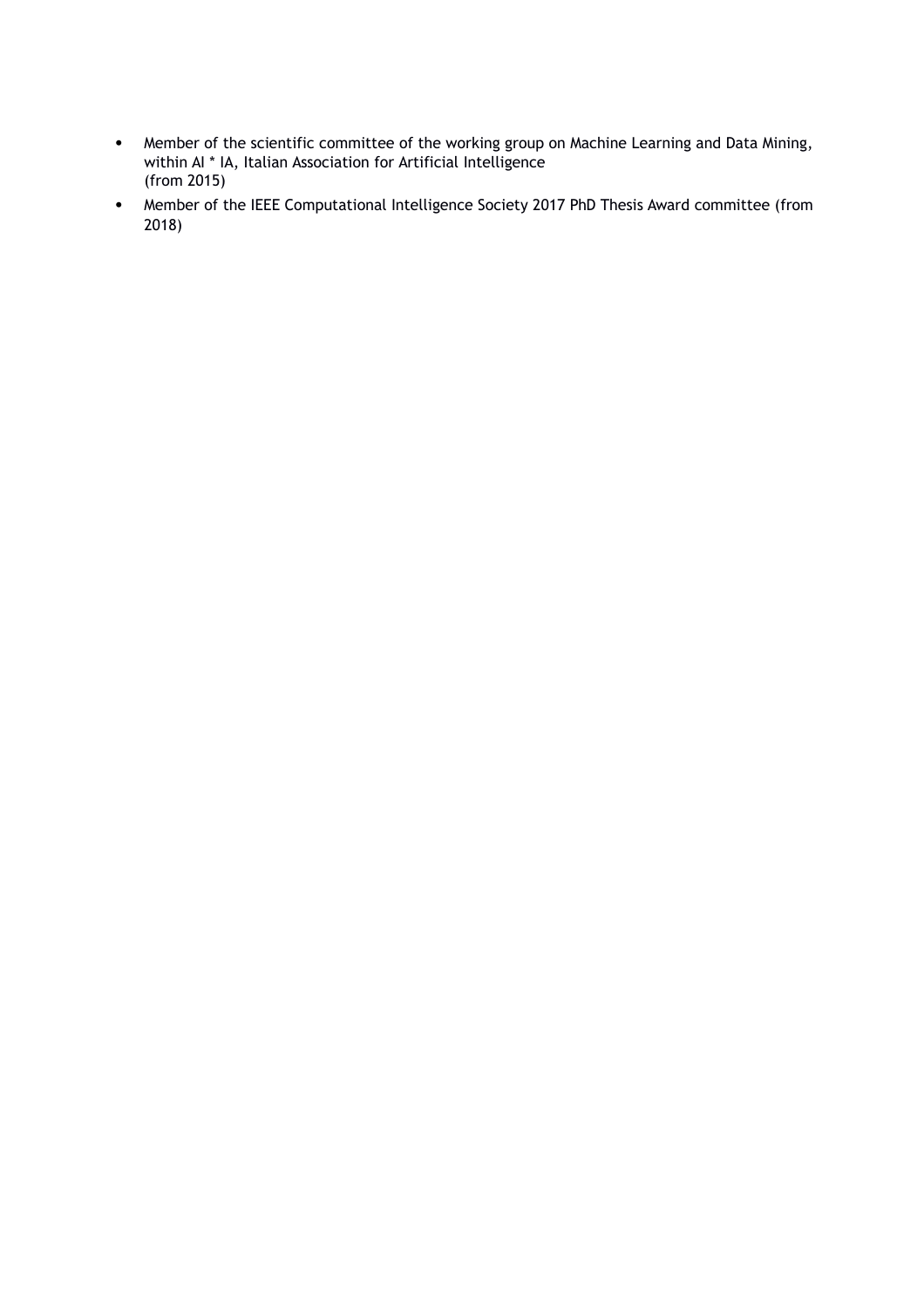# **Publications**

#### **International journals**

R58. L. Cappelletti, T. Fontana, G. Di Donato, L Di Tucci, E. Casiraghi and G. Valentini [Complex Data](https://doi.org/10.3390/computers9020037) [Imputation by Auto-Encoders and Convolutional Neural Networks: A Case Study on Genome Gap-Filling,](https://doi.org/10.3390/computers9020037) Computers 9(2):37, 2020

R57. A. Petrini, M Mesiti, M. Schubach, M. Frasca, D. Danis, M. Re, G. Grossi, L. Cappelletti, T. Castrignanò, P. Robinson, G. Valentini. [parSMURF, a High Performance Computing tool for the genome](http://dx.doi.org/10.5524/100743)[wide detection of pathogenic variants,](http://dx.doi.org/10.5524/100743) GigaScience, Oxford Academic, *9(5),* 2020

R56. J. Gliozzo, P. Perlasca, M. Mesiti, E. Casiraghi, V. Vallacchi, E. Vergani, M. Frasca, G. Grossi, A. Petrini, M. Re, A. Paccanaro and G. Valentini [Network modeling of patients' biomolecular profiles for](http://homes.dsi.unimi.it/valentini/papers/P_Net_revision2.pdf) [clinical phenotype/outcome prediction,](http://homes.dsi.unimi.it/valentini/papers/P_Net_revision2.pdf) *Scientific Reports, Nature* Publishing 10:3612 2020

R55. N. Zhou, Y. Jiang, T. Bergquist, ..., G. Valentini, ... P. Radivojac, I. Friedber[g The CAFA challenge](https://doi.org/10.1186/s13059-019-1835-8) [reports improved protein function prediction and new functional annotations for hundreds of genes](https://doi.org/10.1186/s13059-019-1835-8) [through experimental screens,](https://doi.org/10.1186/s13059-019-1835-8) *Genome Biology* 20: 244, 2019

R54. P. Perlasca, M. Frasca, Cheick Tidiane Ba, M. Notaro, A. Petrini, E. Casiraghi, G. Grossi, J. Gliozzo, G. Valentini and M. Mesit[i UNIPred-Web: a Web Tool for the Integration and Visualization of](http://homes.dsi.unimi.it/valentini/papers/UNIPredWeb.pdf) [Biomolecular Networks for Protein Function Prediction,](http://homes.dsi.unimi.it/valentini/papers/UNIPredWeb.pdf) *BMC Bioinformatics* 20:422, 2019

R53. L.Cappelletti, J. Gliozzo, A. Petrini, and G. Valentin[i Training Neural Networks with Balanced Mini](http://homes.dsi.unimi.it/valentini/papers/NN-mini-batch-Mendelian.pdf)[batch to Improve the Prediction of Pathogenic Genomic Variants in Mendelian Diseases,](http://homes.dsi.unimi.it/valentini/papers/NN-mini-batch-Mendelian.pdf) Special issue "Artificial Intelligence & Neural Networks", Sensors & Transducers 234:6, pp. 16-21, 2019

R52. M. Frasca, G. Grossi, J. Gliozzo, M. Mesiti, M. Notaro, P. Perlasca, A. Petrini and G. Valentini A GPU-based algorithm for fast node label learning in large and unbalanced biomolecular networks, *BMC Bioinformatics 19:Suppl 10 Oct. 15, 2018 [doi.org/10.1186/s12859-018-2301-4](https://doi.org/10.1186/s12859-018-2301-4)*

R51. S. Vascon, M. Frasca, R. Tripodi, G. Valentini, M. Pelillo Protein Function Prediction as a Graph-Transduction Game, *Pattern Recognition Letters (in press), 2018* doi.org/10.1016/j.patrec.2018.04.002

R50. M. Notaro, M. Schubach, P.N. Robinson, G. Valentini Prediction of Human Phenotype Ontology terms by means of hierarchical ensemble methods, *BMC Bioinformatics, vol. 18 (1), 2017* doi.org/10.1186/s12859-017-1854-y

R49. M. Schubach, M. Re, P.N. Robinson and G. Valentini *Imbalance-Aware Machine Learning for* Predicting Rare and Common Disease-Associated Non-Coding Variants, *Scientific Reports, Nature Publishing*, 7:2959, 2017. doi.org[/10.1038/s41598-017-03011-5](https://doi.org/10.1038/s41598-017-03011-5)

R48. D. Smedley, M, Schubach, J. Jacobsen, S. Kohler, T. Zemojtel, M. Spielmann, M. Jager, H. Hochheiser, N. Washington, J. McMurry, M. Haendel, C. Mungall, S. Lewis, T. Groza, G. Valentini and P.N. Robinson A Whole-Genome Analysis Framework for Effective Identification of Pathogenic Regulatory Variants in Mendelian Disease,

*The American Journal of Human Genetics*, 99:3, pp.595--606, September 2016. doi.org/10.1016/j.ajhg.2016.07.005

R47. Y. Jiang, P. Oron, ... G. Valentini, ... I. Friedberg and P. Radivojac An expanded evaluation of protein function prediction methods shows an improvement in accuracy, *Genome Biology*, 17:184 September 2016. doi.org/10.1186/s13059-016-1037-6

R46. G. Valentini, G. Armano, M. Frasca, J. Lin, M. Mesiti and M. Re RANKS: a flexible tool for node label ranking and classification in biological networks, *Bioinformatics*, 32(18), September 2016. doi:10.1093/bioinformatics/btw235

R45. M. Frasca, S.Bassis, G. Valentini Learning node labels with multi-category Hopfield networks, *Neural Computing and Applications*, 27(6), pp 1677-1692, 2016 doi:10.1007/s00521-015-1965-1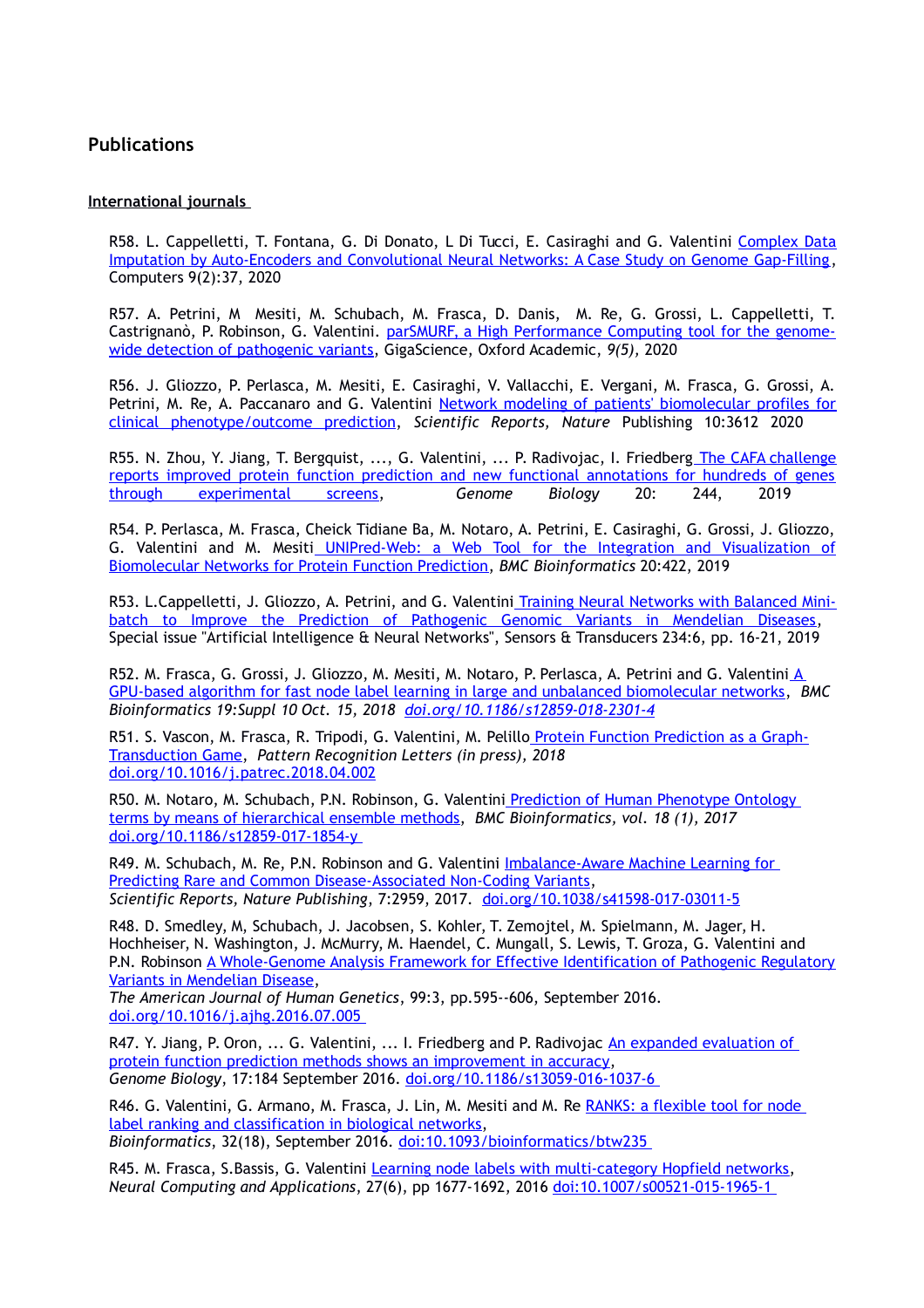R44. M. Frasca, G. Valentini COSNet: an R package for label prediction in unbalanced biological networks,

*Neurocompting*, 2016. doi:10.1016/j.neucom.2015.11.096

R43. M. Frasca, A. Bertoni, G. Valentini UNIPred: Unbalance-aware Network Integration and Prediction of protein functions,

*Journal of Computational Biology*, 22(12): 1057-1074, 2015. doi:10.1089/cmb.2014.0110

R42. M. Mesiti, M. Re, G. Valentini Think globally and solve locally: secondary memory-based network learning for automated multi-species function prediction, *GigaScience*, 3:5, 2014

R41. G. Valentini, A. Paccanaro, H. Caniza, A. Romero, M. Re, An extensive analysis of disease-gene associations using network integration and fast kernel-based gene prioritization methods, *Artificial Intelligence in Medicine*, Volume 61, Issue 2, pages 63-78, June 2014

R40. H. Caniza, A. Romero, S. Heron, H. Yang, A. Devoto, M. Frasca, M. Mesiti, G. Valentini, A. Paccanaro, GOssTo: a user-friendly stand-alone and web tool for calculating semantic similarities on the Gene Ontology,

*Bioinformatics*, Vol. 30 no. 15, pages 2235-2236, 2014

R39. G. Valentini, Hierarchical Ensemble Methods for Protein Function Prediction, *ISRN Bioinformatics*, vol. 2014, Article ID 901419, 34 pages, 2014

R38. M. Re, and G. Valentini, Network-based Drug Ranking and Repositioning with respect to DrugBank Therapeutic Categories,

*IEEE ACM Transactions on Computational Biology and Bioinformatics* 10(6), pp. 1359-1371, Nov-Dec 2013 IEEE link Supplemental Material

R37. I. Cattinelli, G. Valentini, E. Paulesu, A. Borghese [A Novel Approach to the Problem of Non](http://homes.dsi.unimi.it/valentini/papers/non-uniqueness-in-HC_TNN-LS-2012-04_IC.pdf)uniqueness of the Solution in Hierarchical Clustering, *IEEE Transactions on Neural Networks and Learning Systems* 24(7) pp.1166-1173, July 2013

R36. M. Frasca, A. Bertoni, M. Re, and G. Valentini, A neural network algorithm for semi-supervised [node label learning from unbalanced data,](http://homes.dsi.unimi.it/valentini/papers/COSNet.2nd_rev.pdf) *Neural Networks* 43, pp.84-98, July 2013

R35. M. Re, M. Mesiti and G. Valentini, [A Fast Ranking Algorithm for Predicting Gene Functions in](http://homes.dsi.unimi.it/valentini/papers/re-mesiti-vale-TCBB.rev2.pdf)  [Biomolecular Networks,](http://homes.dsi.unimi.it/valentini/papers/re-mesiti-vale-TCBB.rev2.pdf)

*IEEE ACM Transactions on Computational Biology and Bioinformatics* 9(6) pp. 1812-1818, 2012.

R34. A. Beghini, F. Corlazzoli, L. Del Giacco, M. Re, F. Lazzaroni, M. Brioschi, G. Valentini, F. Ferrazzi, A. Ghilardi, M. Righi, M. Turrini, M. Mignardi, C. Cesana, V. Bronte, M. Nilsson, E. Morra and R. Cairoli, [Regeneration-associated Wnt signaling is activated in long-term reconstituting AC133bright acute](http://homes.dsi.unimi.it/valentini/papers/neoplasiaBeghini.pdf)  [myeloid leukemia cells,](http://homes.dsi.unimi.it/valentini/papers/neoplasiaBeghini.pdf)

*Neoplasia* 14:12, pp. 1236-1248, 2012

R33. M. Re and G. Valentini Cancer module genes ranking using kernelized score functions *BMC Bioinformatics* 13 (Suppl 14): S3, 2012.

R32. N. Cesa-Bianchi, M. Re, G. Valentini, **Synergy of multi-label hierarchical ensembles**, data fusion, [and cost-sensitive methods for gene functional inference,](http://homes.dsi.unimi.it/valentini/papers/cesa-re-vale-mld.mlj.rev.pdf) *Machine Learning*, vol.88(1), pp. 209-241, 2012.

R31. M. Re, M. Mesiti, G. Valentini[, Drug repositioning through pharmacological spaces integration](http://journal.embnet.org/index.php/embnetjournal/article/view/398)  [based on networks projection,](http://journal.embnet.org/index.php/embnetjournal/article/view/398)

*EMBnet.journal*, vol 18, Supplement A, pp.30-31, 2012.

R30. M. Frasca, A. Bertoni, G. Valentini, Regularized Network-Based Algorithm for Predicting Gene [Functions with High-Imbalanced Data,](http://journal.embnet.org/index.php/embnetjournal/article/view/377) *EMBnet.journal*, vol 18, Supplement A, pp.41-42, 2012.

R29. G. Valentini, [True Path Rule hierarchical ensembles for genome-wide gene function prediction,](http://homes.dsi.unimi.it/valentini/papers/vale-TPR-TCBB.revised.pdf) *IEEE ACM Transactions on Computational Biology and Bioinformatics*, vol.8 n.3 pp. 832-847, 2011.

R28. M. Muselli, A. Bertoni, M. Frasca, A. Beghini, F. Ruffino, and G. Valentini, [A mathematical model](http://homes.dsi.unimi.it/valentini/papers/model.gene.sel.TCBB.preprint.pdf)  [for the validation of gene selection methods,](http://homes.dsi.unimi.it/valentini/papers/model.gene.sel.TCBB.preprint.pdf)

*IEEE ACM Transactions on Computational Biology and Bioinformatics*, vol.8 n.5 pp. 1385-1392, 2011.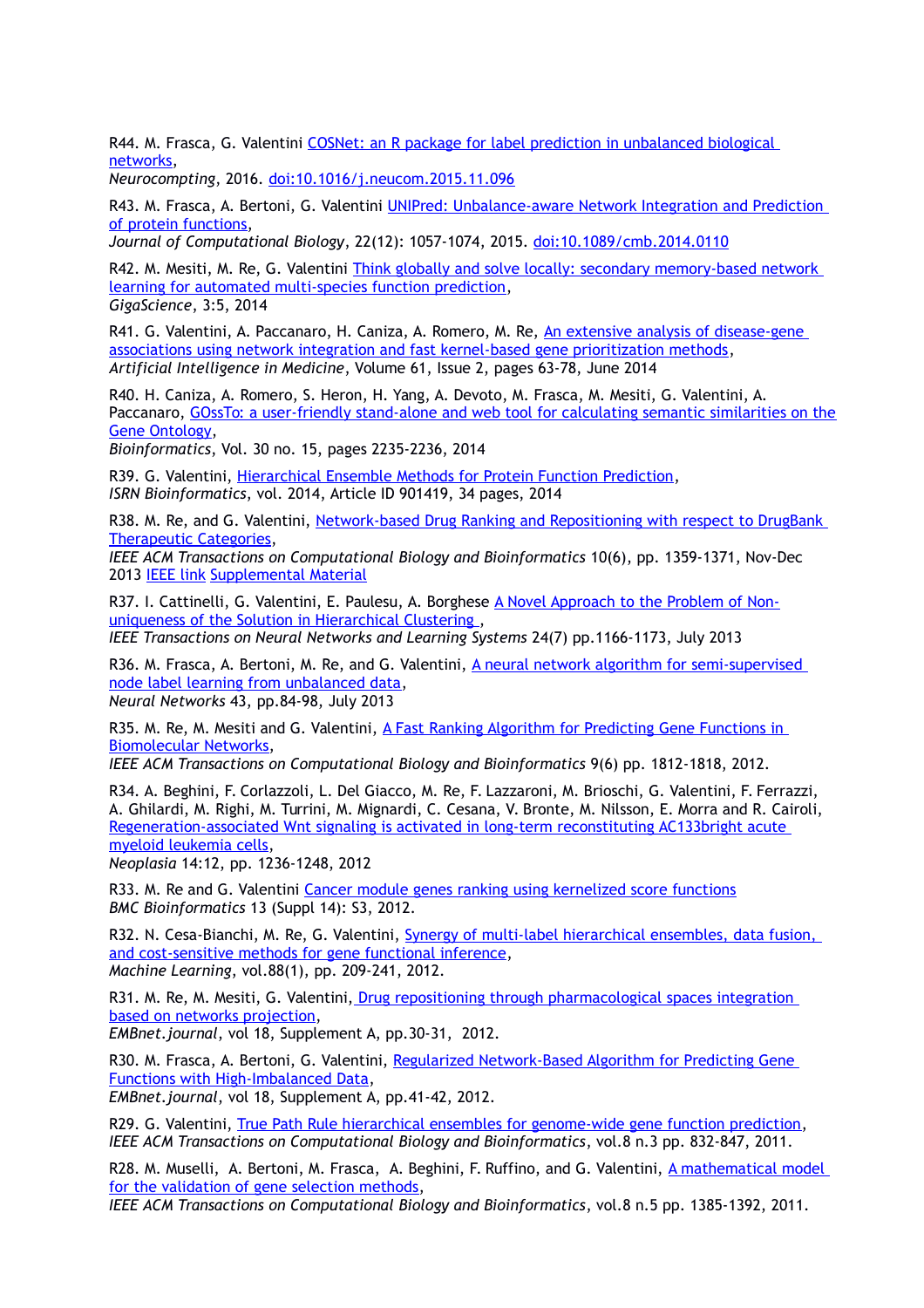R27. M. Re, G. Valentini, Noise tolerance of Multiple Classifier Systems in data integration-based gene [function prediction,](http://journal.imbio.de/article.php?aid=139)

*Journal of Integrative Bioinformatics*, 7(3):139, 2010

R26. M. Re, G. Valentini, Simple ensemble methods are competitive with state-of-the-art data [integration methods for gene function prediction](http://jmlr.csail.mit.edu/proceedings/papers/v8/re10a/re10a.pdf)

*Journal of Machine Learning Research*, W&C Proceedings, vol.8: Machine Learning in Systems Biology, pp. 98-111, 2010.

R25. N. Cesa-Bianchi, G. Valentini, [Hierarchical cost-sensitive algorithms for genome-wide gene](http://jmlr.csail.mit.edu/proceedings/papers/v8/cesa-bianchi10a/cesa-bianchi10a.pdf)  [function prediction,](http://jmlr.csail.mit.edu/proceedings/papers/v8/cesa-bianchi10a/cesa-bianchi10a.pdf)

*Journal of Machine Learning Research*, W&C Proceedings, vol.8: Machine Learning in Systems Biology, pp.14-29, 2010.

R24. M. Re, G. Valentini, Integration of heterogeneous data sources for gene function prediction using [Decision Templates and ensembles of learning machines,](http://homes.dsi.unimi.it/valentini/papers/re-vale-revised-NC.pdf)

*Neurocomputing*, 73:7-9 pp. 1533-37, 2010 doi:10.1016/j.neucom.2009.12.012

R23. M. Mesiti, E. Jimenez-Ruiz, I. Sanz, R. Berlanga-Llavori, P. Perlasca, G. Valentini and D. Manset, [XML-Based Approaches for the Integration of Heterogeneous Bio-Molecular Data](http://www.biomedcentral.com/1471-2105/10/S12/S7) *BMC Bioinformatics* 10:(S12)S7, 2009

R22. R. Avogadri, M. Brioschi, F. Ferrazzi, M. Re, A. Beghini, and G. Valentini, A stability-based [algorithm to validate hierarchical clusters of genes,](http://homes.dsi.unimi.it/valentini/papers/IJKESDP010402.published.pdf)

*International Journal of Knowledge Engineering and Soft Data Paradigms*, 1(4), pp. 318-330, 2009

R21. G.Valentini, R.Tagliaferri, F.Masulli, [Computational Intelligence and Machine Learning in](http://homes.dsi.unimi.it/valentini/papers/AIIM.SI.editorial.revised.pdf)  **[Bioinformatics](http://homes.dsi.unimi.it/valentini/papers/AIIM.SI.editorial.revised.pdf)** 

*Artificial Intelligence in Medicine* 45(2), pp. 91-96, 2009

R20. R. Avogadri, G. Valentini, Fuzzy ensemble clustering based on random projections for DNA [microarray data analysis](http://homes.dsi.unimi.it/valentini/papers/avo-vale-fuzzyens-AIIM-final.pdf)

*Artificial Intelligence in Medicine* 45(2), pp. 173-183, 2009

R19. G.Pavesi, G.Valentini, [Classification of co-expressed genes from DNA regulatory regions,](http://homes.dsi.unimi.it/valentini/papers/pavesi-vale-IF-last.pdf) *Information Fusion* 10(3), pp. 233-241, 2009

R18. A. Bertoni, G.Valentini, [Discovering multi-level structures in bio-molecular data through the](http://www.biomedcentral.com/1471-2105/9/S2/S4)  [Bernstein inequality](http://www.biomedcentral.com/1471-2105/9/S2/S4)

*BMC Bioinformatics* **9**(Suppl 2)**:**S4, 2008

R17. G.Valentini, N. Cesa-Bianchi, [HCGene: a software tool to support the hierarchical classification of](http://bioinformatics.oxfordjournals.org/cgi/content/abstract/btn015?ijkey=mXxVIQSDzBpbzp2&keytype=ref)  [genes,](http://bioinformatics.oxfordjournals.org/cgi/content/abstract/btn015?ijkey=mXxVIQSDzBpbzp2&keytype=ref)

*Bioinformatics,* 24(5), pp. 729-731, 2008.

R16. F. Ruffino, M. Muselli, G. Valentini, [Gene expression modelling through positive Boolean functions,](http://homes.dsi.unimi.it/valentini/papers/gene-modeling.pdf) *International Journal of Approximate Reasoning*, 47(1), pp. 97-108, 2008.

R15. A.Bertoni, G.Valentini, [Model order selection for biomolecular data clustering,](http://www.biomedcentral.com/1471-2105/8/S2/S7) *BMC Bioinformatics*, vol.8, Suppl.3, 2007.

R14. G.Valentini, [Mosclust: a software library for discovering significant structures in bio-molecular](http://bioinformatics.oxfordjournals.org/cgi/content/abstract/btl600?ijkey=DhJzmdDEcSQHVvg&keytype=ref)  [data.](http://bioinformatics.oxfordjournals.org/cgi/content/abstract/btl600?ijkey=DhJzmdDEcSQHVvg&keytype=ref)

*Bioinformatics* 23(3):387-389, 2007.

R13. G. Valentini, F.Ruffino, [Characterization of Lung tumor subtypes through gene expression cluster](http://homes.dsi.unimi.it/valentini/papers/vale-ruf-cl-lung-revised.pdf)  [validity assessment,](http://homes.dsi.unimi.it/valentini/papers/vale-ruf-cl-lung-revised.pdf)

*RAIRO - Theoretical Informatics and Applications*, 40:163-176, 2006.

R12. A.Bertoni, G. Valentini, [Randomized maps for assessing the reliability of patients clusters in DNA](http://homes.dsi.unimi.it/valentini/papers/cluster-stability-AIM-final.pdf)  [microarray data analyses,](http://homes.dsi.unimi.it/valentini/papers/cluster-stability-AIM-final.pdf)

*Artificial Intelligence in Medicine* 37(2):85-109 *2006.*

R11. G.Valentini, [Clusterv: a tool for assessing the reliability of clusters discovered in DNA microarray](http://bioinformatics.oxfordjournals.org/cgi/content/abstract/bti817?ijkey=TF1uY26HMNzMuWl&keytype=ref)  [data,](http://bioinformatics.oxfordjournals.org/cgi/content/abstract/bti817?ijkey=TF1uY26HMNzMuWl&keytype=ref)

*Bioinformatics* 22(3):369-370, 2006.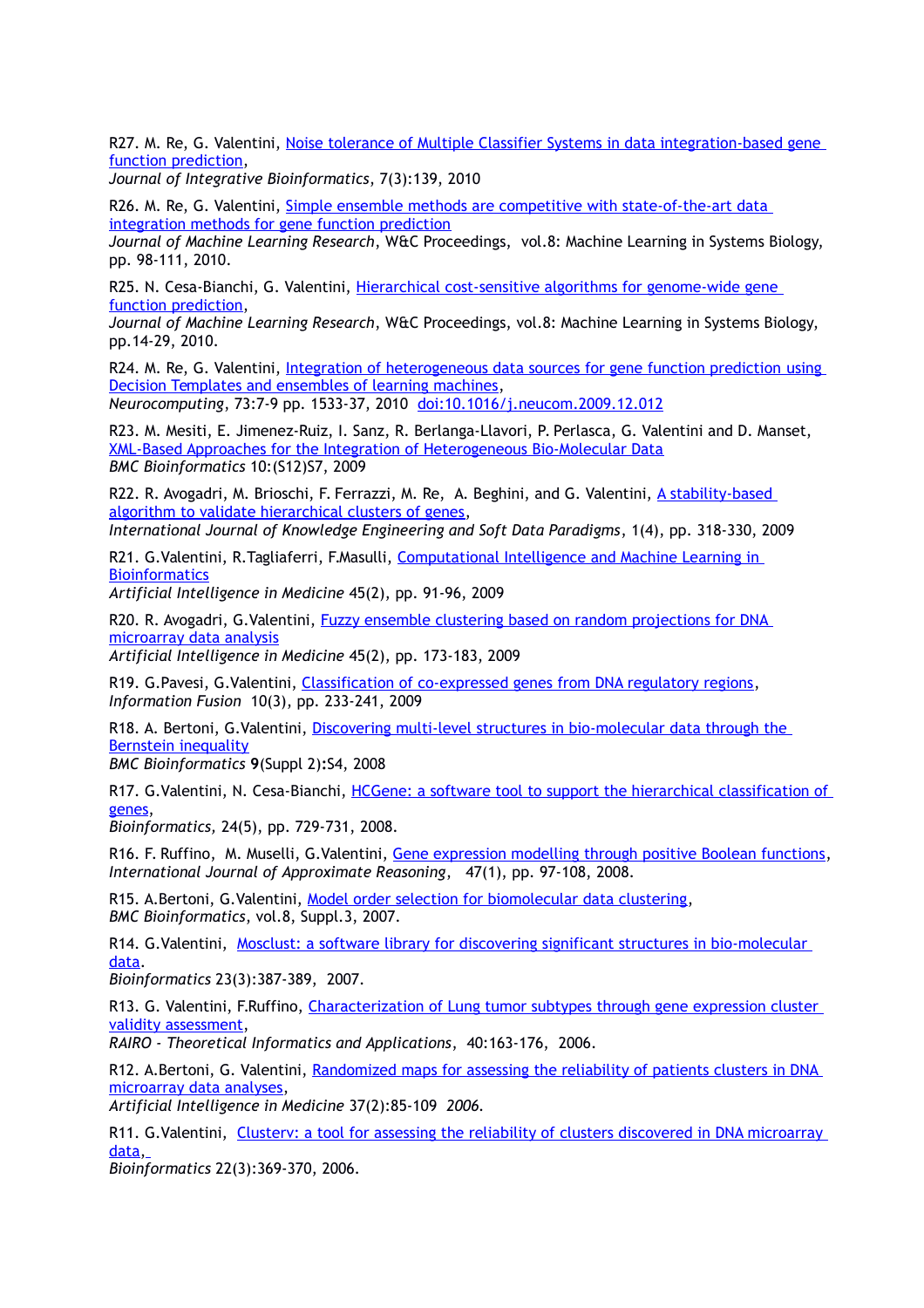R10. G.Valentini, [An experimental bias-variance analysis of SVM ensembles based on resampling](http://homes.dsi.unimi.it/~valenti/papers/rb-svm-ieee-revised-final.pdf)  [techniques,](http://homes.dsi.unimi.it/~valenti/papers/rb-svm-ieee-revised-final.pdf)

*IEEE Transactions on Systems, Man and Cybernetics*, *Part B* vol.35(6) pp. 1252-1271, 2005

R9. P. Campadelli, E. Casiraghi, G. Valentini, Support Vector Machines for candidate nodules [classification,](http://homes.dsi.unimi.it/~valenti/papers/NoduleNeuro-revised2.pdf) *Neurocomputing* vol.68 pp. 281-289, 2005 [Science Direct access](http://www.sciencedirect.com/science?_ob=ArticleURL&_udi=B6V10-4G7NSVH-1&_coverDate=10%2F31%2F2005&_alid=341996541&_rdoc=1&_fmt=&_orig=search&_qd=1&_cdi=5660&_sort=d&view=c&_acct=C000050221&_version=1&_urlVersion=0&_userid=10&md5=a8a900ab31430c29f13f0d7b81db4975)

R8. A. Bertoni, R. Folgieri, G. Valentini, Bio-molecular cancer prediction with random subspace [ensembles of Support Vector Machines,](http://homes.dsi.unimi.it/~valenti/papers/rs-nc.pdf)

*Neurocomputing* vol. 63C pp. 535-539, 2005 [Science Direct access](http://www.sciencedirect.com/science?_ob=ArticleURL&_udi=B6V10-4DYW50X-3&_user=10&_handle=V-WA-A-W-BV-MsSAYVW-UUW-U-AABZCCYWDB-AABVABEUDB-CWVEBVCEA-BV-U&_fmt=summary&_coverDate=01%2F01%2F2005&_rdoc=29&_orig=browse&_srch=%23toc%235660%232005%23999369999%23574644!&_cdi=5660&view=c&_acct=C000050221&_version=1&_urlVersion=0&_userid=10&md5=3e162ad6d74251b4de9d3b0f8f0b29a7)

R7. G. Valentini, T. G. Dietterich, Bias-variance analysis of Support Vector Machines for the [development of SVM-based ensemble methods,](http://homes.dsi.unimi.it/~valenti/papers/valentini04a.ps.gz) *Journal of Machine Learning Research*, 5(Jul) pp. 725--775, 2004, MIT Press, [JMLR link](http://www.jmlr.org/papers/v5/valentini04a.html)

R6. F. Masulli, G. Valentini, [An experimental analysis of the dependence among codeword bit errors in](http://homes.dsi.unimi.it/~valenti/papers/valentiniECOCmutual.ps.gz)  [ECOC learning machines.](http://homes.dsi.unimi.it/~valenti/papers/valentiniECOCmutual.ps.gz)

*Neurocomputing* 57 pp. 189-214, 2004, [science direct link](http://authors.elsevier.com/redirect/http://www.sciencedirect.com/science?_ob=GatewayURL&_origin=AUGATEWAY&_method=citationSearch&_piikey=S0925231203005113&_version=1&md5=57d952c5a04dad9c70cabcba71901abd)

R5. G. Valentini, M. Muselli and F. Ruffino, [Cancer recognition with bagged ensembles of Support Vector](http://homes.dsi.unimi.it/valentini/papers/bag-svm-cancer-letter-revised.pdf) [Machines,](http://homes.dsi.unimi.it/valentini/papers/bag-svm-cancer-letter-revised.pdf)

*Neurocomputing* 56 pp. 461-466, 2004.

R4. F. Masulli, G. Valentini, *Effectiveness of output coding decomposition schemes in ensemble and* [monolithic learning machines.](http://homes.dsi.unimi.it/~valenti/papers/ECOCPAA-pretty.ps.gz)

*Pattern Analysis and Applications* 6 pp. 285-300, 2003.

R3. G. Valentini, [Gene expression data analysis of human lymphoma using Support Vector Machines and](http://www.sciencedirect.com/science/article/pii/S0933365702000775)  [Output Coding ensembles.](http://www.sciencedirect.com/science/article/pii/S0933365702000775)

*Artificial Intelligence in Medicine* 26(3) pp 283-306, 2002

R2. G. Valentini, F. Masulli, [NEURObjects: an object-oriented library for neural network development,](ftp://ftp.disi.unige.it/person/ValentiniG/papers/NEURObjects.ps.gz) *Neurocomputing* 48(1-4) pp. 623-646 , 2002.

R1. M. Pardo, G. Sberveglieri, A.Taroni, F. Masulli, G. Valentini [Decompositive classification models for](http://www.sciencedirect.com/science?_ob=ArticleURL&_udi=B6TF4-44B2FHT-R&_user=10&_rdoc=1&_fmt=&_orig=search&_sort=d&view=c&_acct=C000050221&_version=1&_urlVersion=0&_userid=10&md5=e2f4ec79591d0d97ad7fc68edf40bc72)  [electronic noses.](http://www.sciencedirect.com/science?_ob=ArticleURL&_udi=B6TF4-44B2FHT-R&_user=10&_rdoc=1&_fmt=&_orig=search&_sort=d&view=c&_acct=C000050221&_version=1&_urlVersion=0&_userid=10&md5=e2f4ec79591d0d97ad7fc68edf40bc72)

*Anal. Chim. Acta* (446) pp. 223-232, 2001.

#### **Editor of books**

E5. O. Okun, G. Valentini, M. Re (eds.), [Ensembles in Machine Learning Applications,](http://www.springer.com/engineering/computational+intelligence+and+complexity/book/978-3-642-22909-1) *Studies in Computational Intelligence*, vol. 373 Springer, ISBN: 978-3-642-22909-1, 2011.

E4. O. Okun, M. Re, G. Valentini (eds.), [Proceedings of the the Third Workshop on Supervised and](http://suema10.dsi.unimi.it/suemafiles/SUEMA10_proceedings.pdf)  [Unsupervised Ensemble Methods and Their Applications \(SUEMA\),](http://suema10.dsi.unimi.it/suemafiles/SUEMA10_proceedings.pdf) European Conference on Machine Learning, Barcelona, Spain, 2010.

E3. O. Okun, G. Valentini (eds.), [Applications of Supervised and Unsupervised Ensemble Methods,](http://www.springer.com/engineering/book/978-3-642-03998-0) *Studies in Computational Intelligence*, vol. 245 Springer, ISBN: 978-3-642-03998-0, 2010.

E2. O. Okun, G. Valentini (eds.), Proceedings of the the Second Workshop on Supervised and [Unsupervised Ensemble Methods and Their Applications \(SUEMA\),](http://homes.dsi.unimi.it/valentini/papers/SUEMA_Proceedings.pdf) European Conference on Artificial Intelligence, University of Patras, Greece, ISBN: 978-960-89282-2-0, 2008.

E1. O. Okun, G. Valentini (eds.), [Supervised and Unsupervised Ensemble Methods and their](http://www.springer.com/engineering/book/978-3-540-78980-2)  [Applications,](http://www.springer.com/engineering/book/978-3-540-78980-2) *Studies in ComputationalIntelligence*, vol. 126 Springer, ISBN: 978-3-540-78980-2, 2008.

### **Proceedings of international conferences and book chapters**

C85. M. Frasca, G. Grossi, G. Valentini [Multitask Hopfield Networks,](http://homes.dsi.unimi.it/valentini/papers/Multitask_Hopfield_Networks.pdf) European Conference on Machine Learning and Principles and Practice of Knowledge Discovery in Databases, , Wurzburg (Germany), *Lecture Notes in Computer Science* (in press), 2019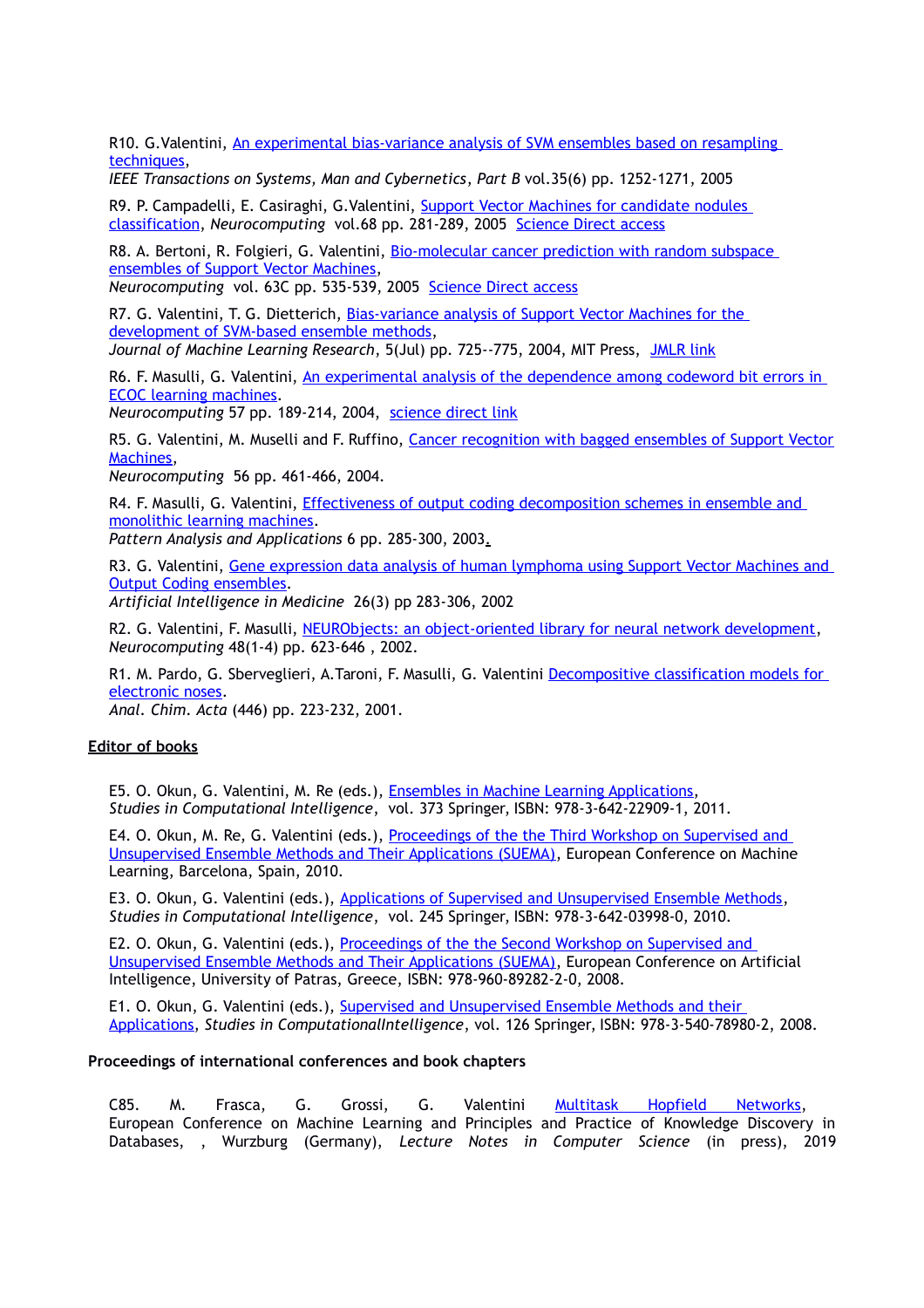C84. A. Cuzzocrea, L. Cappelletti, G. Valentini A neural model for the prediction of pathogenic genomic variants in Mendelian diseases, 1st International Conference on Advances in Signal Processing and Artificial Intelligence (ASPAI), Barcelona, 2019

C83. M. Notaro, M. Schubach, M.Frasca, M. Mesiti, P.N. Robinson, G. Valentini [Ensembling Descendant](http://homes.dsi.unimi.it/valentini/papers/DESCENS_LNBI_final.pdf)  [Term Classifiers to Improve Gene - Abnormal Phenotype Predictions,](http://homes.dsi.unimi.it/valentini/papers/DESCENS_LNBI_final.pdf) *Lecture Notes in Bioinformatics*, vol. 10834, pp. 70-80, 2019

C82. Marco Frasca, Jean Fred Fontaine, Giorgio Valentini, Marco Mesiti, Marco Notaro, Dario Malchiodi et al. [Disease–Genes Must Guide Data Source Integration in the Gene Prioritization Process](https://link.springer.com/chapter/10.1007/978-3-030-14160-8_7) *Lecture Notes in Bioinformatics*, vol. 10834, pp. 60-69, 2019

C81. C. T. Ba, E. Casiraghi, M. Frasca, J. Gliozzo, G. Grossi, M. Mesiti, M. Notaro, P. Perlasca, A. Petrini, M. Re and G. Valentini, A Graphical Tool for the Exploration and Visual Analysis of Biomolecular Networks, *CIBB 2018 - Computational Intelligence methods for Bioinformatics and Biostatistics*, Lisboa (Portogallo) (accepted)

C80. C. Cano, M. Re, M. Verbeni, M. Notaro, G. Valentini, A. Blanco, Characterization of coding and non-coding RNA interactions through topological descriptors, *CIBB 2018 - Computational Intelligence methods for Bioinformatics and Biostatistics*, Lisboa (Portogallo) (accepted)

C79. M. Notaro, M. Schubach, P.N. Robinson, G. Valentini Predicting new relationships between genes and Human Phenotype Ontology terms, presented at the *26th International Conference on Intelligent Systems for Molecular Biology (ISMB)*, Chicago, 2018.

C78. A. Petrini, M. Schubach, M. Re, M. Frasca, M. Mesiti, G. Grossi, T. Castrignano', P.N. Robinson, G. Valentini Parameters tuning boosts hyperSMURF predictions of rare deleterious non-coding genetic variants,

*PeerJ Preprints 5:e3185v1, 2017* presented at Methods, tools & platforms for Personalized Medicine in the Big Data Era - NETTAB 2017, Palermo, Italy

C77. M. Schubach, M. Re, P.N. Robinson, G. Valentini Variant relevance prediction in extremely imbalanced training sets,

*F1000Research 2017, 6(ISCB Comm J):1392 (poster) (doi: 10.7490/f1000research.1114637.1),* presented at the 25th International Conference on Intelligent Systems for Molecular Biology (ISMB), Prague 2017

C76. M. Notaro, M. Schubach, P.N. Robinson, G. Valentini Ensembling Descendant Term Classifiers to Improve Gene - Abnormal Phenotype Predictions,

*CIBB 2017, The 14th International Conference on Bioinformatics and Biostatistics*, Cagliari, Italy, 2017.

C75. M. Frasca, J.F. Fontaine, G. Valentini, M. Mesiti, M. Notaro, D. Malchiodi and M.A. Andrade-Navarro Disease Genes must Guide Data Source Integration in the Gene Prioritization Process , *CIBB 2017, The 14th International Conference on Bioinformatics and Biostatistics*, Cagliari, Italy, 2017.

C74. J. Lin, M. Mesiti, M. Re and G. Valentini Within network learning on big graphs using secondary memory-based random walk kernels,

*Complex Networks & Their Applications V: Proceedings of the 5th International Workshop on Complex Networks and their Applications (COMPLEX NETWORKS 2016)*, Studies in Computational Intelligence, Springer, pp. 235-245, 2017, doi.org/10.1007/978-3-319-50901-3\_19

C73. P. Perlasca, G. Valentini, M. Frasca, M. Mesiti Multi-species Protein Function Prediction: Towards Web-based Visual Analytics,

*Proceedings of the 18th International Conference on Information Integration and Web-based Applications & Services*, Singapore, ACM, New York, USA pp. 1-5, 2016. doi.org/10.1145/3011141.3011222

C72. H. Su, G. Valentini, S. Szedmak and J. Rousu Transport Protein Classification through Structured Prediction and Multiple Kernel Learning ,

*NIPS Workshop on Machine Learning in Computational Biology (MLCB) & Machine Learning in Systems Biology (MLSB) 2015* - Montreal, Canada, December 2015

C71. P.N. Robinson, M.Frasca, S. Kohler, M. Notaro, M. Re, G. Valentini, A hierarchical ensemble method for DAG-structured taxonomies ,

*Multiple Classifier Systems - MCS 2015* - Gunzburg, Germany *Lecture Notes in Computer Science*, vol. 9132, pp. 15-36, Springer, 2015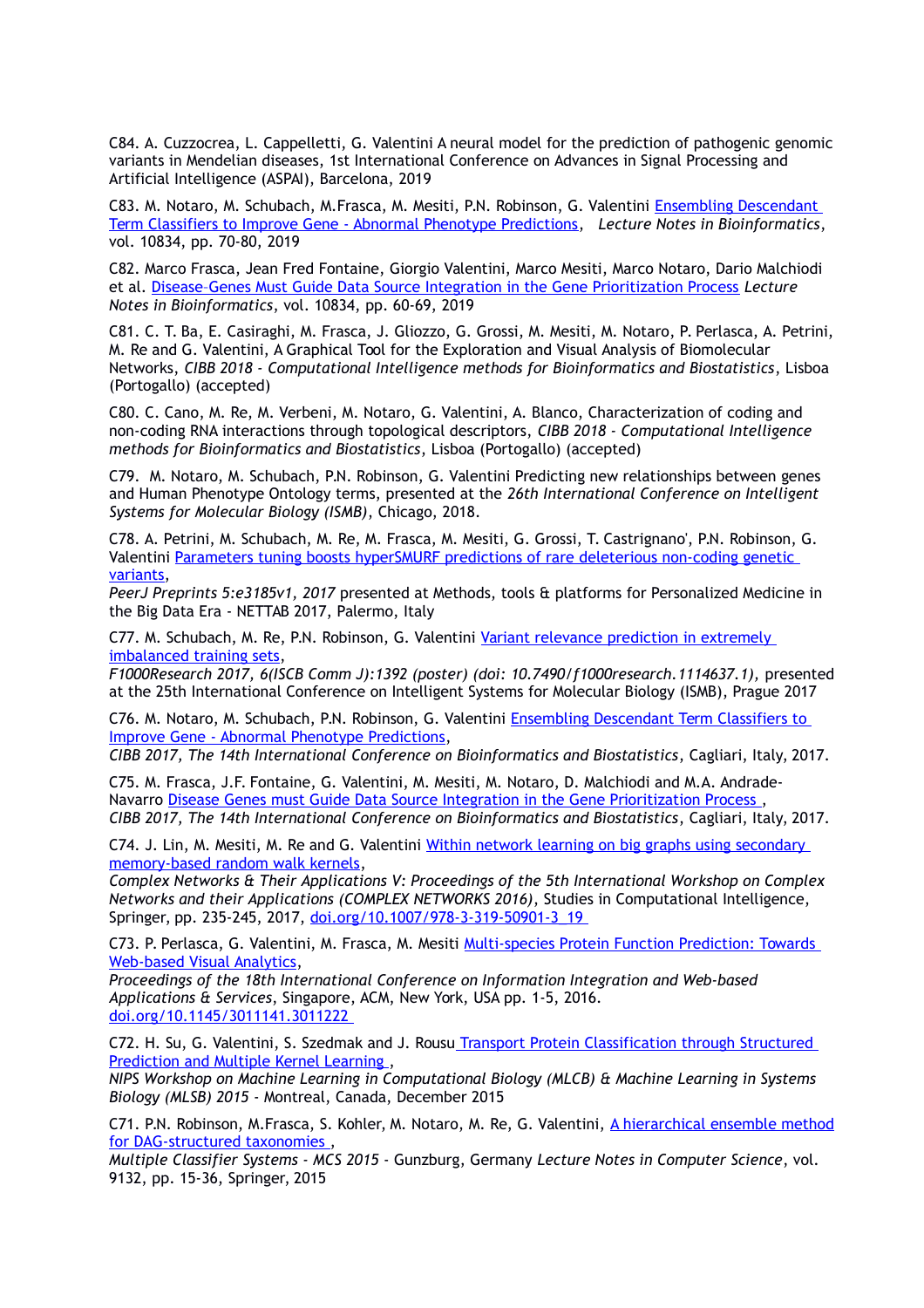C70. G. Valentini, S. Kohler, M. Re, M. Notaro, P.N. Robinson, Prediction of human gene - phenotype associations by exploiting the hierarchical structure of the Human Phenotype Ontology, *3rd International Work-Conference on Bioinformatics and Biomedical Engineering* - IWBBIO 2015, Granada, Spain *Lecture Notes in Bioinformatics*, vol. 9043, pp. 66-77, Springer, 2015

C69. M. Re, M.Mesiti, G. Valentini, An automated pipeline for multi-species protein function prediction from the UniProt Knowledgebase,

*Automated Function Prediction SIG 2014* - ISMB 2014, Boston, USA

C68. M. Re, M.Mesiti, G. Valentini, On the Automated Function Prediction of Big Multi-Species Networks,

*Network Biology SIG 2014* - ISMB 2014, Boston, USA

C67. M.Frasca, A. Bertoni, G. Valentini An unbalance-aware network integration method for gene function prediction,

*MLSB 2013 - Machine Learning for Systems Biology,* Berlin, 2013

C66. G. Valentini, A. Paccanaro, H. C. Vierci, A. E. Romero, M. Re, Network integration boosts disease gene prioritization,

*Network Biology SIG 2013* - ISMB 2013, Berlin

C65. M.Mesiti, M. Re, G. Valentini Scalable Network-based Learning Methods for Automated Function Prediction based on the Neo4j Graph-database,

*Automated Function Prediction SIG 2013* - ISMB 2013, Berlin

C64. H. C. Vierci, A. E. Romero, S. Heron, H. Yang, M. Frasca, M. Mesiti, G. Valentini and A. Paccanaro GOssTo & GOssToWeb: user-friendly tools for calculating semantic similarities on the Gene Ontology, *Bio-Ontologies SIG 2013* - ISMB 2013, Berlin

C63. M. Re, M.Mesiti, G. Valentini [Comparison of early and late omics data integration for cancer](http://homes.dsi.unimi.it/valentini/papers/remesitivale_Nettab2012.pdf)  [modules gene ranking ,](http://homes.dsi.unimi.it/valentini/papers/remesitivale_Nettab2012.pdf)

*NETTAB 2012* Workshop on Integrated Bio-Search, Como 14-16 November, 2012.

C62. M. Re and G. Valentini Random walking on functional interaction networks to rank genes involved [in cancer](http://homes.dsi.unimi.it/valentini/papers/re-vale-AIAB12.pdf)

*2nd Artificial Intelligence Applications in Biomedicine Workshop*, in: AIAI 2012 - Artificial Intelligence Applications and Innovations, pp. 66-75*, IFIP AICT Series*, Springer, 2012

C61. M. Re, G. Valentini [Large Scale Ranking and Repositioning of Drugs with Respect to DrugBank](http://homes.dsi.unimi.it/valentini/papers/re-vale-ISBRA2012-rev.pdf)  [Therapeutic Categories,](http://homes.dsi.unimi.it/valentini/papers/re-vale-ISBRA2012-rev.pdf) [slides](http://homes.dsi.unimi.it/valentini/SLIDES/re-vale-ISBRA2012.pdf)

In: L. Bleris et al. (Eds.): International Symposium on Bioinformatics Research and Applications (ISBRA 2012), Dallas, USA, *Lecture Notes in Bioinformatics* vol.7292, pp. 225-236, Springer, 2012.

C60. M. Re, G. Valentini, [Ensemble methods: a review,](http://homes.dsi.unimi.it/valentini/papers/ens.review.revised.pdf)

*In: Advances in Machine Learning and Data Mining for Astronomy*, Chapman & Hall Data Mining and Knowledge Discovery Series, Chap. 26, pp. 563-594, 2012.

C59. M. Re, G. Valentini [Genes prioritization with respect to Cancer Gene Modules using functional](http://homes.dsi.unimi.it/valentini/papers/ReValentiniNETTAB11posterpaper3.pdf)  [interaction network data ,](http://homes.dsi.unimi.it/valentini/papers/ReValentiniNETTAB11posterpaper3.pdf) *NETTAB 2011* Workshop on Clinical Bioinformatics, Pavia 12-14 October, 2011.

C58. A. Bertoni, M. Frasca, G. Valentini [COSNet: a Cost Sensitive Neural Network for Semi-supervised](http://homes.dsi.unimi.it/valentini/papers/bertoni_347.pdf)  [Learning in Graphs.,](http://homes.dsi.unimi.it/valentini/papers/bertoni_347.pdf)

In: "Machine Learning and Knowledge Discovery in Databases". European Conference, ECML PKDD 2011, Athens, Greece, Proceedings, Part I, *Lecture Notes in Artificial Intelligence,* vol. 6911, pp.219-234, Springer, 2011.

C57. A. Rozza, G. Lombardi, M. Re, E. Casiraghi, G. Valentini and P. Campadelli [A Novel Ensemble](http://www.springerlink.com/content/978-3-642-22909-1#section=950776&page=1&locus=0)  [Technique for Protein Subcellular Location Prediction ,](http://www.springerlink.com/content/978-3-642-22909-1#section=950776&page=1&locus=0)

In: "Ensembles in Machine Learning Applications", *Studies in Computational Intelligence* vol. 373, pp. 151-167, Springer, 2011

C56. M. Frasca, A. Bertoni, G. Valentini [A cost-sensitive neural algorithm to predict gene functions](http://homes.dsi.unimi.it/valentini/papers/FrascaNetworkBiology-ISCB-SIG.pdf)  [using large biological networks.,](http://homes.dsi.unimi.it/valentini/papers/FrascaNetworkBiology-ISCB-SIG.pdf)

*Network Biology SIG: On the Analysis and Visualization of Networks in Biology, ISMB 2011*, Wien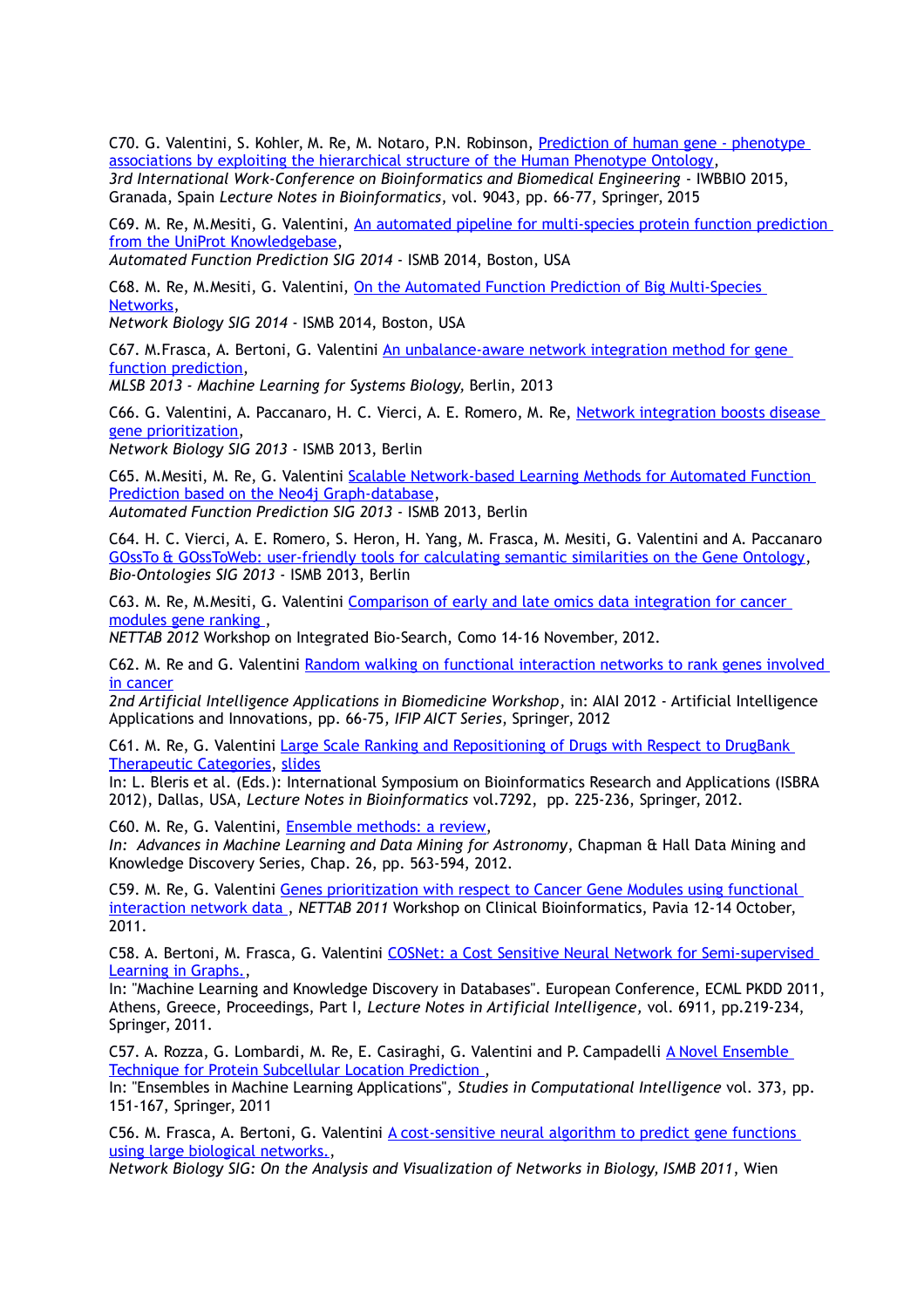C55. A. Bertoni, M. Re, F. Sacca, G. Valentini *Identification of promoter regions in genomic sequences* [by 1-dimensional constraint clustering,](http://homes.dsi.unimi.it/valentini/papers/FAIA234-0162.pdf)

*Frontiers in Artificial Intelligence and Applications, vol. 234, Neural Nets WIRN11 - Proceedings*, pp. 162-169, 2011.

C54. A. Rozza, G. Lombardi, M. Re, E. Casiraghi, and G. Valentini, [DDAG K-TIPCAC: an ensemble](http://homes.dsi.unimi.it/valentini/papers/RozzaSUEMA2010.pdf)  [method for protein subcellular localization,](http://homes.dsi.unimi.it/valentini/papers/RozzaSUEMA2010.pdf) *Proc. of the Third Edition of SUEMA, pp. 75-84* , ECML, Barcelona, Spain, 2010.

C53. N. Cesa-Bianchi, M. Re, G. Valentini, [Functional Inference in FunCat through the Combination of](http://homes.dsi.unimi.it/valentini/papers/cesa-re-vale.ICML.MLD10.rev.pdf)  [Hierarchical Ensembles with Data Fusion Methods,](http://homes.dsi.unimi.it/valentini/papers/cesa-re-vale.ICML.MLD10.rev.pdf)

*ICML Workshop on learning from Multi-Label Data MLD'10* , Haifa, Israel, pp.13-20, 2010

C52. A. Bertoni, M. Frasca, G. Grossi, G. Valentini, [Learning functional linkage networks with a cost](http://homes.dsi.unimi.it/valentini/papers/Hopfield_WIRN2010_published.pdf)[sensitive approach ,](http://homes.dsi.unimi.it/valentini/papers/Hopfield_WIRN2010_published.pdf)

*Neural Networks - WIRN 2010*, IOS Press, pp. 52-61, 2010

C51. M. Re, G. Valentini, [An experimental comparison of Hierarchical Bayes and True Path Rule](http://homes.dsi.unimi.it/valentini/papers/re-vale-MCS2010.final.pdf)  [ensembles for protein function prediction,](http://homes.dsi.unimi.it/valentini/papers/re-vale-MCS2010.final.pdf)

In: (N. El Gayar, J. Kittler and F. Roli, Eds) Nineth International Workshop on Multiple Classifier Systems MCS 2010, *Lecture Notes in Computer Science*, vol. 5997, pp. 294-303, Springer, 2010.

C50. N. Cesa-Bianchi, G. Valentini, [Hierarchical cost-sensitive algorithms for genome-wide gene](http://homes.dsi.unimi.it/valentini/papers/cb-vale-revised-MLSB09.pdf)  [function prediction,](http://homes.dsi.unimi.it/valentini/papers/cb-vale-revised-MLSB09.pdf)

*Machine Learning in Systems Biology, Proceedings of the Third international workshop*, Ljubljana, Slovenia, pp. 25-34, 2009.

C49 M. Re, G. Valentini, [Simple ensemble methods are competitive with state-of-the-art data](http://homes.dsi.unimi.it/valentini/papers/re-vale-revised-MLSB09.pdf)  [integration methods for gene function prediction,](http://homes.dsi.unimi.it/valentini/papers/re-vale-revised-MLSB09.pdf)

*Machine Learning in Systems Biology, Proceedings of the Third international workshop*, Ljubljana, Slovenia, pp. 95-104, 2009.

C48 G. Valentini, M. Re, [Weighted True Path Rule: a multilabel hierarchical algorithm for gene function](http://homes.dsi.unimi.it/valentini/papers/vale-re-ECML09.revised.pdf) [prediction,](http://homes.dsi.unimi.it/valentini/papers/vale-re-ECML09.revised.pdf)

*MLD-ECML 2009, 1st International Workshop on learning from Multi-Label Data*, Bled, Slovenia, pp. 133-146, 2009.

C47. M. Re, G. Valentini, [Predicting gene expression from heterogeneous data,](http://homes.dsi.unimi.it/valentini/papers/re-vale-cibb09.5.pdf) *CIBB 2009, The Sixth International Conference on Bioinformatics and Biostatistics*, Genova, Italy, 2009.

C46. M. Re, G. Valentini, Comparing early and late data fusion methods for gene function prediction, Neural Nets WIRN09 - Proceedings of the 19th Italian Workshop on Neural Nets, Vietri sul Mare, Salerno, Italy, 2009, *Frontiers in Artificial Intelligence and Applications* vol. 204, pp. 197-207, IOS Press, 2009.

C45. M. Re, G. Valentini, [Ensemble based Data Fusion for Gene Function Prediction,](http://homes.dsi.unimi.it/valentini/papers/re-vale-MCS2009-revised.pdf) In: (J. Kittler, J. Benediktsson, F. Roli, Eds.) Eighth International Workshop on Multiple Classifier Systems MCS 2009, *Lecture Notes in Computer Science,* vol.5519 pp.448-457, Springer 2009.

C44. G. Valentini, [True Path Rule Hierarchical Ensembles,](http://homes.dsi.unimi.it/valentini/papers/vale.TPR.hier.revised.pdf) In: (J. Kittler, J. Benediktsson, F. Roli, Eds.) Eighth International Workshop on Multiple Classifier Systems MCS 2009, *Lecture Notes in Computer Science*, vol.5519 pp.232-241, Springer 2009.

C43. O. Okun, G. Valentini, H. Priisalu, [Exploring the link between bolstered classification error and](http://homes.dsi.unimi.it/valentini/papers/okun_et_al-CP.pdf)  [dataset complexity for gene expression based cancer classification,](http://homes.dsi.unimi.it/valentini/papers/okun_et_al-CP.pdf)

In T. Maeda, ed., *New Signal Processing Research*, Nova Publishers, pp. 249-278, 2009.

C42. A. Bertoni, G. Valentini, [Unsupervised stability-based ensembles to discover reliable structures in](http://homes.dsi.unimi.it/valentini/papers/vale-CIBB08-invited.pdf)  [complex bio-molecular data,](http://homes.dsi.unimi.it/valentini/papers/vale-CIBB08-invited.pdf)

in: Proc. CIBB 2008, The Fifth International Conference on Bioinformatics and Biostatistics, *Lecture Notes in Computer Science*, vol. 5488 pp. 25-43, Springer, 2009.

C41. M. Re, G. Valentini, [Prediction of gene function using ensembles of SVMs and heterogeneous data](http://homes.dsi.unimi.it/valentini/papers/re-vale-IntegGeneFunEns.rev.pdf)  [sources,](http://homes.dsi.unimi.it/valentini/papers/re-vale-IntegGeneFunEns.rev.pdf)

in: Applications of supervised and unsupervised ensemble methods, *Computational Intelligence Series*, vol.245, pp. 79-91, Springer, 2010.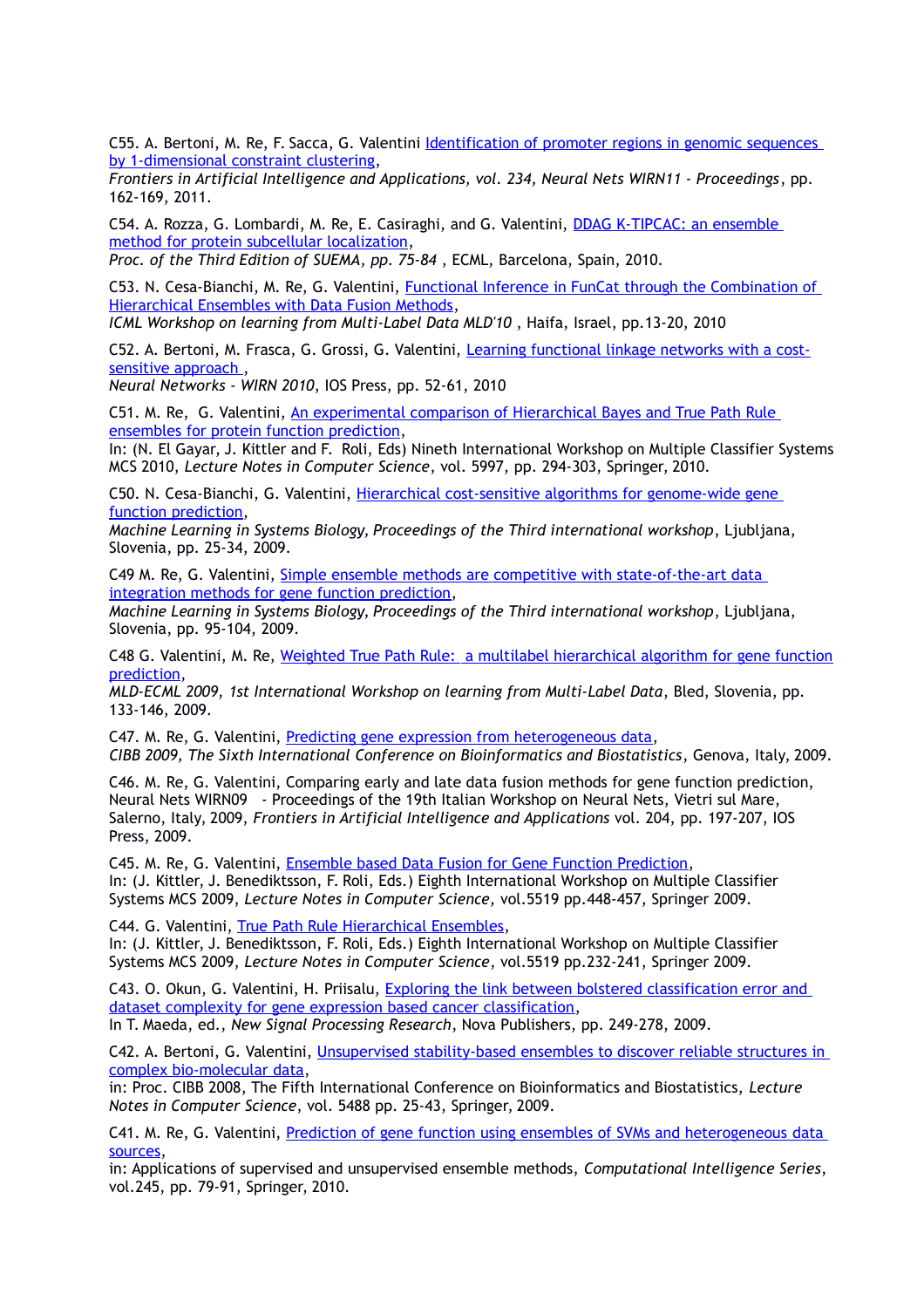C40. M. Mesiti, E. J. Ruiz, I. Sanz, R. Berlanga, G. Valentini, P Perlasca, D. Manset, Data Integration and Opportunities in Biological XML Data Management,

in: E. Pardede (editor): Open and Novel Issues in XML Database Applications: Future Directions and Advanced Technologies, Information Science, pp. 263-286, 2009.

C39. R. Avogadri, M. Brioschi, F. Ruffino, F. Ferrazzi, A. Beghini and G. Valentini [An algorithm to assess the reliability of hierarchical clusters in gene expression data,](http://homes.dsi.unimi.it/valentini/papers/avo-vale-KES2008.pdf) in: I. Lovrek, R. J. Howlett, L. C. Jain (Eds.): Knowledge-Based Intelligent Information and Engineering Systems, 12th International Conference, KES 2008, Zagreb, Croatia, September 3-5, 2008, Proceedings, Part III. *Lecture Notes in Computer Science*, vol.5179 pp. 764-770, Springer 2008.

C38. M. Mesiti, E. J. Ruiz, I. Sanz, R. Berlanga, G. Valentini, P Perlasca, D. Manset [XML-based approaches for the integration of heterogeneous bio-molecular data,](http://homes.dsi.unimi.it/valentini/papers/MesitiNETTAB.pdf) *NETTAB 2008* workshop on: "Bioinformatics Methods for Biomedical Complex System Applications", 2008.

C37. O. Okun, G. Valentini, Dataset Complexity Can Help to Generate Accurate Ensembles of K-Nearest [Neighbors,](http://homes.dsi.unimi.it/valentini/papers/Oleg-WCCI08.pdf)

*IEEE International Joint Conference on Neural Networks - IJCNN 2008* (IEEE World Congress on Computational Intelligence), pp. 450-457, 2008.

C36. R. Avogadri, G.Valentini, [Ensemble Clustering with a Fuzzy Approach,](http://homes.dsi.unimi.it/valentini/papers/avo-vale-Springer-suema07.pdf) in: "Supervised and Unsupervised Ensemble Methods and their Applications", *Studies in Computational Intelligence*, vol. 126, Springer, 2008.

C35. R. Tagliaferri, A. Bertoni, F. Iorio, G. Miele, F. Napolitano, G. Raiconi and G. Valentini A Review on [clustering and visualization methodologies for Genomic data analysis](http://homes.dsi.unimi.it/valentini/papers/abstract-rt2.pdf) (extended abstract) Workshop on Computational Intelligence approaches for the analysis of Bioinformatics data, IJCNN 2007, Orlando, USA, 2007.

C34. A. Bertoni, G.Valentini, [Discovering Significant Structures in Clustered Bio-molecular Data Through](http://www.springerlink.com/content/6w830t33u2854146/?p=b50a1b5ba96246e7b55e32e8a5826086&pi=1) [the Bernstein Inequality](http://www.springerlink.com/content/6w830t33u2854146/?p=b50a1b5ba96246e7b55e32e8a5826086&pi=1) 

Knowledge-Based Intelligent Information and Engineering Systems, 11th International Conference, KES 2007, *Lecture Notes in Computer Science*, vol. 4694 pp. 886-891, 2007.

C33. R. Avogadri, G.Valentini, [Fuzzy ensemble clustering for DNA microarray data analysis,](http://homes.dsi.unimi.it/valentini/papers/avo-vale-cibb07.pdf) CIBB 2007, The Fourth International Conference on Bioinformatics and Biostatistics, *Lecture Notes in Computer Science*, vol. 4578, pp.537-543, 2007

C32. R. Avogadri, G.Valentini, [An unsupervised fuzzy ensemble algorithmic scheme for gene expression](http://homes.dsi.unimi.it/valentini/papers/avo-vale-nettab07-final.pdf)  [data analysis](http://homes.dsi.unimi.it/valentini/papers/avo-vale-nettab07-final.pdf)

*NETTAB 2007 workshop on a Semantic Web for Bioinformatics,* Pisa, Italy, 2007.

C31. A.Bertoni, G.Valentini, [Randomized Embedding Cluster Ensembles for gene expression data](http://homes.dsi.unimi.it/valentini/papers/bertoni-valentini-SETIT07.pdf)  [analysis,](http://homes.dsi.unimi.it/valentini/papers/bertoni-valentini-SETIT07.pdf) *SETIT 2007* - IEEE International Conf. on Sciences of Electronic, Technologies of Information and Telecommunications, Hammamet, Tunisia, 2007.

C30. F. Ruffino, M. Muselli, G. Valentini, [Modeling gene expression data via positive Boolean functions,](http://homes.dsi.unimi.it/valentini/papers/nettab06-1.pdf) *NETTAB 2006 workshop* on Distributed Applications, Web Services, Tools and GRID Infrastructures for Bioinformatics, S.Margherita di Pula 10-13 July, Italy, 2006.

C29. A.Bertoni, G. Valentini, [Model order selection for clustered bio-molecular data,](http://homes.dsi.unimi.it/valentini/papers/bertoni-vale-pmsb06-revised.pdf) In: *Probabilistic Modeling and Machine Learning in Structural and Systems Biology*, J. Rousu, S. Kaski and E. Ukkonen (Eds.), Tuusula, Finland, 17-18 June, pp. 85-90, Helsinki University Printing House, 2006, slides

C28. A.Bertoni, G. Valentini, [Ensembles Based on Random Projections to Improve the Accuracy of](http://homes.dsi.unimi.it/valentini/papers/bertoni-vale-WIRN05.pdf)  [Clustering Algorithms,](http://homes.dsi.unimi.it/valentini/papers/bertoni-vale-WIRN05.pdf)

Neural Nets, WIRN 2005, *Lecture Notes in Computer Science*, vol. 3931, pp. 31-37, 2006.

C27. B. Apolloni, G. Valentini, A.Brega, [BICA and Random Subspace ensembles for DNA microarray-based](http://homes.dsi.unimi.it/valentini/papers/apolloni-cibb06-final.pdf) [diagnosis](http://homes.dsi.unimi.it/valentini/papers/apolloni-cibb06-final.pdf)*,* 

*CIBB 2006 - International Meeting on Computational Intelligence Methods for Bioinformatics and Biostatistics* In Proc. of 7th International FLINS Conference on Applied Artificial Intelligence pp. 623- 631, World Scientific, 2006.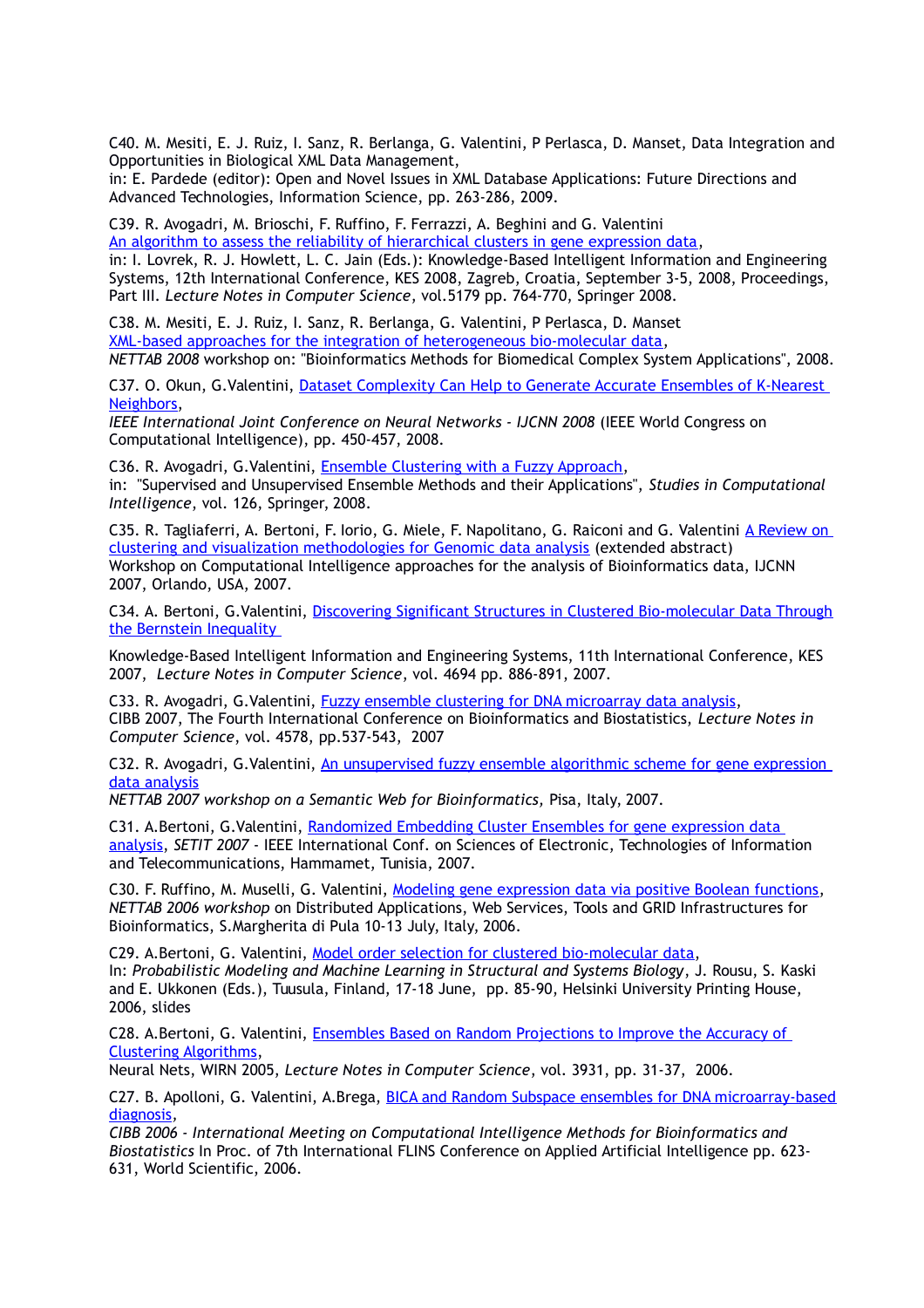C26. F.Ruffino, M. Muselli, G.Valentini Biological specifications for a synthetic gene expression data [generation model,](http://homes.dsi.unimi.it/valentini/papers/bio-spec-CIBB05.pdf)

In: I.Bloch, A. Petrosino, A.Tettamanzi (Eds.) WILF 2005, *Lecture Notes in Artificial Intelligence* vol. 3849, pp. 277-283, 2006.

C25. P. Campadelli, E. Casiraghi, G.Valentini, [Lung nodules detection and classification,](http://homes.dsi.unimi.it/~valenti/papers/ICIP2005.pdf) *ICIP 05, The IEEE International Conference on Image Processing, Genova, Italy, 2005.* 

C24. A. Bertoni, G. Valentini, [Random projections for assessing gene expression cluster stability,](http://homes.dsi.unimi.it/~valenti/papers/bertoni-vale-ijcnn05.pdf) *IJCNN '05. Proceedings IEEE International Joint Conference on Neural Networks*, vol. 1 pp. 149-154, 2005.

C23. A. Bertoni, R. Folgieri, G. Valentini, Feature selection combined with random subspace ensemble [for gene expression based diagnosis of malignancies,](http://homes.dsi.unimi.it/~valenti/papers/BertoniWIRN04.pdf)

In: (B.Apolloni, M.Marinaro and R. Tagliaferri, eds) *Biological and Artificial Intelligence Environments*, pp. 29-36, Springer, 2005.

C22. A. Bertoni, R. Folgieri, G. Valentini, Random subspace ensembles for the bio-molecular diagnosis [of tumors,](http://homes.dsi.unimi.it/~valenti/papers/NETTAB-0405.pdf)

Models and Metaphors from Biology to Bioinformatics Tools, *NETTAB* 2004.

C21. G. Valentini, [Random aggregated and bagged ensembles of SVMs: an empirical bias-variance](http://homes.dsi.unimi.it/~valenti/papers/vale-mcs2004-rev.ps.gz)  [analysis,](http://homes.dsi.unimi.it/~valenti/papers/vale-mcs2004-rev.ps.gz)

In: (F. Roli, J. Kittler , T. Windeatt Eds.) Fifth International Workshop on Multiple Classifier Systems, *Lecture Notes in Computer Science*, vol. 3077, pp. 263-272, 2004, [Powerpoint slides](http://homes.dsi.unimi.it/~valenti/SLIDES/MCS2004-color.ppt)

C20. G. Valentini, T.G. Dietterich, [Low Bias Bagged Support Vector Machines,](ftp://ftp.disi.unige.it/person/ValentiniG/papers/vale-diet-ICML03.ps.gz) *The Twentieth International Conference on Machine Learning, ICML 2003*, Washington D.C. USA, pp. 752-759, AAAI Press, 2003.

C19. G. Valentini, [An application of Low Bias Bagged SVMs to the classification of heterogeneous](ftp://ftp.disi.unige.it/person/ValentiniG/papers/wirn03-lobag.ps.gz)  [malignant tissues,](ftp://ftp.disi.unige.it/person/ValentiniG/papers/wirn03-lobag.ps.gz)

Pre-WIRN workshop on Bioinformatics and Biostatistic, *Lecture Notes in Computer Science*, vol. 2859, pp.316-321, 2003.

C18. G. Valentini, M. Muselli and F. Ruffino, [Bagged Ensembles of SVMs for Gene Expression Data](ftp://ftp.disi.unige.it/person/ValentiniG/papers/valentiniIJCNN03.ps)  [Analysis,](ftp://ftp.disi.unige.it/person/ValentiniG/papers/valentiniIJCNN03.ps)

*IJCNN2003*, Proc. of the IEEE-INNS-ENNS International Joint Conference on Neural Networks, Portland, USA, pp. 1844-1849, IEEE, 2003.

C17. G. Valentini, F. Masulli, [Ensembles of learning machines.](http://homes.dsi.unimi.it/~valenti/papers/wirn02.ps)

In R. Tagliaferri and M. Marinaro, editors, Neural Nets WIRN Vietri-2002, *Lecture Notes in Computer Sciences*, vol. 2486, pp. 3-19, 2002.

C16. G. Valentini, T.G. Dietterich, [Bias-Variance Analysis and Ensembles of SVM.](ftp://ftp.disi.unige.it/person/ValentiniG/papers/BV-MCS2002.ps.gz) In J. Kittler and F. Roli (Eds) Third International Workshop on Multiple Classifier Systems, *Lecture Notes in Computer Science* vol. 2364, pp. 222-231, 2002.

C15. F. Masulli, M. Pardo, G. Sberveglieri, G. Valentini, [Boosting and Classification of Electronic Nose](http://homes.dsi.unimi.it/valentini/papers/boost-MCS2002.pdf)  [Data,](http://homes.dsi.unimi.it/valentini/papers/boost-MCS2002.pdf)

Third International Workshop on Multiple Classifier Systems, *Lecture Notes in Computer Science* vol. 2364, pp. 262-271, 2002.

C14. G. Valentini, [Supervised gene expression data analysis using Support Vector Machines and Multi-](http://homes.dsi.unimi.it/valentini/papers/KES2002.pdf)[Layer Perceptrons,](http://homes.dsi.unimi.it/valentini/papers/KES2002.pdf)

In: Knowledge-Based Intelligent Information Engineering Systems and Allied technologies - Sixth International Conference on Knowledge-Based Intelligent Information & Engineering Systems *KES'2002* , special session Machine Learning in Bioinformatics, pp. 482-487, 2002.

C13. F. Ruffino , M. Muselli and G. Valentini, Feature Selection and Bagging Improve Malignancy Prediction based on Gene Expression Data.

Understanding the Genome: Scientific Progress and Microarray Technology, Genova, Italy, 2002.

C12. G. Valentini, Identifying different types of human lymphomas by SVM and ensembles of learning machines using DNA microarray data,

*ISMB 2001* 9th International Conference on Intelligent Systems and Molecular Biology (Poster section), Copenaghen, Denmark, 2001.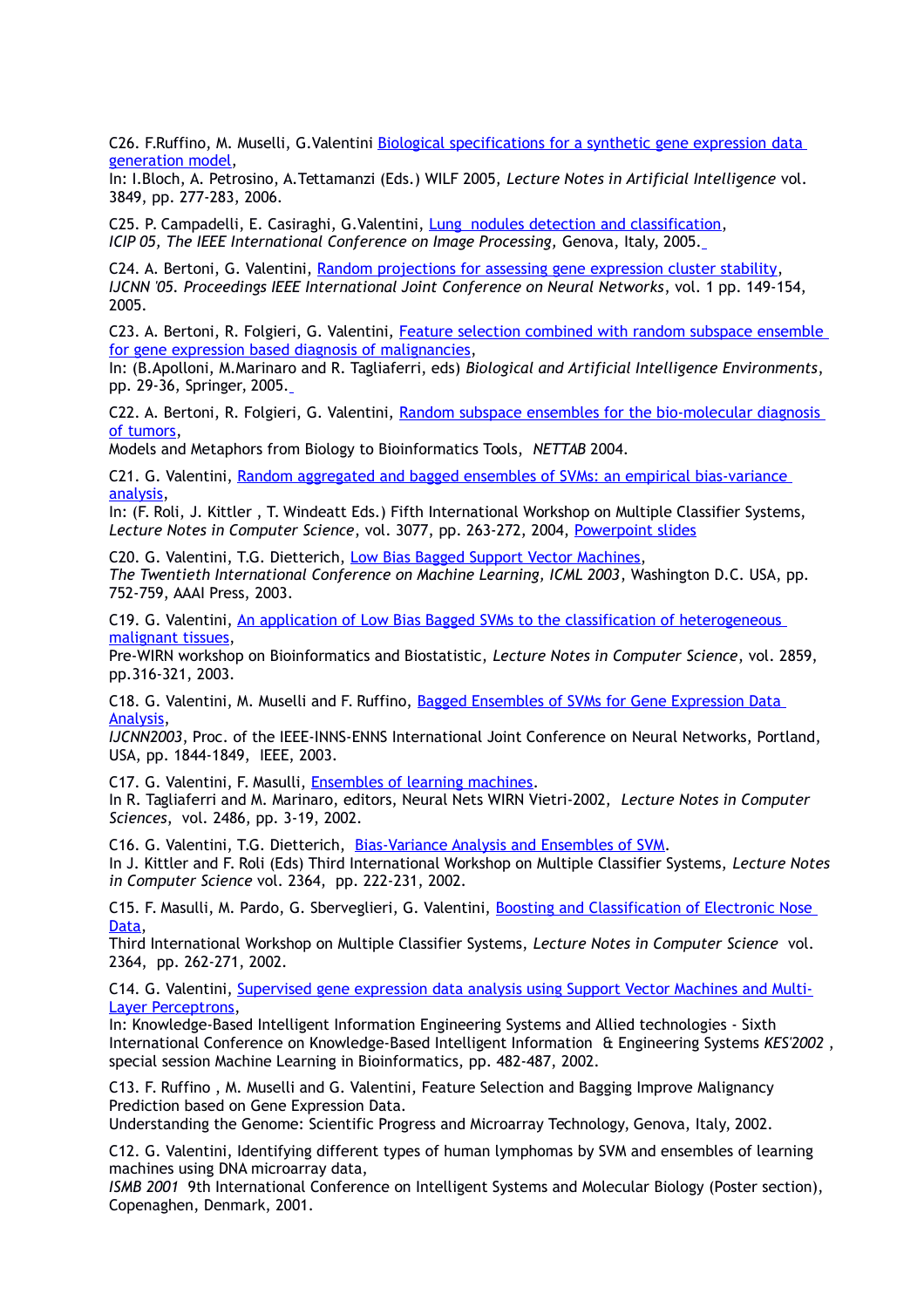C11. G. Valentini, Classification of human malignancies by machine learning methods using DNA [microarray gene expression data,](http://homes.dsi.unimi.it/valentini/papers/NNESMED2001.pdf)

Proceedings of the Fourth International Conference "*Neural Networks and Expert Systems in Medicine and HealthCare*", Milos island, Greece, pp. 399-408, 2001.

C10. M. Pardo, G. Sberveglieri, G. Valentini, D. Della Casa, F.Masulli, Boosting applied to electronic nose data,

LFTNC-SC 2001 - *2001 NATO ARW on Limits and Future Trends of Neural Computing*, 2001.

C9. F. Masulli, G. Valentini, M. Pardo, G. Sberveglieri Classification of sensor array data by Output Coding decomposition methods.

Proc of the International Workshop *MATCHEMS 2001*, pp. 169-172, Brescia, Italy, 2001

C8. F. Masulli, G. Valentini, [Quantitative evaluation of dependence among outputs in ECOC classifiers](http://homes.dsi.unimi.it/valentini/papers/mas-valIJCNN01.pdf)  [using mutual information based measures,](http://homes.dsi.unimi.it/valentini/papers/mas-valIJCNN01.pdf)

Proceedings of the International Joint Conference on Neural Networks *IJCNN'01*, K. Marko and P. Webos (eds.), vol.2, IEEE, Piscataway, NJ, USA, pp. 784-789, 2001.

C7. F. Masulli and G. Valentini, [Dependence among Codeword Bit Errors in ECOC Learning Machines: an](http://homes.dsi.unimi.it/valentini/papers/MCS2001.pdf)  [Experimental Analysis,](http://homes.dsi.unimi.it/valentini/papers/MCS2001.pdf)

In: J.Kittler and F.Roli (eds.) Proceedings of the Second International Workshop Multiple Classifier Systems MCS 2001, Cambridge, UK, *Lecture Notes in Computer Science* vol. 2096, pp. 158-167, 2001

C6. M. Pardo, G. Sberveglieri, D. Della Casa, F.Masulli, G. Valentini, Multiple classifiers for electronic nose data,

8th *International Symposium on Olfaction and Electronic Noses*, Washington, 2001

C5. F. Masulli, G. Valentini, [Comparing Decomposition Methods for Classification,](http://homes.dsi.unimi.it/valentini/papers/kes2000val.ps) *KES'2000*, Fourth International Conference on Knowledge-Based Intelligent Engineering Systems & Allied Technologies, Brighton, UK, IEEE, Piscataway, NJ, USA, pp. 788-791, 2000.

C4. F. Masulli, G. Valentini, [Parallel Non Linear Dichotomizers,](http://homes.dsi.unimi.it/valentini/papers/PNDshort.ps) *IJCNN2000*, The IEEE-INNS-ENNS International Joint Conference on Neural Networks, Como, Italy, vol.2, pp. 29-33, 2000.

C3. M. Pardo, G. Sberveglieri, G. Valentini, F. Masulli, Decompositive classification models for electronic noses.

7th *International Symposium on Chemometrics in Analytical Chemistry* (CAC), Antwerp, 2000.

C2. F. Masulli, G. Valentini, [Effectiveness of error correcting output codes in multiclass learning](http://homes.dsi.unimi.it/valentini/papers/Cagl-val.pdf)  [problems,](http://homes.dsi.unimi.it/valentini/papers/Cagl-val.pdf)

In: J.Kittler and F.Roli (eds.) Proceedings of the First International Workshop Multiple Classifier Systems MCS 2000, Cagliari, Italy, *Lecture Notes in Computer Science* vol.1857, pp.107-116, 2000.

C1. G. Valentini, F. Masulli, NEURObjects, a set of library classes for neural networks development, Proceedings of the third International ICSC Symposia on Intelligent Industrial Automation (IIA'99) and Soft Computing (*SOCO'99*), ICSC Academic Press, Millet, Canada, 1999, pp. 184-190.

#### **Proceedings of National Conferences**

N21. J. Gliozzo, M. Notaro, A. Petrini, P. Perlasca, M. Mesiti, E. Casiraghi, M.Frasca, G. Grossi, M. Re, A. Paccanaro, G. Valentin[i Modeling biomolecular profiles in a graph-structured sample space for clinical](http://homes.dsi.unimi.it/valentini/papers/BITS17-SNet.pdf)  [outcome prediction with melanoma and ovarian cancer patients ,](http://homes.dsi.unimi.it/valentini/papers/BITS17-SNet.pdf) *BITS 2017, Bioinformatics Italian Society Meeting*, Cagliari, Italy, 2017.

N20. A. Petrini, M. Notaro, J. Gliozzo, G. Valentini, G. Grossi, M. Frasca [Speeding up node label](http://homes.dsi.unimi.it/valentini/papers/BITS17-gcosnet.pdf)  [learning in unbalanced biomolecular networks through a parallel and sparse GPU- based Hopfield model](http://homes.dsi.unimi.it/valentini/papers/BITS17-gcosnet.pdf) *BITS 2017, Bioinformatics Italian Society Meeting*, Cagliari, Italy, 2017.

N19. P. Perlasca, M. Mesiti, M. Notaro, A. Petrini, J. Gliozzo, G. Valentini, M. Frasca [A Web Graphical](http://homes.dsi.unimi.it/valentini/papers/paperBITS_unipredWeb.pdf)  [Tool for the Integration of Unbalanced Biomolecular Networks ,](http://homes.dsi.unimi.it/valentini/papers/paperBITS_unipredWeb.pdf) *BITS 2017, Bioinformatics Italian Society Meeting*, Cagliari, Italy, 2017.